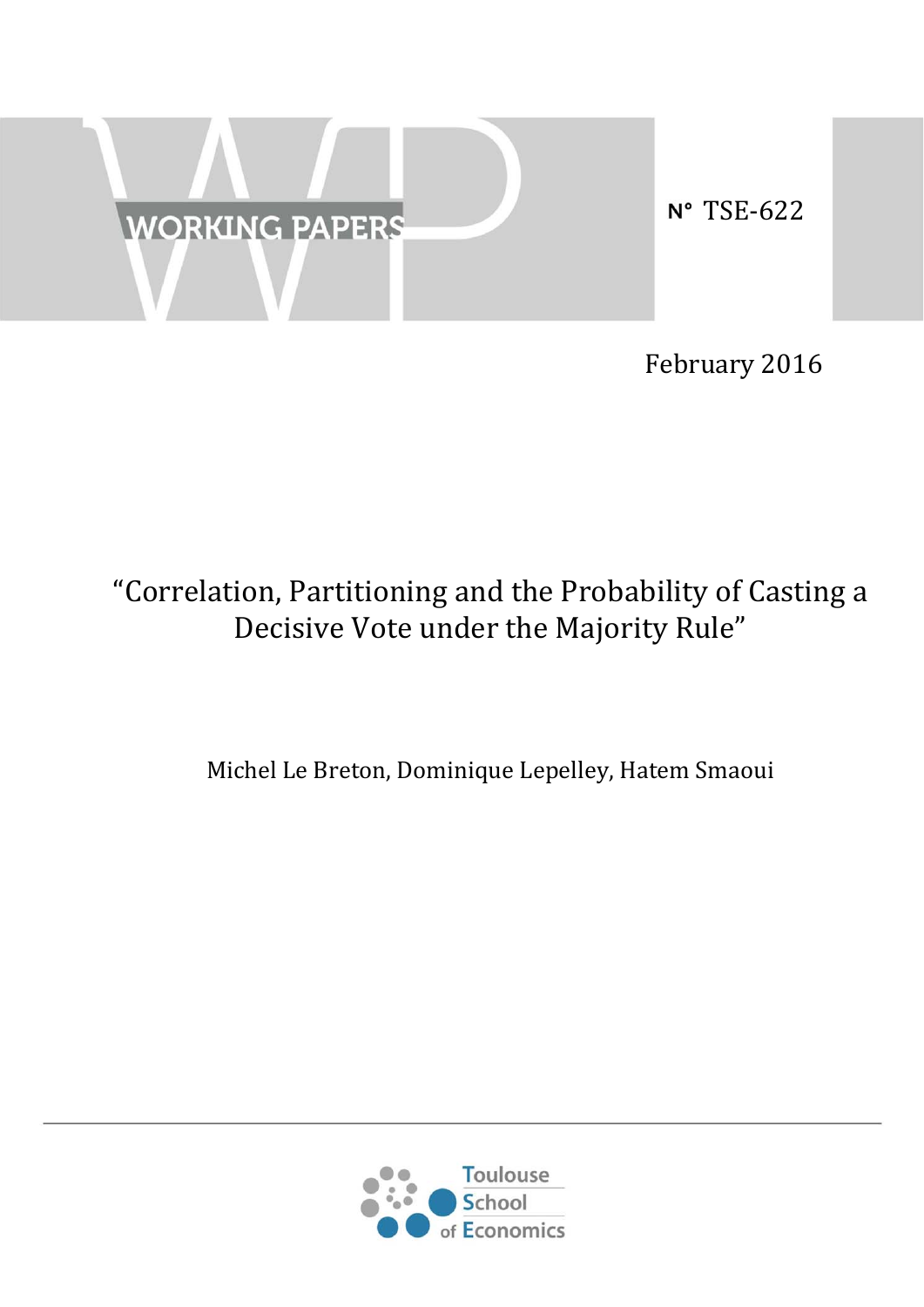# Correlation, Partitioning and the Probability of Casting a Decisive Vote under the Majority Rule

Michel Le Breton<sup>†</sup> Dominique Lepelley<sup>‡</sup> Hatem Smaoui<sup>§</sup>

February 2016

#### Abstract

The main purpose of this paper is to estimate the probability of casting a decisive vote under the majority rule for a class of random electorate models encompassing the celebrated Impartial Culture (IC) and Impartial Anonymous Culture (IAC) models. The emphasis is on the impact of correlation across votes on the order of magnitude of this event. Our proof techniques use arguments from probability theory on one hand and combinatorial and algorithmic tools for counting integer points inside convex polytopes on the other hand.

JEL Classification Numbers: D71, D72.

Keywords: Elections, Power Measurement, Voting, Random Electorate.

<sup>\*</sup>This is the last version of a working paper which has circulated for the first time in January 2011. Early versions have been presented at the Social Choice and Welfare Meeting in Delhi and at the Computational Social Choice (COMSOC) meeting in Krakow. We thank all participants for their comments and suggestions. <sup>†</sup>Toulouse School of Economics, France. E-mail address: michel.lebreton@tse-fr.eu.

<sup>&</sup>lt;sup>‡</sup>CEMOI, Université de La Réunion, France. Corresponding author. E-mail address: dominique.lepelley@univ-reunion.fr. Fax: +33 (0)2 62 93 84 79.

<sup>x</sup>CEMOI, UniversitÈ de La RÈunion, France. E-mail address: hatem.smaoui@univ-reunion.fr.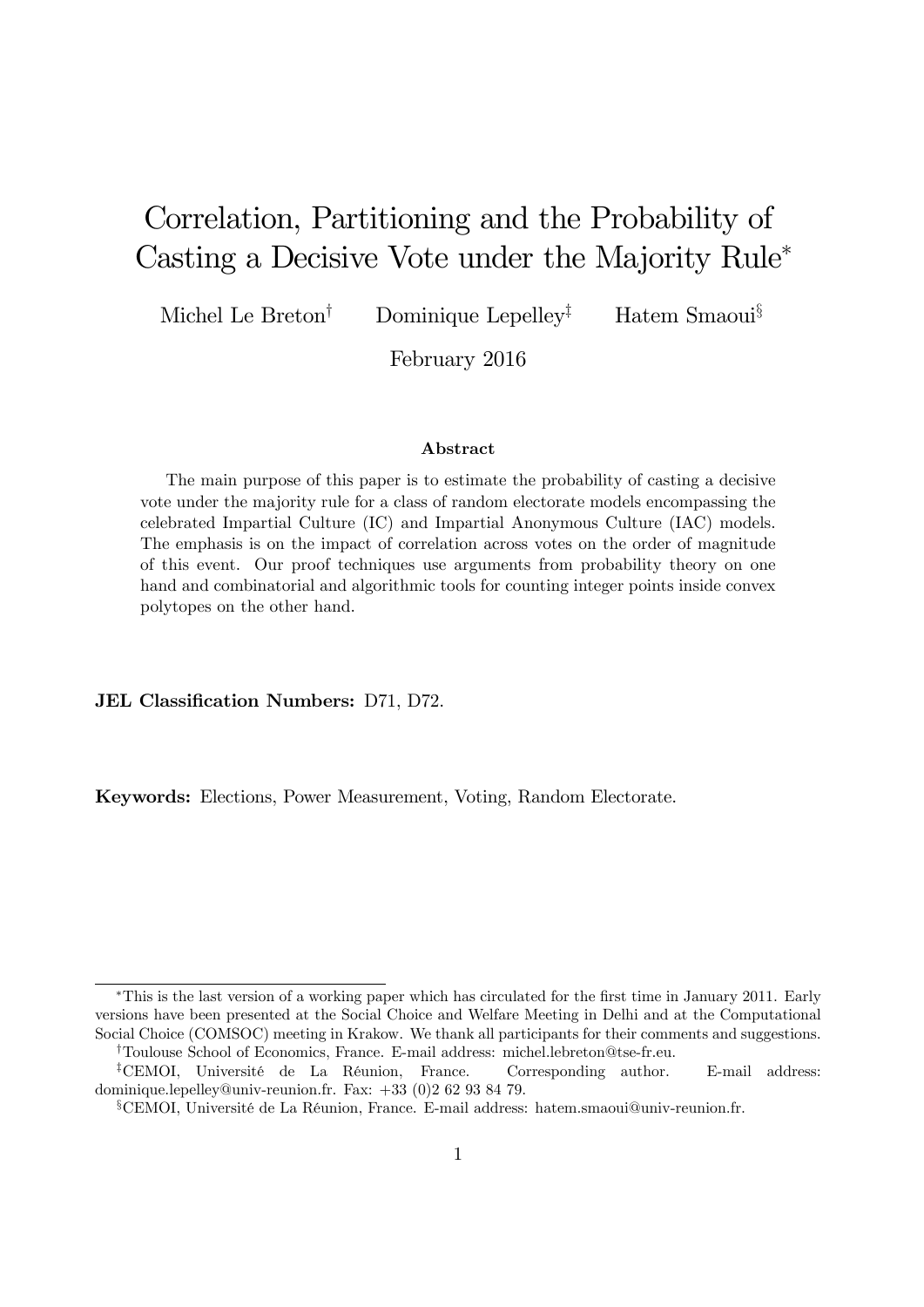## 1 Introduction

The main purpose of this paper is to introduce a general model of a random electorate of N voters described by their preferences over two alternatives. Our model will admit, as special cases, the two most popular models in the literature on power measurement. The first one, called *Impartial Culture* (IC) is the basis of the celebrated Penrose-Banzhaf power index (Penrose (1946), Banzhaf (1965)). It assumes that the preferences of the voters over the two alternatives are independent and equally likely: correlation among the preferences of the voters is totally precluded. The second one, called Impartial Anonymous Culture (IAC) which has been pioneered independently in voting theory by Chamberlain and Rothschild (1981), Good and Mayer (1975), Fishburn and Gehrlein (1976) and Kuga and Nagatani (1974) is the basis (as forcefully demonstrated by Straffin (1977, 1988)) of another celebrated power index due to Shapley and Shubik (Shapley and Shubik (1954), Straffin (1977, 1988)). The IAC model introduces correlation among voters and the specific distributional assumption which is considered implies that the real random variable defined as the number of voters supporting the first alternative is uniform over all feasible integers. From a computational perspective, this distributional property of the IAC model makes it very handy as compared to some other models and probably explains its success. Further, as noted convincingly by Chamberlain and Rothschild, the IAC model is more attractive than the IC model in the sense that the electoral predictions of the IAC models donít display a discontinuity in the neighborhood of the outcome of a tied election.

Given a random electorate  $\lambda$ , the power of a voter is defined as the probability of being pivotal<sup>1</sup> i.e. as the probability of being able to change the electoral outcome by his or her vote. Given that we will focus on a symmetric simple game (the ordinary majority game), if the model of random electorate  $\lambda$  is fully symmetric (i.e. if the preferences are interchangeable), then all voters will have the same power denoted  $Piv(\lambda, N)$ . Both the IC and the IAC models are symmetric. For the IC model, this defines the Penrose-Banzhaf power index  $Piv(IC, N)$  while for the IAC model this defines the Shapley-Shubik power index  $Piv(IAC, N)$ . It is well known that  $Piv(IC, N)$  is of order  $\frac{1}{\sqrt{2}}$  $\frac{1}{\overline{N}}$  and  $Piv(IAC, N)$  is equal to  $\frac{1}{N}$ .

The main purpose of this paper is to continue the exploration of the implications of correlation on the asymptotic behavior of the power index. Precisely, we will consider a general family of models of random electorate  $\lambda$  and study the asymptotic behavior of  $Piv(\lambda, N)$  with respect to N. Our motivation to do so is to depart from the IAC model

<sup>&</sup>lt;sup>1</sup>Good and Mayer (1975) refers to this as the *efficacy* of a vote.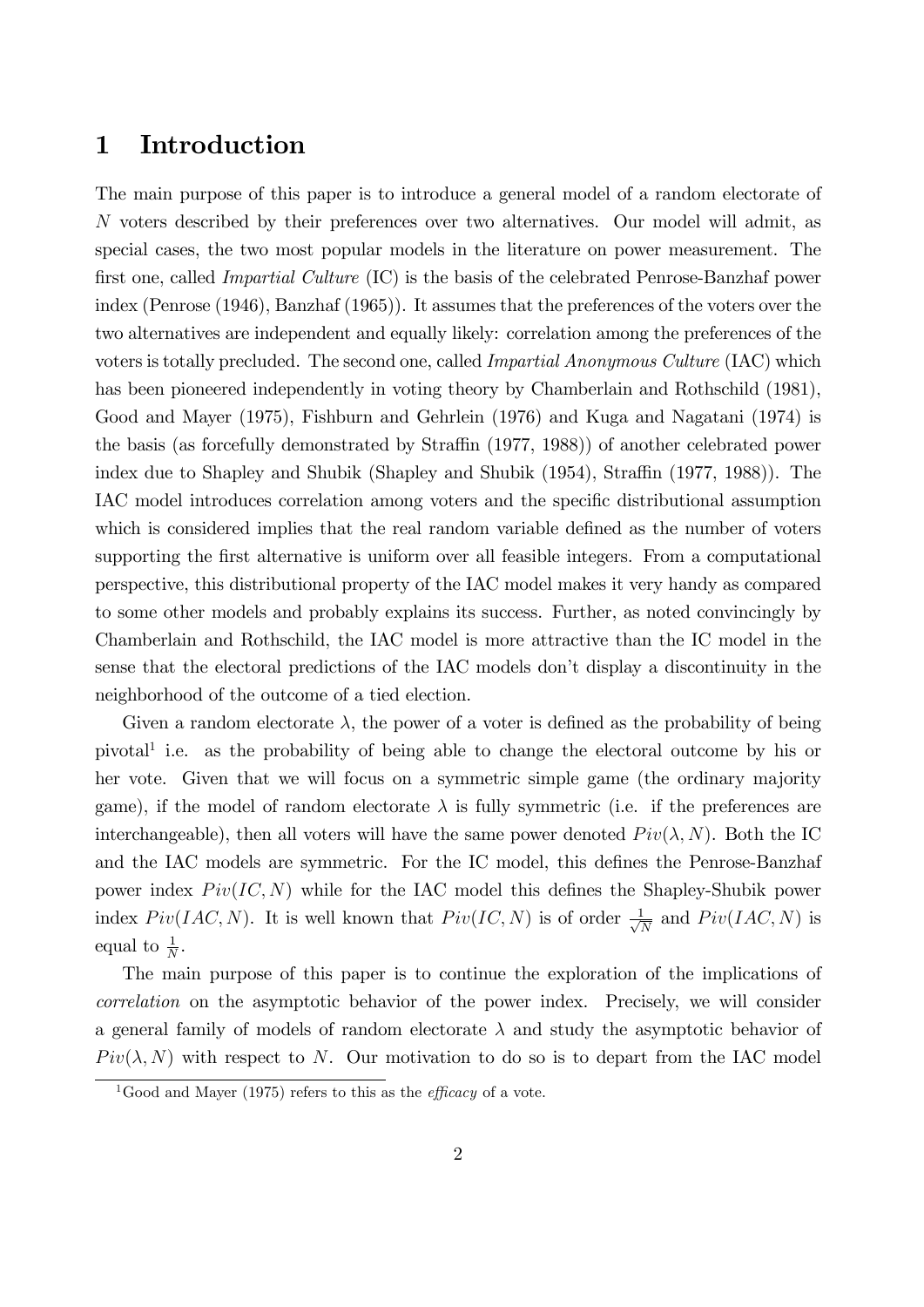which assumes that the correlation is the same for all pairs of voters in the population. It is likely that the intensity of the correlation between the votes of  $i$  and  $j$  will depend upon some characteristics of i and j suggesting that the correlation may vary from one pair to another. Most of the paper will however be based on a particular pattern of heterogeneity. Precisely, we will assume that the voters are partitioned into groups and that: correlation is positive and identical for any pair of voters belonging to the same group and null for any pair of voters belonging to two different groups. We will assume that within each group the correlation is defined as in the IAC model. This gives the IC and the IAC models as special cases: the IC model emerges when all the groups are singletons and the IAC model arises when there is a unique group which is then the entire population.

While particular, this model is general enough to cover many situations. We will offer a separate treatment of two polar cases. The first case is the case where there is a bound on the size of the groups; this bound does not depend upon the size of the population. This assumption is well suited to capture local interactions (within the family or the workplace for instance). The second case is the case where there is a fixed number of groups; this means that the size of the groups grows with the size of the population. This assumption is well suited to describe large scale interactions (special interest groups, geographical territories, electoral districts, countries if the population under scrutiny is multinational,...). After offering some general results, we proceed to the study of these two cases. The analysis of the two cases uses different techniques. When  $\lambda$  describes the local case, the use of some local versions of the Central Limit Theorem allows to estimate  $Piv(\lambda, N)$ . We show that it is of order  $\frac{1}{\sqrt{N}}$ N and we calculate explicitly  $Lim$  $N \rightarrow \infty$  $\sqrt{N}Piv(\lambda, N)$ . In contrast, when  $\lambda$  describes the global case, our estimation of  $Piv(\lambda, N)$  is based on different mathematical techniques. We address the problem quite differently using a combinatorial approach based on Ehrhart theory and algorithmic tools for computing the number of integer points in parametric polytopes. We show that  $Piv(\lambda, N)$  is of order  $\frac{1}{N}$  and we calculate explicitly  $\lim_{N \to \infty}$  $N \rightarrow \infty$  $NPiv(\lambda, N)$  in some specific cases.

#### Related Literature

The partition random model explored in this paper has been suggested by  $Straffin (1977)$ under the name *partial homogeneity*. He suggests this model as an alternative to the existing IC and IAC models but does not derive any general result. Instead, he proceeds to some numerical calculations of the probability of being pivotal in the Canadian constitutional amendment process. Straffin writes: "In the Canadian constitution example, it might be that neither the independence assumption nor the homogeneity assumption describe the situation very well. British Columbia and QuÈbec, for example, might reasonably be expected to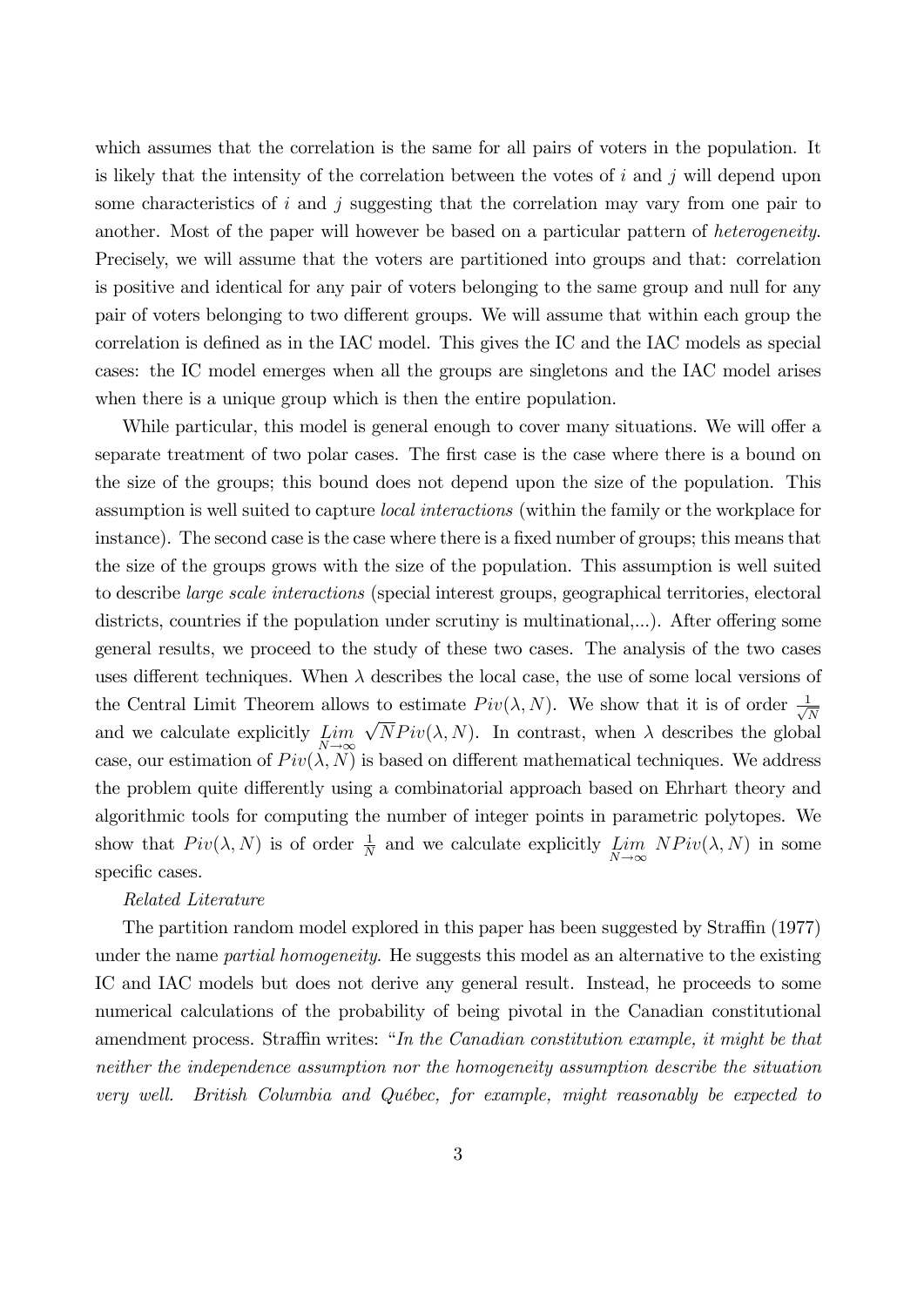behave independently, while the four Atlantic provinces may have common interests and might reasonably be considered to judge proposed constitutional amendment by a common set of values. The most reasonable thing to do might be to partition the provinces into subsets whose members are homogenous among themselves, but behave independently of the members of other subsets".

Chamberlain and Rothschild (1981) also consider the case of a partition into two groups and study the asymptotics of the probability of being pivotal under some general conditions: the random draws of the parameter  $p$  (denoting the probability that any individual votes for the first alternative) in each of the two groups do not necessarily result from a uniform distribution (a feature shared with Good and Mayer (1975)) and the draws are not necessarily independent among the two groups.

Our model of correlation among voters aims to contribute to the existing studies of the implications of correlation on power measurement. Knowing the exact magnitude of the probability of being pivotal is interesting for itself but this information is also essential for the design of the optimal weights of representatives, as argued convincingly by Barbera and Jackson (2006). They introduce a block model which is quite similar to the model of partitions which is considered here except for the fact that instead of IAC, they assume perfect correlation within each block/group. Precisely, they describe it as follows:  $Each$ country is made up of some number of blocks of agents, where agents within each block have perfectly correlated preferences and preferences across blocks are independent. The blocks within a country are of equal size. These assumptions reflect the fact that countries are often made up of some variety of constituencies, within which agents tend to have correlated preferences. For instance, the farmers in a country might have similar opinions on a wide variety of issues, as will union members, intellectuals, and so forth. The block model is a stylized but useful way to introduce correlation among voters' preferences". They proceed to a separate analysis of the "fixed-size-block model" and the "fixed-number-of-blocks model" which parallels exactly our distinction between small and large groups. The "block model" was in fact introduced by Penrose (1952) in chapter 7 of his pioneering monograph. His work is motivated by empirical considerations. He observes that if voters were voting independently of each other, then the mean value of the statistics  $\frac{D^2}{N}$  over an indefinite period of years (where  $D$  denotes the difference between the votes of the two sides) would equal unity. This prediction is violated in the case of the twenty-six American Presidential elections that he examined. The mean value is much larger than 1. He concludes from that that "*this* marked excess over the theoretical value of unity may be interpreted as indicating that the voters did not vote as random units but were grouped into blocs which voted independently.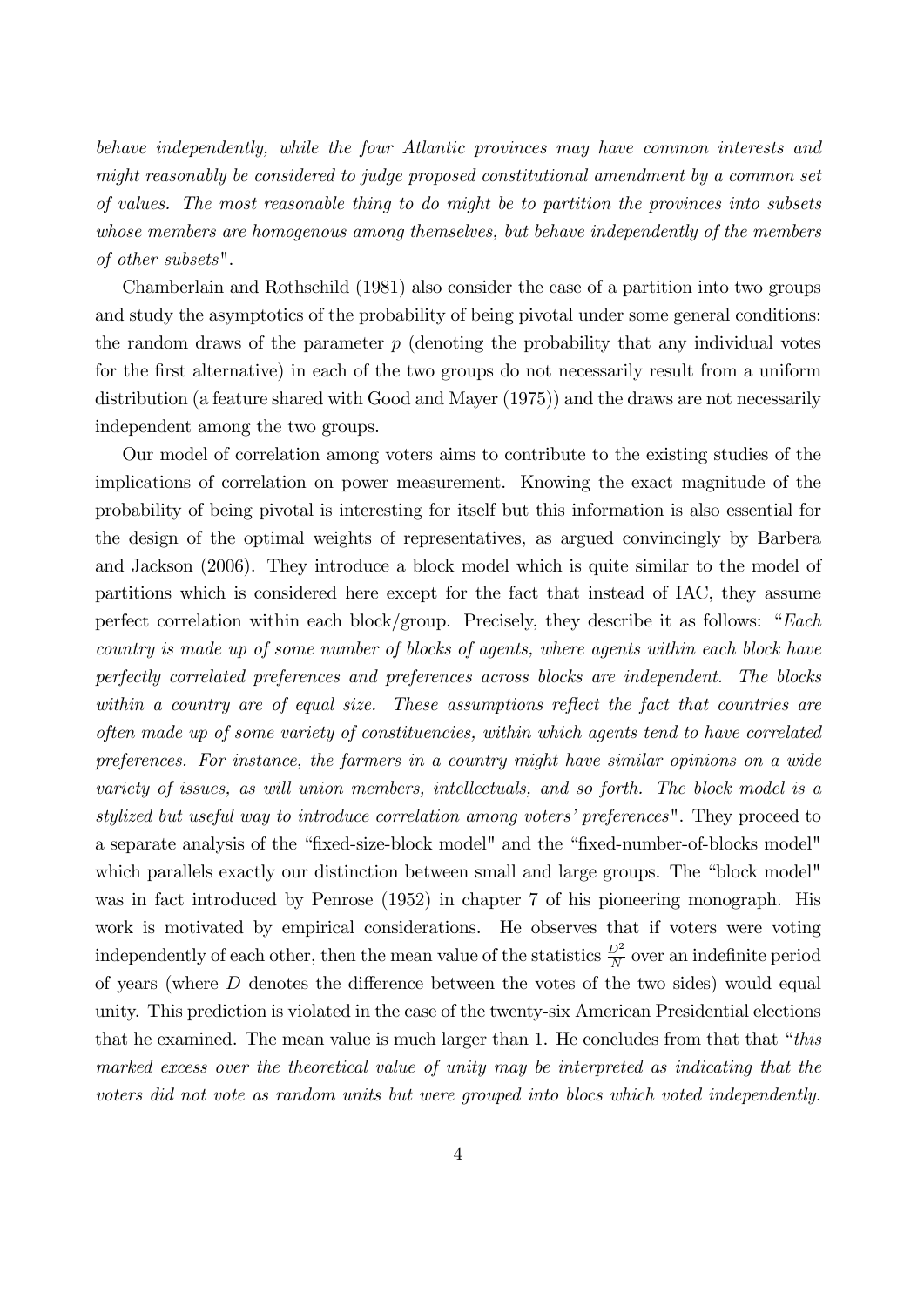The approximate size of each of a set of blocs taking the place of individuals is given by the actual mean value of  $\frac{D^2}{N}$  measured over a period of years".

## 2 The Model of a Random Electorate

A random electorate is a triple  $(\mathcal{N}, X, \lambda)$  where  $\mathcal N$  is a finite set of voters, X is a finite set of alternatives and  $\lambda$  is a probability distribution on  $\mathcal{P}^{\mathcal{N}}$  (the set of functions from  $\mathcal{N}$  to  $\mathcal{P}$ ) where  $P$  is the set of linear orders over X. In the case where X consists of two alternatives say 0 and 1, the set  $P$  contains two preferences (0 is preferred to 1, 1 is preferred to 0) which will be coded 0 and 1 and  $\mathcal{P}^{\mathcal{N}}$  will be identified with the Cartesian product  $\{0,1\}^N$  where N denotes the cardinality of  $N$ . The first popular random electorate model, called *Impartial* Culture (IC), is defined by  $\lambda(P) = \frac{1}{2^N}$  for all profiles of preferences  $P = (P_1, P_2, ..., P_N)$  in  ${0,1}^N$ . The IC model assumes that the preferences of the voters are independent Bernoulli random variables with a parameter  $p$  equal to  $\frac{1}{2}$  (i.e. the electorate is not biased towards a particular candidate). In contrast, the second popular random electorate model, called *Impartial Anonymous Culture* (IAC) is defined as follows. The parameter  $p$  is drawn in  $[0, 1]$  from the uniform distribution and, conditional on the draw of p, the preferences of the voters are independent Bernoulli preferences with parameter  $p$ . The probability of profile  $(P_1, P_2, ..., P_N)$  is therefore  $\lambda(P) = \int_0^1 p^k (1-p)^{N-k} dp$  where k is the number of coordinates equal to  $0$  in  $P$ . Using the formula:

$$
\int_0^1 p^t (1-p)^{N-t} dp = \frac{(t)!(N-t)!}{(N+1)!}
$$
 (1)

we obtain that  $\lambda(P) = \frac{1}{(N+1)\binom{N}{k}}$ . The terminology IAC results from the fact that in the IAC model, the events  $E_k \equiv \{P \in \{0,1\}^N : \#\{i \in \mathcal{N} : P_i = 0\} = k\}$  for  $k = 0, 1, ..., N$  are equally likely. Since there are  $\binom{N}{k}$  such events, the probability that k voters vote 0 is equal to  $\frac{1}{N+1}$  for all  $k = 0, 1, ..., N$ .

A social choice mechanism is a monotonic mapping  $\Psi$  from  $\{0,1\}^N$  into  $[0,1]$  where  $\Psi(P)$ denotes the probability of choosing candidate 0 when the profile of preferences is  $P^{2,3}$ . In this paper, we will focus on the standard majority mechanism  $Maj$  defined as follows (with  $\#N^0(P)$  denoting the number of 0 in P):

<sup>&</sup>lt;sup>2</sup>In this binary setting, if  $\Psi(P) \in \{0, 1\}$ , a social choice mechanism is defined alternatively by a simple game (Taylor and Zwicker (1999)).

<sup>&</sup>lt;sup>3</sup>We will not make any distinction between preferences and behavior. There is no room for strategic behavior here: if we interpret  $\Psi$  as a direct revelation game, then voting sincerely according to his/her preference is the unique (weakly) dominant strategy.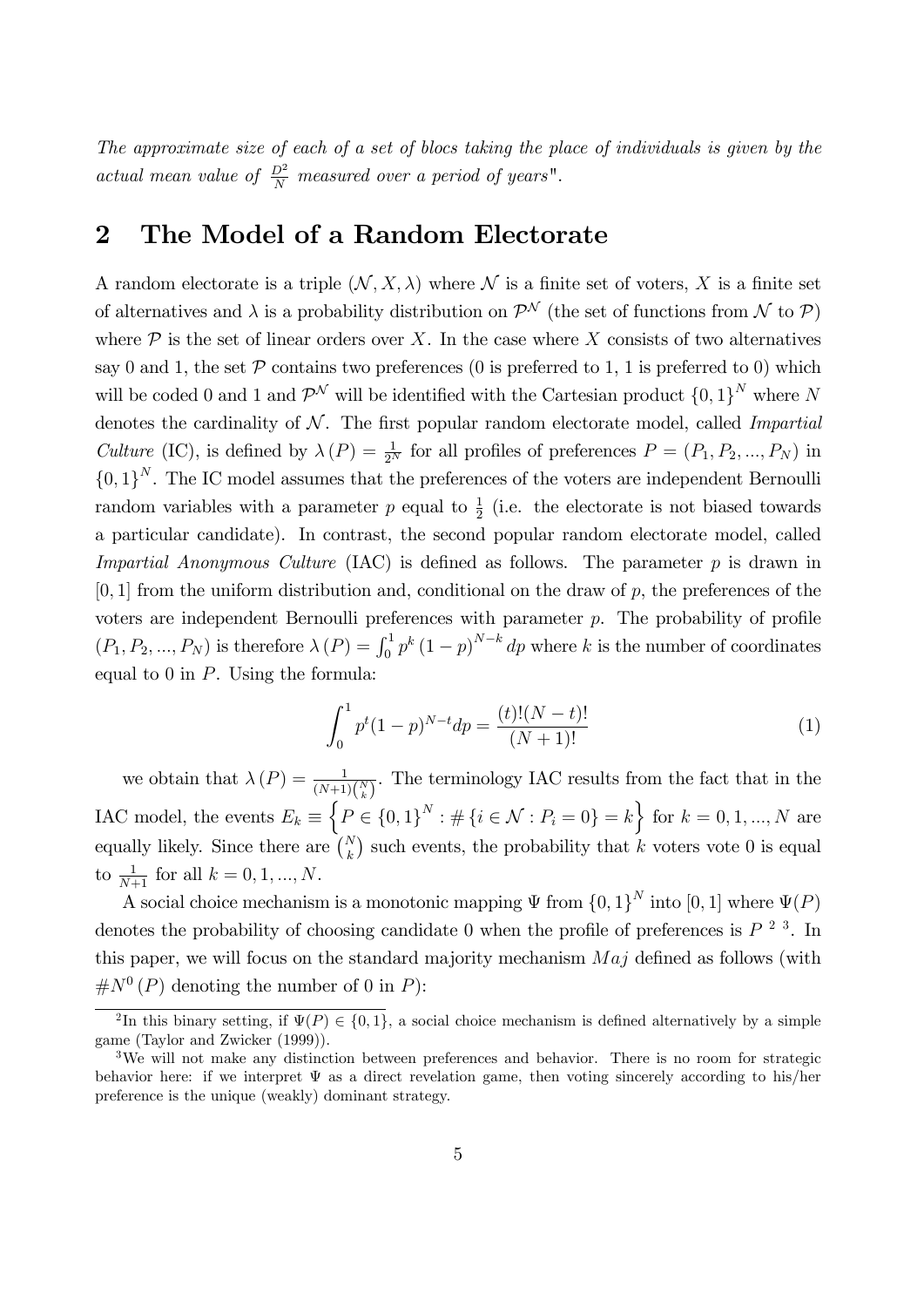$$
Maj(P) = \begin{cases} 0 \text{ if } \#N^0(P) < \frac{N}{2} \\ 1 \text{ if } \#N^0(P) > \frac{N}{2} \\ \frac{1}{2} \text{ if } \#N^0(P) = \frac{N}{2} \end{cases}
$$

If N is odd, the third eventuality never arises and the mechanism is deterministic: the probability of choosing  $0$  is either  $0$  or  $1$ . If  $N$  is even, the third alternative arises when the electorate is split into two groups of equal size and the tie is broken by using a fair lottery. The whole paper is about evaluating the probability of being pivotal. Recall that voter  $i \in \mathcal{N}$ is *pivotal* if her or his vote is susceptible to change the result of the election. We denote by  $E_k(i)$  the event defined by  $E_k(i) = \{P \in \{0,1\}^N : \#N^0(P_{-i}) = k\}$  for  $k = 0, 1, ..., N - 1$ , and by  $Piv(\lambda, i, N)$  the probability that i is pivotal  $(P_{-i}$  denotes the reduced profile obtained by removing the vote of *i*). It is easy to see that  $Piv(\lambda, i, N) = \lambda(E_{\frac{N-1}{2}}(i))$  when N is odd, and  $Piv(\lambda, i, N) = \frac{1}{2}\lambda(E_{\frac{N-2}{2}}(i)) + \frac{1}{2}\lambda(E_{\frac{N}{2}}(i))$  when N is even. The slight difference between the even and odd cases lies in the fact that in the odd case, the vote of  $i$  is always able to change the result, whereas in the even case, her or his vote creates an equality and the electoral outcome will change with probability  $\frac{1}{2}$ , depending on the lottery result.

As we consider the standard majority mechanism, if the probability measure is symmetric, then  $Piv(\lambda, i, N)$  does not depend on i and will be denoted shortly by  $Piv(\lambda, N)$ . The probability  $Piv(\lambda, N)$  has been calculated for the two popular models of random electorate which have just been defined. For the IC model,  $Piv (IC, N) = \left(\frac{N-1}{2}\right)$  $\int \frac{1}{2^{N-1}}$  when N is odd and  $Piv (\lambda, N) = \left(\frac{N-1}{\frac{N-2}{2}}\right)$  $\frac{1}{2^{N-1}}$  when N is even. For the IAC model,  $Piv(IAC, N) = \frac{1}{N}$  for both cases. Using Stirling's formula,  $N! \simeq \sqrt{2\pi N} \left(\frac{N}{e}\right)^N$ , we deduce that when N gets large  $Piv (IC, N)$  behaves like  $\sqrt{\frac{2}{\pi N}} \simeq \frac{0.79788}{\sqrt{N}}$ .

In this paper, we assume that the electorate  $\mathcal N$  is partitioned into K groups  $\mathcal N_1, \mathcal N_2, ..., \mathcal N_K$ i.e.  $\bigcup_{1\leq k\leq K}\mathcal{N}_k = \mathcal{N}$  and  $\mathcal{N}_k \cap \mathcal{N}_{k'} = \varnothing$  for all  $k, k'$  such that  $k \neq k'$ . We will denote by  $N_k$  the size of group k:  $\sum_{k=1}^K N_k = N$  and without loss of generality we assume that  $N_1 \geq N_2 \geq \ldots \geq N_K$ . We consider the following random electorate model.

We assume that the preferences of any voter i from group  $\mathcal{N}_k$  is the realization of a Bernoulli random variable with parameter  $p_k$  and that conditional on  $p_k$ , the preferences of any two voters in that group are independent. We assume that the coordinates of the vector  $(p_1, p_2, ..., p_K)$  are the realizations of K independent random variables with a uniform distribution on [0, 1]. As  $Piv(\lambda, i, N)$  is the same for all voters i belonging to the same group, this probability will be denoted by  $Piv_k(\lambda, N)$  for all members of group  $\mathcal{N}_k$ .

We start our calculations by reducing the problem of computing  $Piv_k(\lambda, N)$  to a well defined *combinatorial problem* which amounts to count the number of possible decompositions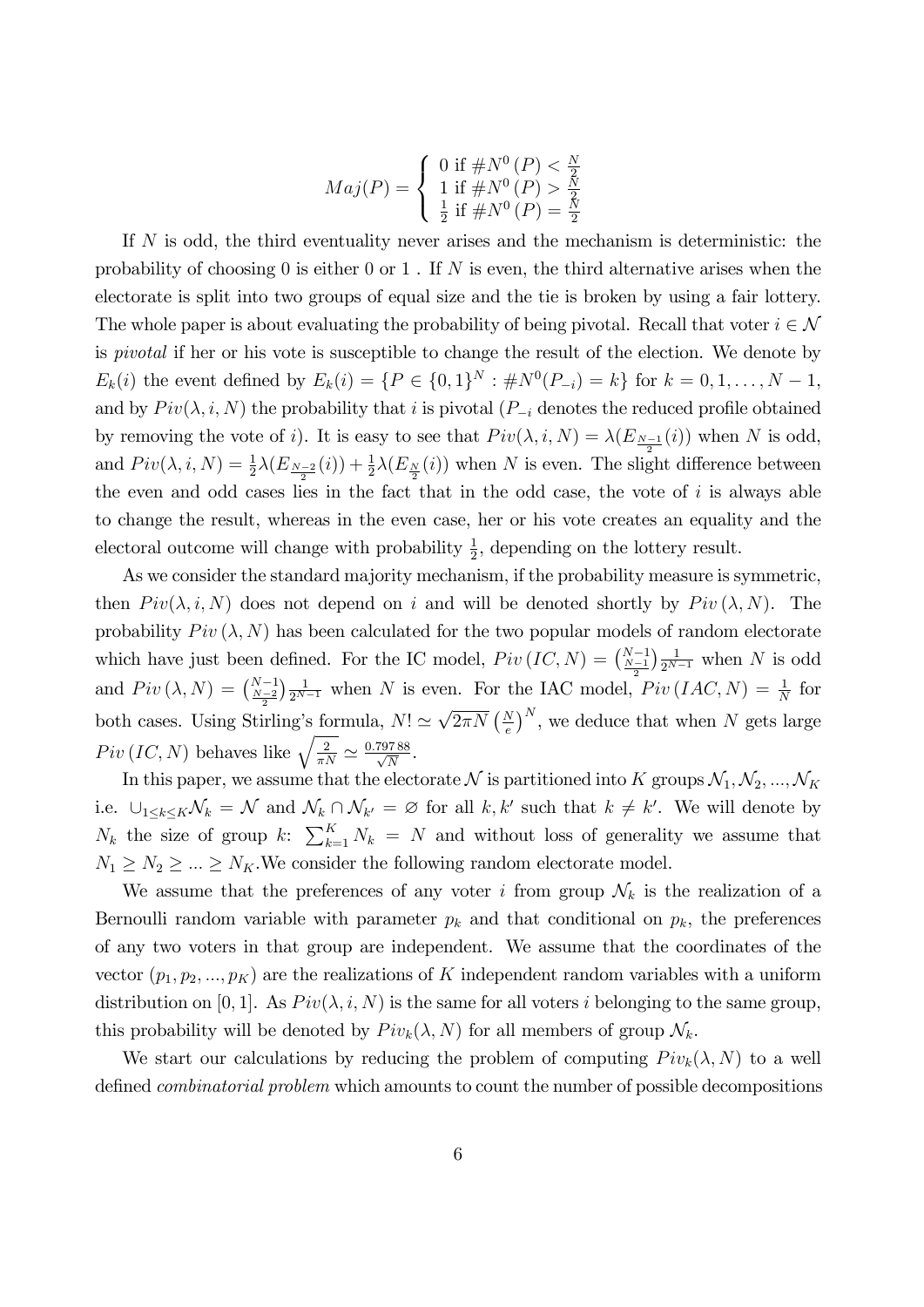of a given integer into K integers under some specific constraints.<sup>4</sup> We will denote by  $\Pi(M, R_1, ..., R_k, ..., R_K)$  the set of decompositions  $(x_1, ..., x_K)$  of the integer M into K ordered integers  $(M = x_1 + ... + x_K)$  under the constraint that the  $k^{th}$  integer  $x_k$  does not exceed  $R_k$ , and by  $\pi (M, R_1, ..., R_k, ..., R_K)$  the cardinality of this set. To illustrate the use of such decompositions in our calculations, consider a society where the number  $N$  of voters is odd and multiple of 3:  $N = 3K$  with K odd. The society is therefore divided into K groups of size 3 each (three members). Take  $K = 21$  and suppose that i is a member of group 1. Voter i will be pivotal if in the rest of the society 31 voters vote 0 and 31 voters vote 1. How to enumerate the number of possible decompositions of 31 into 21 integers such that the first one cannot exceed 2 and the other twenty ones cannot exceed 3? One possibility is  $(2,2,3,3,3,3,3,3,3,3,3,0,...,0)$  and all subsequent permutations but we can also vary the choice of integers by taking for instance  $(1,2,2,2,2,...2,2,0,0,0,0,0)$  where "2" appears 15 times.<sup>5</sup>

#### **Lemma 1:** For all  $k \in \{1, \ldots, K\}$ ,

1. If N is odd, 
$$
Piv_k(\lambda, N) = \pi(\frac{N-1}{2}, N_1, ..., N_{k-1}, N_k-1, N_{k+1}, ..., N_K)\frac{1}{N_k}(\prod_{l \neq k} \frac{1}{N_l+1})
$$
 (1.a)

2. If N is even, 
$$
Piv_k(\lambda, N) = \pi(\frac{N-2}{2}, N_1, ..., N_{k-1}, N_k-1, N_{k+1}, ..., N_K)\frac{1}{N_k}(\prod_{l \neq k} \frac{1}{N_l+1})
$$
 (1.b)

*Proof.* Consider the case where  $N$  is odd. We obtain:

$$
Piv_{k}(\lambda, N) = \sum_{\Pi\left(\frac{N-1}{2}, N_1, \dots, N_{k-1}, N_{k-1}, N_{k+1}, \dots, N_{K}\right)} \binom{N_{k} - 1}{x_{k}} \left( \int_{0}^{1} p_{l}^{x_{k}} \left(1 - p_{k}\right)^{N_{k} - x_{k} - 1} dp_{k} \right)
$$

$$
\times \left[ \prod_{l \neq k} \binom{N_{l}}{x_{l}} \left( \int_{0}^{1} p_{l}^{x_{l}} \left(1 - p_{l}\right)^{N_{l} - x_{l}} dp_{l} \right) \right]
$$

By using formula (1), we deduce:

$$
Piv_{k}(\lambda, N) = \sum_{\Pi\left(\frac{N-1}{2}, N_1, \dots, N_{k-1}, N_k - 1, N_{k+1}, \dots, N_K\right)} \frac{1}{N_k} \left(\prod_{l \neq k} \frac{1}{N_l + 1}\right) = \pi \left(\frac{N-1}{2}, N_1, \dots, N_{k-1}, N_k - 1, N_{k+1}, \dots, N_K\right) \frac{1}{N_k} \left(\prod_{l \neq k} \frac{1}{N_l + 1}\right)
$$

<sup>&</sup>lt;sup>4</sup>Note that there are at most K cells i.e. K non zero integers in the decomposition and there is an upper bound on the entries of each cell. Our problem is close but not totally equivalent to the problem of counting compositions of integers with restrictions on the summands and their number as presented in Flajolet and Sedgewick (2009).

 ${}^{5}$ In that case, our first result (Proposition 1) will imply that the total number of decompositions behaves as  $c4^{\frac{N}{3}}\sqrt{N}$  where c is a universal constant.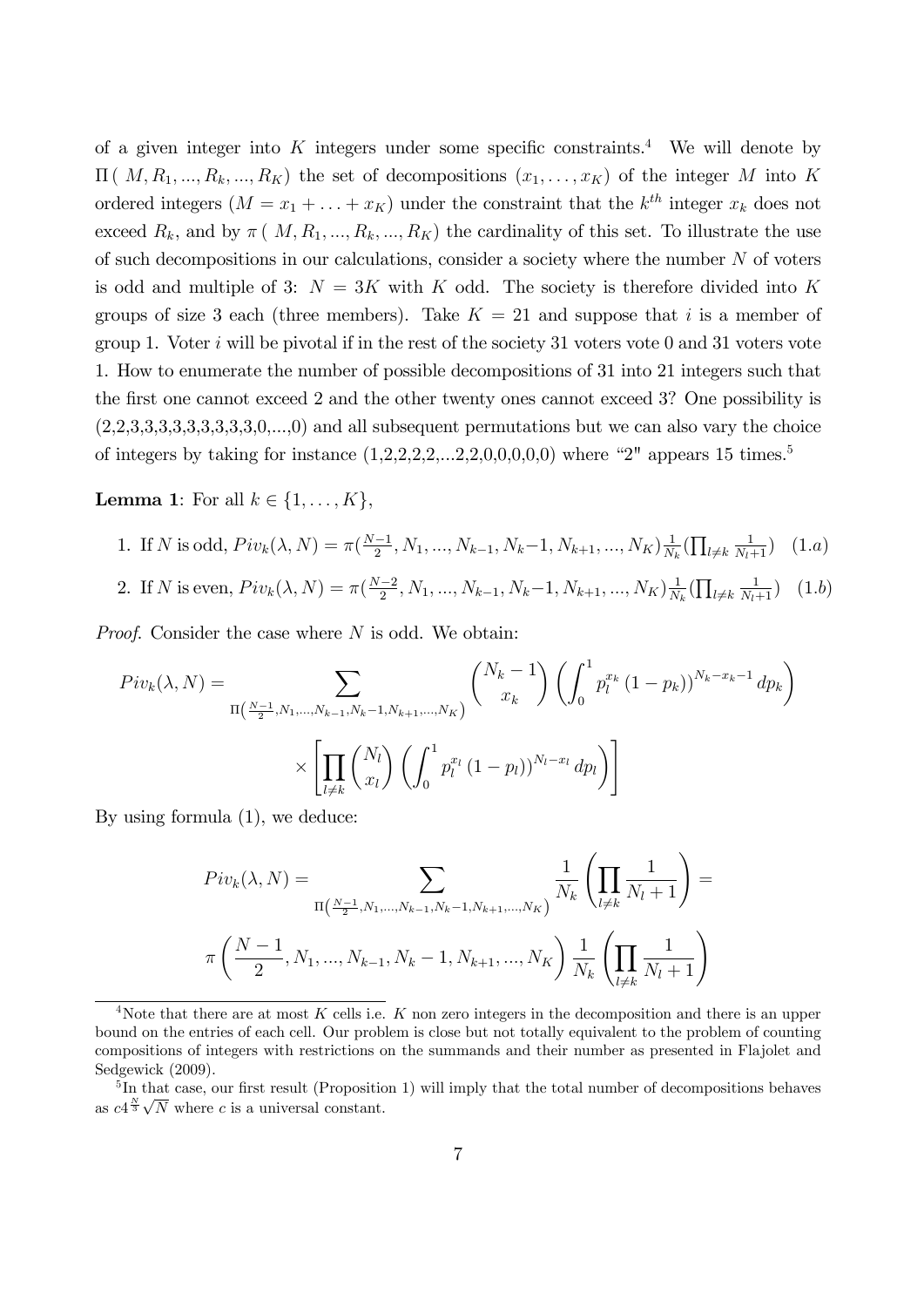The proof in the case where N is even proceeds along the same lines.  $\Box$ 

Let us check quickly that the IC and IAC models correspond to two extreme special cases of this general framework. The IC value is attached to the case where  $K = N$  i.e. where the partition structure consists of  $N$  singletons:

$$
Piv_k(IC, N) = Piv(IC, N) = \pi\left(\frac{N-1}{2}, 1, ..., 1, N_k - 1, 1, ..., 1\right) \frac{1}{2^N} = \left(\frac{N-1}{\frac{N-1}{2}}\right) \frac{1}{2^{N-1}}
$$

since  $\pi\left(\frac{N-1}{2}, 1, ..., 1, 0, 1, ..., 1\right) = \binom{N-1}{\frac{N-1}{2}}$  . The IAC value is attached to the case where  $K = 1$  i.e. where the partition structure consists of a single set: the set  $\mathcal{N}$ :

$$
Piv_k(IAC, N) = Piv(IAC, N) = \pi\left(\frac{N-1}{2}, N-1\right)\frac{1}{N} = \frac{1}{N}
$$

since  $\pi\left(\frac{N-1}{2}, N-1\right) = 1.$ 

An alternative approach to the counting problem is based on probability. Let  $X_{ik}$  denote the Bernoulli random variable describing the preference of voter i in group k and let  $S_k$  and  $\widehat{S}$  denote respectively the sums  $\sum_{j \in \mathcal{N}_k} X_{jk}$  and  $\sum_{k=1}^K \sum_{j \in \mathcal{N}_k} X_{jk} = \sum_{k=1}^K S_k$ . With these notations, we can express the pivot probabilities as follows:

$$
Piv_k(\lambda, N) = \lambda \left(\widehat{S}_{-i} = \frac{N-1}{2}\right) \text{ when } N \text{ is odd and}
$$
  

$$
Piv_k(\lambda, N) = \frac{1}{2} \left(\lambda \left(\widehat{S}_{-i} = \frac{N-2}{2}\right) + \lambda \left(\widehat{S}_{-i} = \frac{N}{2}\right)\right) \text{ when } N \text{ is even}
$$

This probabilistic approach will be very useful when we will focus on the asymptotic behavior of  $Piv_k(\lambda, N)$  when N tends to infinity. Note that all the random variables  $X_{ik}$  are symmetric in the sense that  $Pr(X_{ik} = 0) = Pr(X_{ik} = 1) = \frac{1}{2}$  since  $Pr(X_{ik} = 0) = \int_0^1 pdp = \frac{1}{2}$  $rac{1}{2}$ . We have  $E[X_{ik}] = \frac{1}{2} \times 0 + \frac{1}{2} \times 1 = \frac{1}{2}$  and  $Var[X_{ik}] = E[X_{ik}^2] - E[X_{ik}]^2 = \frac{1}{4}$  $\frac{1}{4}$ . But two random variables  $X_{ik}$  and  $X_{jl}$  are independent iff  $k \neq l$ . If not, we have:

$$
Pr(X_{ik} = 0, X_{jk} = 0) = \int_0^1 p^2 dp = \frac{1}{3} > \frac{1}{4}
$$

The two variables are positively correlated:  $Cov(X_{ik}, X_{jk}) = \frac{1}{3} - \frac{1}{4} = \frac{1}{12}$ ; the coefficient of correlation  $\rho$  is then equal to  $\frac{1}{3}$ .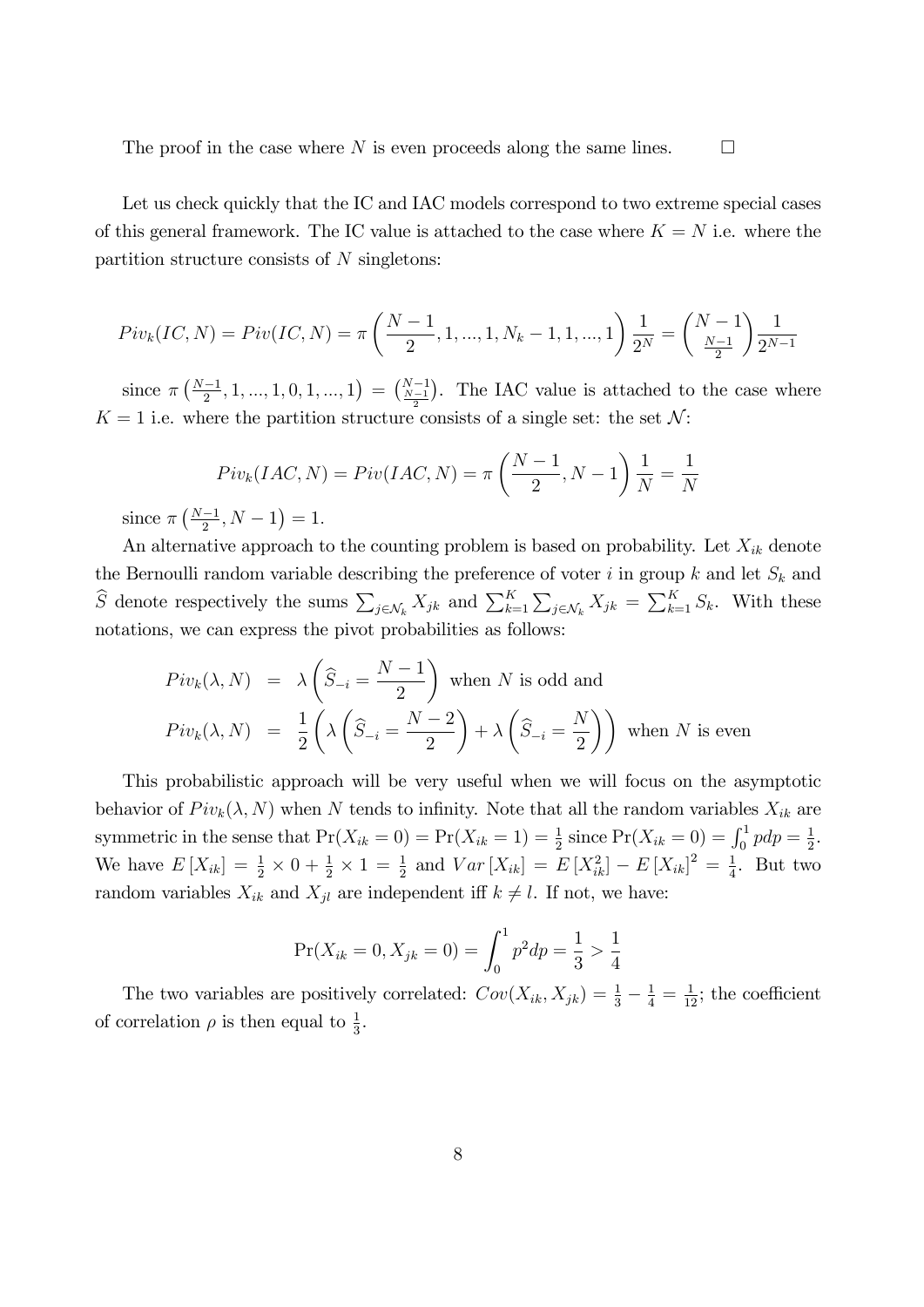## 3 The case of Many Small Groups

In this section, we will focus on the case where there is an exogenous upper bound  $S$  on the size of the groups in the partition  $(\mathcal{N}_1, \mathcal{N}_2, ..., \mathcal{N}_K)$ . This implies that as N gets large, then the number of groups increases.

To motivate the general result which will be presented hereafter, it is instructive to consider the case where  $S = 2$ . In any such partition structure, the groups are either singletons or pairs. We can think of this partition as describing a society where there are singles and couples but no other family types. Consider the case where  $N$  is even and all the groups are exactly of size 2. From  $(1.b)$ , we deduce that:

$$
Piv_k(\lambda, N) = Piv(\lambda, N) = \pi \left(\frac{N-2}{2}, 1, 2, ..., 2, 2\right) \frac{1}{2} \left(\frac{1}{3}\right)^{\frac{N-2}{2}}.
$$

We can check that: $6$ 

$$
\pi\left(\frac{N-2}{2}, 1, 2, ..., 2, 2\right) = \sum_{k=0}^{\left\lfloor\frac{N-2}{4}\right\rfloor} \frac{\left(\frac{N-2}{2}\right)!}{\left(k!\right)^2 \left(\frac{N-2}{2}-2k\right)!} \left(\frac{\frac{N}{2}-k}{k+1}\right).
$$

Indeed, counting how many decompositions of  $\frac{N-2}{2}$  into  $\frac{N}{2}$  integers chosen in  $\{0, 1, 2\}$ amounts first to choose how many pairs k we choose among  $\frac{N-2}{2}$ . The number of possibilities is  $\frac{\left(\frac{N-2}{2}\right)!}{(k!)((\frac{N-2}{N-2})!}$  $\frac{\left(\frac{N-2}{2}\right)!}{(k!)((\frac{N-2}{2}-k)!)}$ . This value of k cannot exceed  $\left\lfloor \frac{N-2}{4} \right\rfloor$ .

To reach the integer  $\frac{N-2}{2}$ , we need  $\frac{N-2}{2} - 2k$  singletons which can be chosen among  $\frac{N}{2} - k$ . The number of possibilities is  $\frac{\left(\frac{N}{2} - k\right)!}{\left(N - 2\right)!}$  $\frac{(\frac{N}{2}-k)!}{(\frac{N-2}{2}-2k)!(k+1)!} = \frac{(\frac{N}{2}-1-k)}{(\frac{N-2}{2}-2k)!(k+1)!}$  $\frac{\frac{N-2}{2}-2k}{k}$  $\frac{\frac{N}{2} - k}{k+1}$ .

After collecting the terms, we obtain the expression reported above.

Calculating the above sum is not an immediate combinatorial exercise<sup>7</sup> and we will mostly focus on the asymptotic behavior of  $Piv(\lambda, N)$ .

We conjecture that:

$$
\lim_{N \to \infty} \Phi(N) \equiv \sqrt{N} \left( \sum_{k=0}^{\left[\frac{N-2}{4}\right]} \frac{\left(\frac{N-2}{2}\right)!}{(k!)^2 \left(\left(\frac{N-2}{2} - 2k\right)!\right)} \times \frac{N-2k}{2k+2} \right) \times \frac{1}{2} \times \left(\frac{1}{3}\right)^{\frac{N-2}{2}} \text{ exists.}
$$

The following Table contains some numerical values of  $\Phi(N)$  which supports this conjecture:

 $\frac{6}{x}$  denotes the integer part of x.

<sup>7</sup>We were not able to derive a closed form value of this sum through the use of combinatorial identities.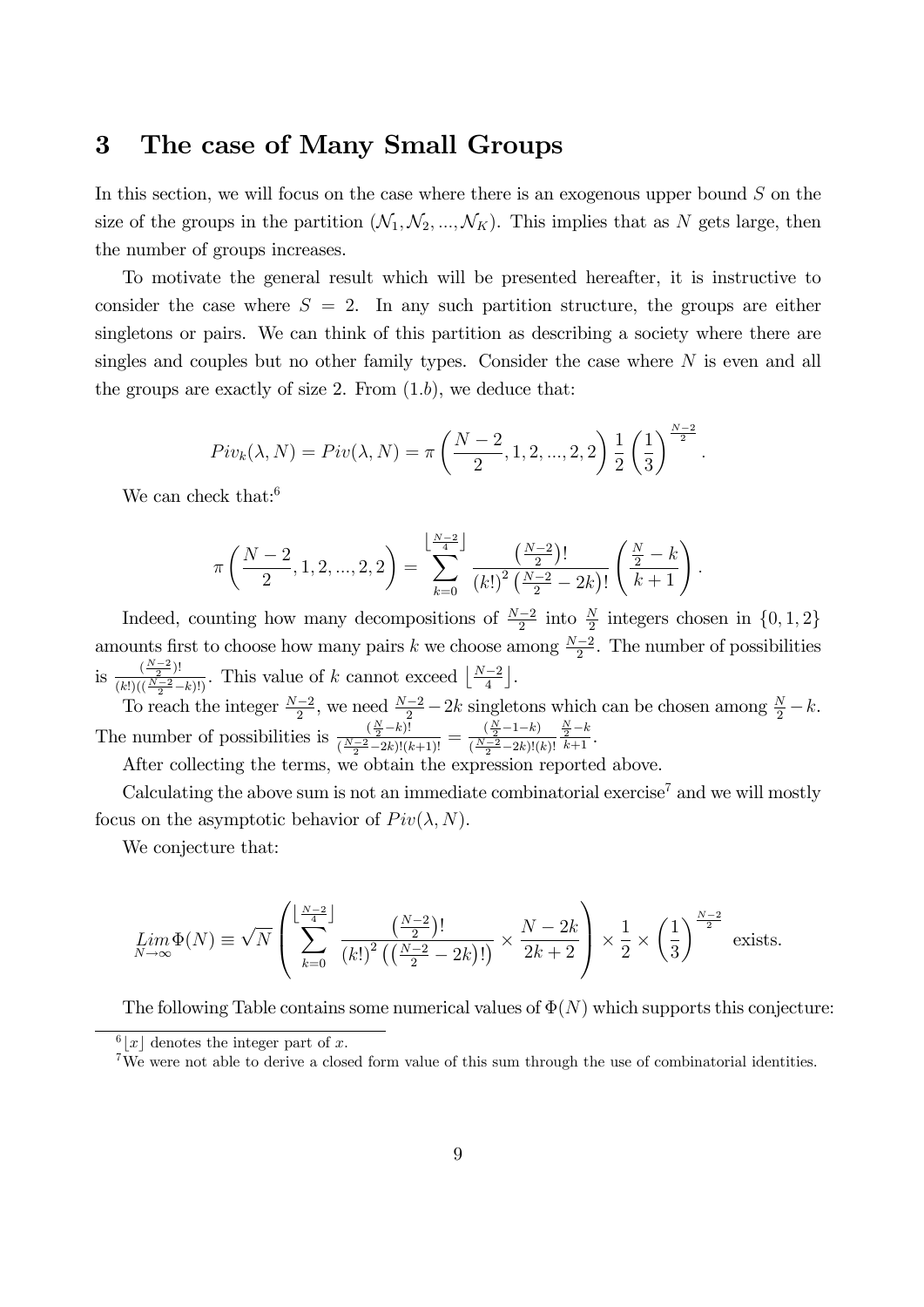| 102                                                        | 202 | 1002 | 5002 | 100002 |
|------------------------------------------------------------|-----|------|------|--------|
| $\Phi(N)$   0.69015   0.69056   0.6909   0.69097   0.69098 |     |      |      |        |

Table 1: Values of  $\Phi(N)$ 

Interestingly, the function  $\Phi$  seems to behave asymptotically as the function  $\Upsilon$  defined as follows:

$$
\Upsilon(N) \equiv \sqrt{N} \left( \sum_{k=0}^{\left\lfloor \frac{N-2}{4} \right\rfloor} \frac{\left(\frac{N-2}{2}\right)!}{\left(k!\right)^2 \left(\left(\frac{N-2}{2} - 2k\right)!\right)} \right) \times \left(\frac{1}{3}\right)^{\frac{N-2}{2}}
$$

The following Table contains some numerical values of  $\Upsilon(N)$  which supports this guess:

|                                                                 | 202 | 1002 | 10002 | 100002 |
|-----------------------------------------------------------------|-----|------|-------|--------|
| $\Upsilon(N)$   0.69525   0.69314   0.69143   0.69103   0.69099 |     |      |       |        |

Table 1 bis: Values of  $\Upsilon(N)$ 

We now prove a generalized version of the conjecture. To proceed, we use a probabilistic approach. We assume that all the groups have a size smaller than  $S$  and we will be interested in societies where the set of voters is partitioned into groups of size s where s runs from 1 to S. We will consider societies where  $N$  gets indefinitely large but such that the proportion of the population in each type of group (described by its size) remains invariant in the population growth process. We will denote by  $\gamma^s$  the proportion of voters in a group of size s. We assume that  $\gamma^s = \frac{sK^s}{N}$  where  $K^s$  is an integer for all  $s = 1, ..., S$  and  $N = \sum_{s=1}^S sK^s$ . The initial society contains  $K^s$  groups of size s. For any integer R, its  $R^{th}$  replica has N voters where  $N$  is defined as follows:

$$
N = N(R) = R \sum_{s=1}^{S} K^s s
$$

In this context,  $Piv_k(\lambda, N)$  is the same for all groups  $\mathcal{N}_k$  of size s and will be denoted by  $Piv_{(s)}(\lambda_R, N)$ , the probability for a voter belonging to a group of size s to be pivotal. The following proposition gives the asymptotic behavior of  $Piv_{(s)}(\lambda_R, N)$  when N gets large (equivalently where  $R$  gets large).

**Proposition 1**: Let  $\lambda_R$  be the random electorate defined above. For all  $s = 1, 2, ..., S$ ,

$$
\lim_{R \to \infty} \sqrt{N} Piv_{(s)}(\lambda_R, N) = \frac{1}{\left(\sqrt{\frac{1}{6} + \frac{\gamma^1}{12} + \frac{1}{12} \sum_{l=2}^S \gamma^l l}\right) \sqrt{2\pi}}.
$$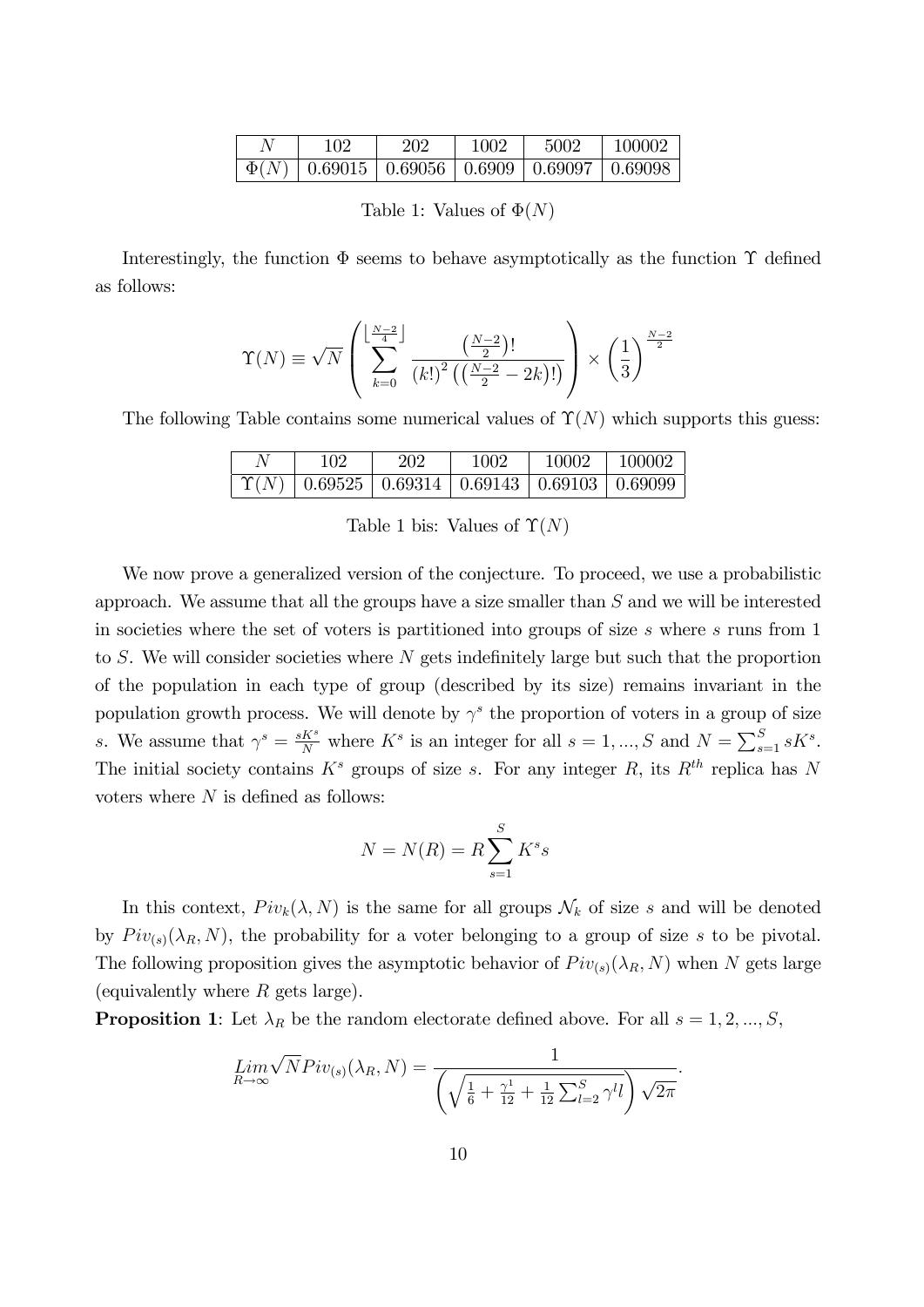*Proof.* For all R and all  $i = 1, 2, ..., N(R)$ , we arrange the random variables  $X_i^R$  describing the individual votes in the  $R^{th}$  replica in a *triangular array*<sup>8</sup> defined as follows: the first  $RK^1$ variables describe the vote of voters in groups of size 1, the next  $2RK^2$  variables describe the votes of voters in groups of size 2 and so on.

We obtain

$$
\sigma^{2}(R) \equiv Var(\sum_{i=1}^{N} X_{i}^{R}) = \sum_{i=1}^{N} Var(X_{i}^{R}) + \sum_{s=1}^{S} RK^{s}s(s-1)Cov(X_{i}^{R}, X_{j}^{R})
$$

where  $Cov(X_i^R, X_j^R)$  denotes the covariance between  $X_i^R$  and  $X_j^R$  when i and j belong to the same group. We have shown before that:

$$
Var(X_i^R) = \frac{1}{4}
$$
 for all  $i = 1, 2, ..., N$ 

$$
Cov(X_i^R, X_j^R) = \frac{1}{12}
$$
 for all  $i, j = 1, ..., N$  if  $i$  and  $j$  belong to the same group

We obtain:

$$
\sigma(R) = \sqrt{N} \left( \sqrt{\frac{1}{6} + \frac{\gamma^1}{12} + \frac{1}{12} \sum_{s=2}^{S} \gamma^s s} \right)
$$

A random variable  $X_i^R$  is of type s if  $R\sum_{l=1}^{s-1} lK^l < i \leq R\sum_{l=1}^{s} lK^l$ . We pack the s $RK^s$ random variables of type s into  $RK^s$  random variables  $(Z_{ks}^R)_{1 \leq k \leq RK^s}$  where  $Z_{ks}^R$  is defined as follows:

$$
Z_{ks}^R = r \text{ iff } \sum_{i=(k-1)s+1}^{ks} X_{is}^R = r
$$

This defines a new triangular array  $(Z_{ks}^R)_{1 \leq s \leq S, 1 \leq k \leq RK^s}$  (indexed by R) where the random variables  $Z_{ks}^R$  are independent. Hereafter, we will refer to  $Z_{ks}^R$  as a random variable of type s. We note that all random variables are integer valued: the support of a random variable of type s is  $\{0, 1, ..., s\}$ . Let  $1 \leq i \leq N(R)$  be a member of a group of type s and for each value of the row index R, consider the random variable  $S_i^R$  defined as follows:

$$
S_i^R = \sum_{j=1, j\neq i}^{N(R)} X_j^R = \sum_{l=1, l\neq s}^{S} \sum_{k=1}^{K^l} Z_{kl}^R + \sum_{k=1}^{K^s-1} Z_{ks}^R + W_i^R
$$

<sup>8</sup>A triangular array is a collection of  $(y_1^k, y_2^k, ..., y_{n(k)}^k)$  $k\geq1$ of random variables on a probability space.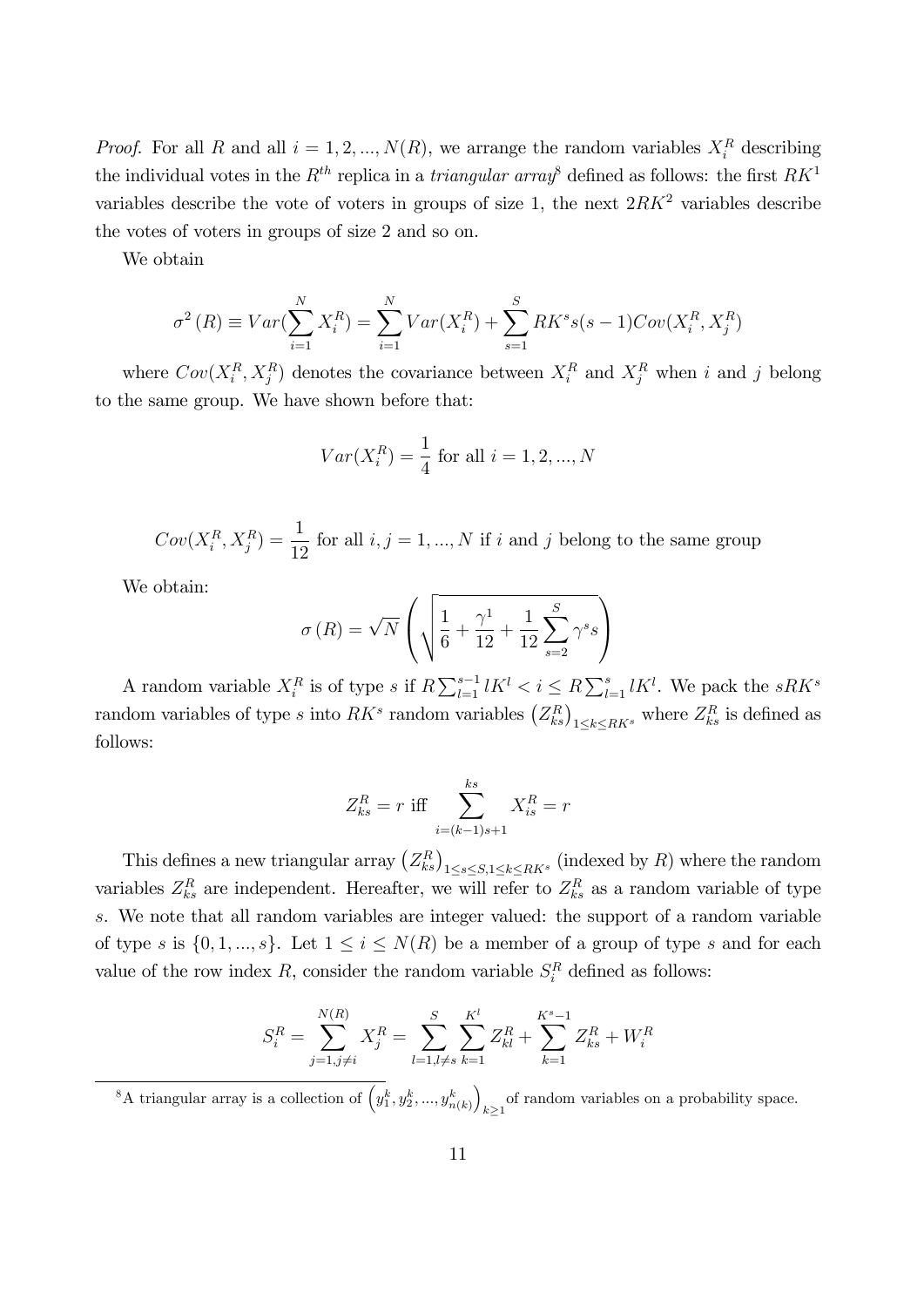where  $W_i^R \equiv \sum_{j=2}^s 1_{X_{js}^R}$ . The probability that i of type s is pivotal,  $Piv_{(s)}(\lambda_R, N)$  is equal to the probability of the event  $\left\{S_i^R = \frac{N-1}{2}\right\}$  if N is odd and to half the probability of the event  $\left\{S_i^R = \frac{N-2}{2}\right\} \cup \left\{S_i^R = \frac{N}{2}\right\}$  $\frac{N}{2}$  if N is even.

We note that the span of the random variables  $Z_{kl}^R$  for  $1 \leq l \leq S$  and  $1 \leq k \leq K^l$  and  $W_i^R$  is equal to 1. Further, the distribution functions of these random variables belong to a finite set of cardinality at most  $S$ , are not degenerate and occur infinitely often (except possibly  $W^R_i$  ) in the sequence  $\Bigl(\bigl(Z^R_{kl}\bigr)_{1\leq l\leq S, 1\leq k\leq K^l}\cup\bigl\{W^R_i\bigr\}\Bigr)$  $R\geq 1$ . Let  $\epsilon > 0$ .

If N is odd, since  $E[S_i^R] = \frac{N-1}{2}$ , we deduce from the local central limit theorem on lattice distributions listed as theorem 2 in Petrov  $(1975)^9$  that if R is large enough:

$$
\left| \sigma \left( S_i^R \right) Piv_{(s)}(\lambda_R, N) - \frac{1}{\sqrt{2\pi}} \right| \le \epsilon
$$

Similarly, if N is even, since  $E[S_i^R] = \frac{N-1}{2}$ , we deduce from Petrov's theorem that if R is large enough:

$$
\left| \sigma \left( S_i^R \right) \Pr \left( S_i^R = \frac{N-2}{2} \right) - \frac{e^{-\frac{1}{8\sigma^2 \left( S_i^R \right)}}}{\sqrt{2\pi}} \right| \le \epsilon
$$

$$
\left| \sigma \left( S_i^R \right) \Pr \left( S_i^R = \frac{N}{2} \right) - \frac{e^{-\frac{1}{8\sigma^2 \left( S_i^R \right)}}}{\sqrt{2\pi}} \right| \le \epsilon
$$

Since  $\frac{e}{ }$  $-\frac{1}{8\sigma^2\left(S_i^R\right)}$  $rac{\binom{8}{i}}{\sqrt{2\pi}}$  tends to  $rac{1}{\sqrt{2}}$  $\frac{1}{2\pi}$  and  $\frac{\sigma(S_i^R)}{\sigma(R)}$  $\frac{N^{(2)}(R)}{\sigma(R)}$  tends to 1 when R tends to  $+\infty$ , we deduce that if  $R$  is large enough:

$$
\left|\sigma(R)\,Piv_{(s)}(\lambda_R,N)-\frac{1}{\sqrt{2\pi}}\right|\leq\epsilon.
$$

 $\Box$ 

The random variable  $S_i^R = S^R - X_i^R$  introduced in the proof of Proposition 1 counts the number of votes in favor of 1 in the population without individual *i*. Proposition 1 provides information on the asymptotic behavior of the probability of the event  $\{S_i^R = \frac{N-1}{2}\}\$ . To illustrate Proposition 1, consider the case of an electorate, denoted  $\lambda_R^s$ , where all the groups have the same size s. In such case, we deduce from our result that:

 $^{9}$ Chapter 7, Section 1, p 189. Petrov's theorem in what follows.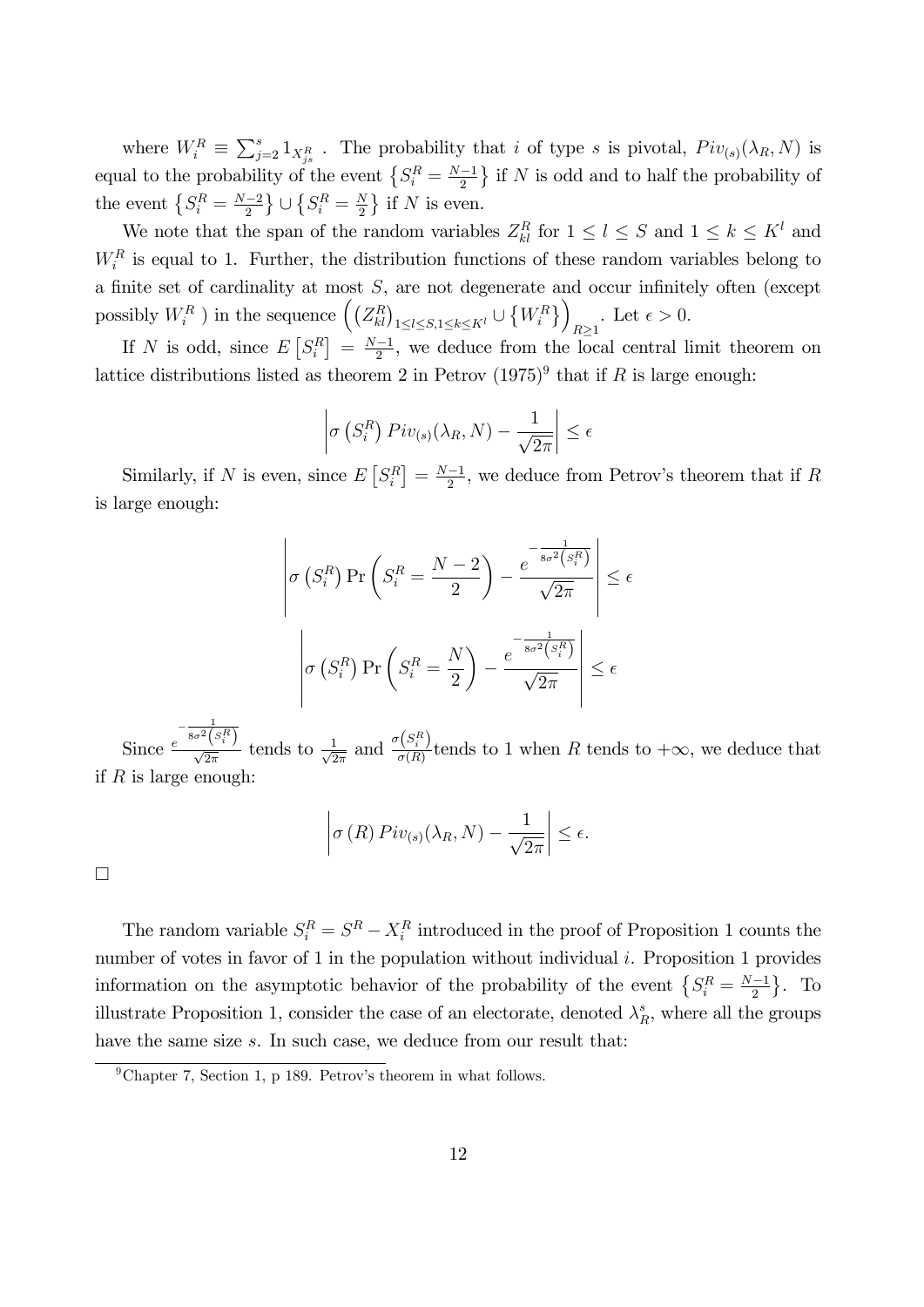$$
Piv_{(s)}(\lambda_R, N) = Piv(\lambda_R^s, N) \simeq \frac{1}{\sqrt{N}} \times 2\sqrt{\frac{3}{2\pi (2+s)}}
$$

The following Table lists a sample of values of the probability of being pivotal for a sample of values of s.

|                                                                                  |  |  | $\cdots$ |  |
|----------------------------------------------------------------------------------|--|--|----------|--|
| $\sqrt{NPiv}(\lambda_R^s, N)$   0.798   0.691   0.618   0.564   0.522      0.399 |  |  |          |  |

Table 2:  $\sqrt{N} \times$  Probability of being pivotal as a function of s

We can also handle mixed situations i.e. random electorates  $\lambda$  where the sizes of the groups differ across voters. For instance, when the random electorate  $\lambda$  is such that  $\gamma^1 = 0.2$ ,  $\gamma^2 = 0.3, \, \gamma^3 = 0.4$  and  $\gamma^4 = 0.1$ , we obtain :  $Piv(\lambda_R) \simeq 0.65885$ . We could interpret these groups as family groups: singles, couples without children voting, couples with one children voting, and so on.

**Remark 1.** The proof strategy of Proposition 1 based on a specific version of the local central limit theorem has exploited the fact that the individuals could be partitioned in a regular way and that in each group the probability draw of the votes in the group was not changing with the size of the population. From our construction, in each group of size s, the random number of votes for 1 is described by a multinomial probability law independent of N with values in the set  $\{0, 1, ..., s\}$ . So partitioning per se is not enough to permit a direct use of that version of the local central limit theorem; we need invariance of the law with respect to  $N$ <sup>10</sup>

**Remark**  $2^{11}$ . We could alternatively look at the probability of being pivotal of a group of size  $|\epsilon\sqrt{N}|$  where  $\epsilon > 0$  is fixed instead of a group of size 1 as done until now. Such a group, acting as a block, is pivotal iff :

$$
\frac{N}{2} - \frac{\epsilon \sqrt{N}}{2} \le S_N^R \le \frac{N}{2} + \frac{\epsilon \sqrt{N}}{2}
$$

where:

$$
S_N^R = \sum_{i=1}^{N(R)} X_i^R
$$

 $10$ We don't mean that it is a necessary condition per se. It is a necessary condition to appeal at the theorem that we have used. We conjecture that additional results could be deduced from other local central limit theorems (like for instance Mc Donald (1979)).

<sup>&</sup>lt;sup>11</sup>We thank S. Brams for having raised the question answered in that remark.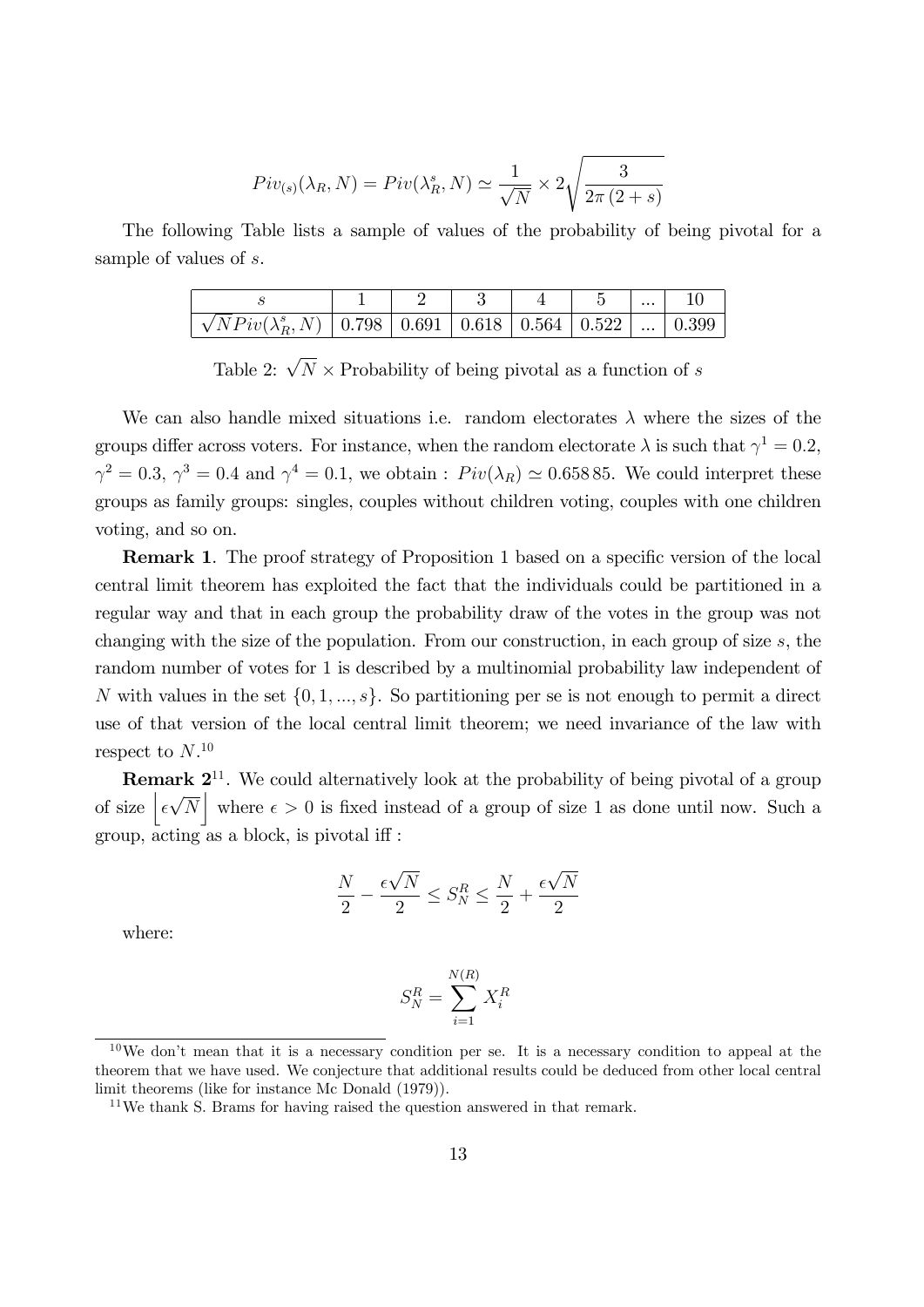and  $(X_i^R)$  $i \leq i \leq N(R)$  is an arbitrary triangular array of Bernoulli random variables of parameter  $\frac{1}{2}$ . Let us assume that this triangular array is  $m(R)$ -dependent<sup>12</sup> and such that for some  $\eta > 0$  and some constant K:

$$
Var\left(X_{i+1}^R + \dots + X_j^R\right) \le (j - i) K \text{ for all } i, j \text{ and } R,
$$
  

$$
Var\left(X_1^R + \dots + X_{N(R)}^R\right)
$$
  

$$
Lim\frac{Var\left(X_1^R + \dots + X_{N(R)}^R\right)}{N(R)} = 0.
$$
  

$$
Lim\frac{m(R)^{2+\eta}}{N(R)} = 0.
$$

Since the Bernoulli variables have moments of any order, we deduce from Berk's theorem that  $\frac{X_1^R + ... + X_{N(R)}^R - \frac{N(R)}{2}}{\sqrt{N(R)}}$  is asymptotically normal with mean 0 and variance v where  $v \equiv$ Lim  $R\rightarrow\infty$  $Var(X_1^R + ... + X_n^R)$  $\frac{N(R)}{N(R)}$  (see Appendix 1). We deduce that the probability of a group of relative size  $\epsilon \sqrt{N}$  to be pivotal, denoted  $Piv(\epsilon, N)$ , is approximately<sup>13</sup> equal to:

$$
\text{Prob}\left\{\frac{N}{2} - \frac{\epsilon\sqrt{N}}{2} \le S_N^R \le \frac{N}{2} + \frac{\epsilon\sqrt{N}}{2}\right\} \approx \text{Prob}\left\{-\frac{\epsilon}{2} \le N(0, \sqrt{v}) \le \frac{\epsilon}{2}\right\}
$$

$$
\approx \epsilon\sqrt{\frac{1}{2\pi v}}
$$

This weak version of the pivotality result holds in a much larger class of electorates. The notion of  $m$ -dependency matches different possibilities. First, we could continue to consider partitions into groups whose size can even increase slowly with  $N$ . What is essential, as reflected by the other two conditions of Berk's theorem, is to bound in an appropriate way the variance of any pack of random variables and to have the variance of the electorate to behave asymptotically as the size of the electorate. For the sake of illustration of such construction, consider the case where the  $N(R)$  voters are partitioned into consecutive blocks where each block has a size  $m = m(R) = \lfloor N^{\frac{1}{4}} \rfloor$ . We assume that  $m(R)$  is even and that within each block the Bernoulli random variables describing the votes are correlated as follows. Let  $Z = (Z^1, Z^2, ..., Z^{m-1}, Z^m)$  be a m-dimensional random vector such that (i) the coordinates are independent random variables, (ii) the first  $m-1$  coordinates  $Z^j$   $j=1,...,m-1$  are

 $12$ For a definition of the notion of m-dependency, see Appendix 1, footnote 20.

 $13$ Note that here, in contrast to the case where we consider a single voter or even a finite set of voters whose size does not depend upon  $N$ , the limit probability of the group of being pivotal does not change if we change the quota  $\left| \epsilon \sqrt{\overline{N}} \right|$  into the quota  $\left| \epsilon \sqrt{\overline{N}} \right| + C$  where C is a constant.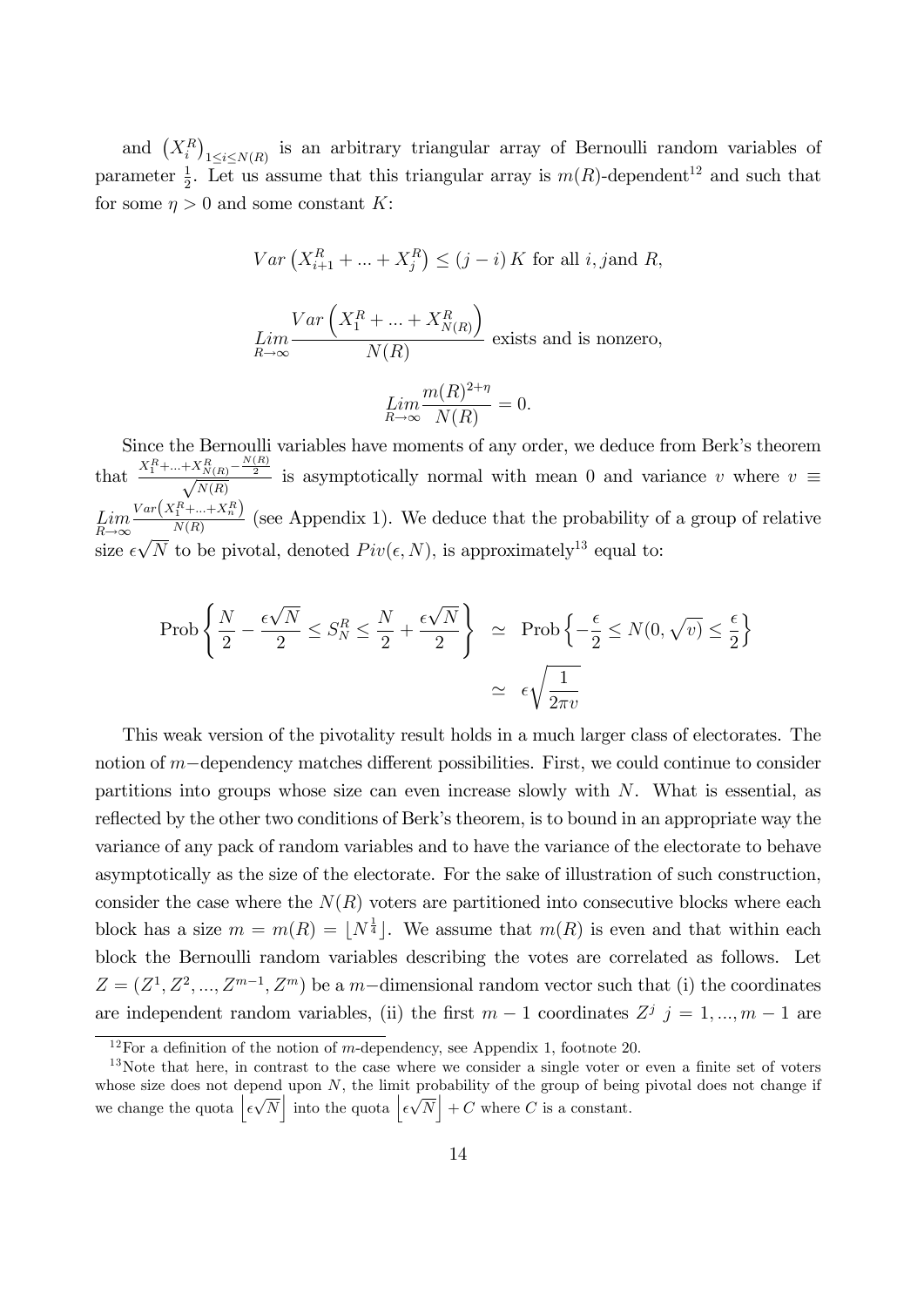Bernouilli random variables with parameter  $\frac{1}{2}$  and (iii) the random variable  $Z^m$  takes the values 0 and 1 with the probability  $\frac{p}{2}$  and the value  $\frac{1}{2}$  with the probability  $1-p$  where  $p \in [0, 1]$ . Given Z, the vector X is constructed as follows:

$$
X_i^R = Z^i \text{ for all } i = 1, ..., m-1
$$
  

$$
X_m^R = \begin{cases} 1 \text{ if either } Z^m = 1 \text{ or } Z^m = \frac{1}{2} \text{ and } Maj(Z^1, Z^2, ..., Z^{m-1}) = 1\\ 0 \text{ if either } Z^m = 0 \text{ or } Z^m = \frac{1}{2} \text{ and } Maj(Z^1, Z^2, ..., Z^{m-1}) = 0 \end{cases}
$$

In words, the  $m<sup>th</sup>$  player of each block votes independently of the other voters with some probability or follows the majority opinion of the other voters with the complement probability. It is immediate to check that  $X_m^R$  is a Bernouilli random variable with parameter 1  $\frac{1}{2}$ . Let us evaluate how his vote is correlated with the vote of any other voter *i*. From above we deduce that:

$$
Cov(X_m^R, X_i^R) = \text{Prob}(X_m^R = 1 \text{ and } X_i^R = 1) - \frac{1}{4}
$$
  
= \text{Prob}(Z^m = 1 \text{ and } X\_i^R = 1) +  
\n
$$
\text{Prob}(Z^m = \frac{1}{2}, \text{ Maj}(Z^1, Z^2, ..., Z^{m-1}) = 1 \text{ and } X_i^R = 1) - \frac{1}{4}
$$
  
= \frac{p}{4} + \frac{1 - p}{2} \text{Prob}(\text{ Maj}(Z^1, Z^2, ..., Z^{m-1}) = 1 | X\_i^R = 1) - \frac{1}{4}

So we are left with the evaluation of the conditional probability Prob( $\text{Maj}(Z^1, Z^2, ..., Z^{m-1}) =$  $1 | Z_i^R = 1$ ) which is equal to  $\sum_{k=\frac{m-2}{2}}^{m-2}$  $\binom{m-2}{k}\frac{1}{2^{m-2}} = \frac{1}{2} + \frac{1}{2^m}$  $\frac{1}{2^{m-1}}\left(\frac{m-2}{\frac{m-2}{2}}\right)$ ). If  $m$  is large, we deduce from Stirling's formula that:

$$
\frac{1}{2^{m-1}} \binom{m-2}{\frac{m-2}{2}} \simeq \frac{1}{2} \sqrt{\frac{2}{\pi m}}
$$

Collecting the terms together, we derive Prob(  $Maj(Z^1, Z^2, ..., Z^{m-1}) = 1 | Z_i^R = 1) \simeq$ 1 2  $\left(1+\sqrt{\frac{2}{\pi m}}\right)$  and therefore:

$$
Cov(X_m^R, X_i^R) \simeq \frac{p}{4} + \frac{1-p}{4} \left( 1 + \sqrt{\frac{2}{\pi m}} \right) - \frac{1}{4} \simeq \frac{1-p}{\sqrt{\pi m}} \text{ for all } i = 1, ..., m - 1
$$

The covariance matrix of each block is almost diagonal. We obtain that in each block  $Var(X_1^R + ... + X_m^R) \simeq \frac{m}{4} + \frac{2(1-p)\sqrt{m}}{\sqrt{\pi}}$ . Conditions (ii) and (iii) of Berk's theorem follow easily. Here  $v=\frac{1}{4}$  $\frac{1}{4}$ . Property (iv) also holds true since for any  $\eta < 2$ ,  $\frac{m(R)^{2+\eta}}{N(R)} = N^{-\frac{1}{2} + \frac{\eta}{4}}$  tends to 0 when  $N$  tends to infinity. In that example, correlation (which concerns only a unique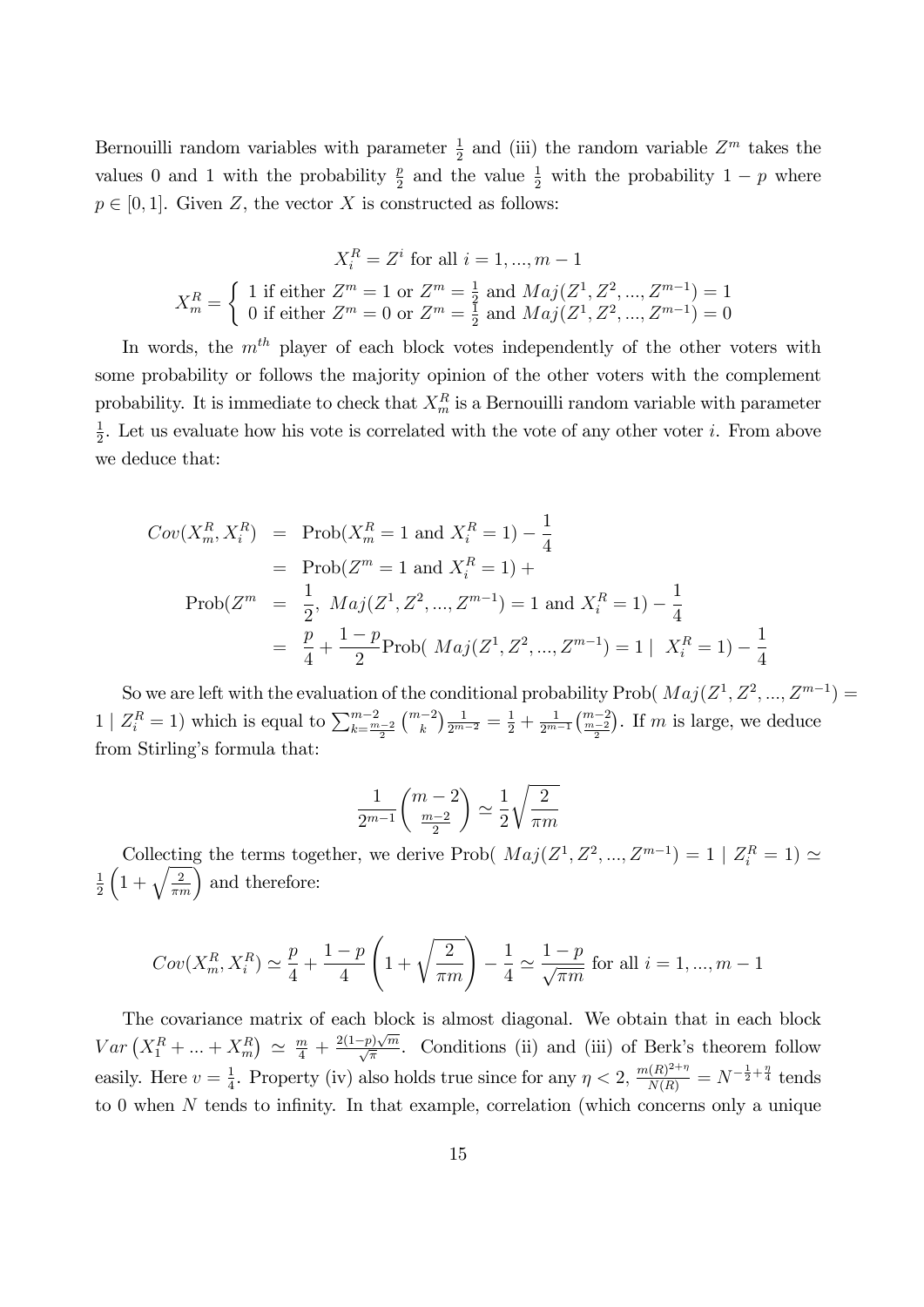voter) collapses as the number of voter grows. We can provide examples where it is not the case

Second, we could even abandon completely the idea of partitioning of voters into blocs and move instead towards local interaction. Indeed,  $m$ -dependence (even with m independent of N) does not force partition. For instance, let  $Y_1, Y_2, \ldots$  be a sequence of independent Bernoulli variables with parameter  $\frac{1}{2}$  and let  $X_i$  be defined as follows:

$$
X_1 = Y_1 \text{ and } X_i = \left\{ \begin{array}{c} Y_i \text{ with probability } p \\ Y_{i-1} \text{ with probability } 1-p \end{array} \right.
$$

where  $p \in [0, 1]$ . It is easy to check that the  $X_i$  are Bernouilli random variables with parameter  $\frac{1}{2}$ . Note also that for all  $i \geq 3^{14}$ ,  $Cov(X_i, X_{i-1}) = \frac{p(1-p)}{4}$  and  $Cov(X_i, X_{i+m}) = 0$ whenever  $m > 1$ . Indeed,  $X_i X_{i-1} = 1$  is the union of the following four disjoint events: either:

$$
\{X_i = Y_i = 1 \text{ and } X_{i-1} = Y_{i-1} = 1\}, \text{ or } \{X_i = Y_i = 1 \text{ and } X_{i-1} = Y_{i-2} = 1\} \text{ or }
$$

$$
\{X_i = Y_{i-1} = 1 \text{ and } X_{i-1} = Y_{i-2} = 1\} \text{ or } \{X_i = Y_{i-1} = 1 \text{ and } X_{i-1} = Y_{i-1}\}
$$

Using independence, we deduce that the probabilities of the first three events are respectively  $p^2$  $\frac{p(1-p)}{4}$  and  $\frac{(1-p)^2}{4}$  while the probability of the fourth one is equal to  $\frac{p(1-p)}{2}$ . Therefore the probability of the event  $\{X_iX_{i-1} = 1\}$  is equal to  $\frac{p^2 + 2p(1-p)+(1-p)^2}{4} + \frac{p(1-p)}{4} = \frac{1}{4} + \frac{p(1-p)}{4}$ .

In this construction, the sequence Y is a sequence of independent signals : voter  $i'$  s preference follows his own signal with some probability  $p$  and follows the previous signal with probability  $1 - p$ . This makes every voter correlated with his two adjacent neighbors. There is no way in which we can partition the voters into blocks of size 2.

## 4 The Case of Few Large Groups

In this section, we consider the polar case of a society divided into a finite (possibly large) number of groups. This means that as  $N$  gets larger and larger, the number of voters in each group gets larger and larger. This peculiarity prevents us from applying the same probabilistic approach as in the preceding section To circumvent this difficulty, we will tackle the problem from a different combinatorial angle. For fixed values of  $K$ , the general problem of computing the number  $\pi(M, R_1, ..., R_k, ..., R_K)$  can be phrased as counting the exact

<sup>&</sup>lt;sup>14</sup>When  $i = 2$ ,  $Cov(X_1, X_2) = \frac{1-p}{4}$ .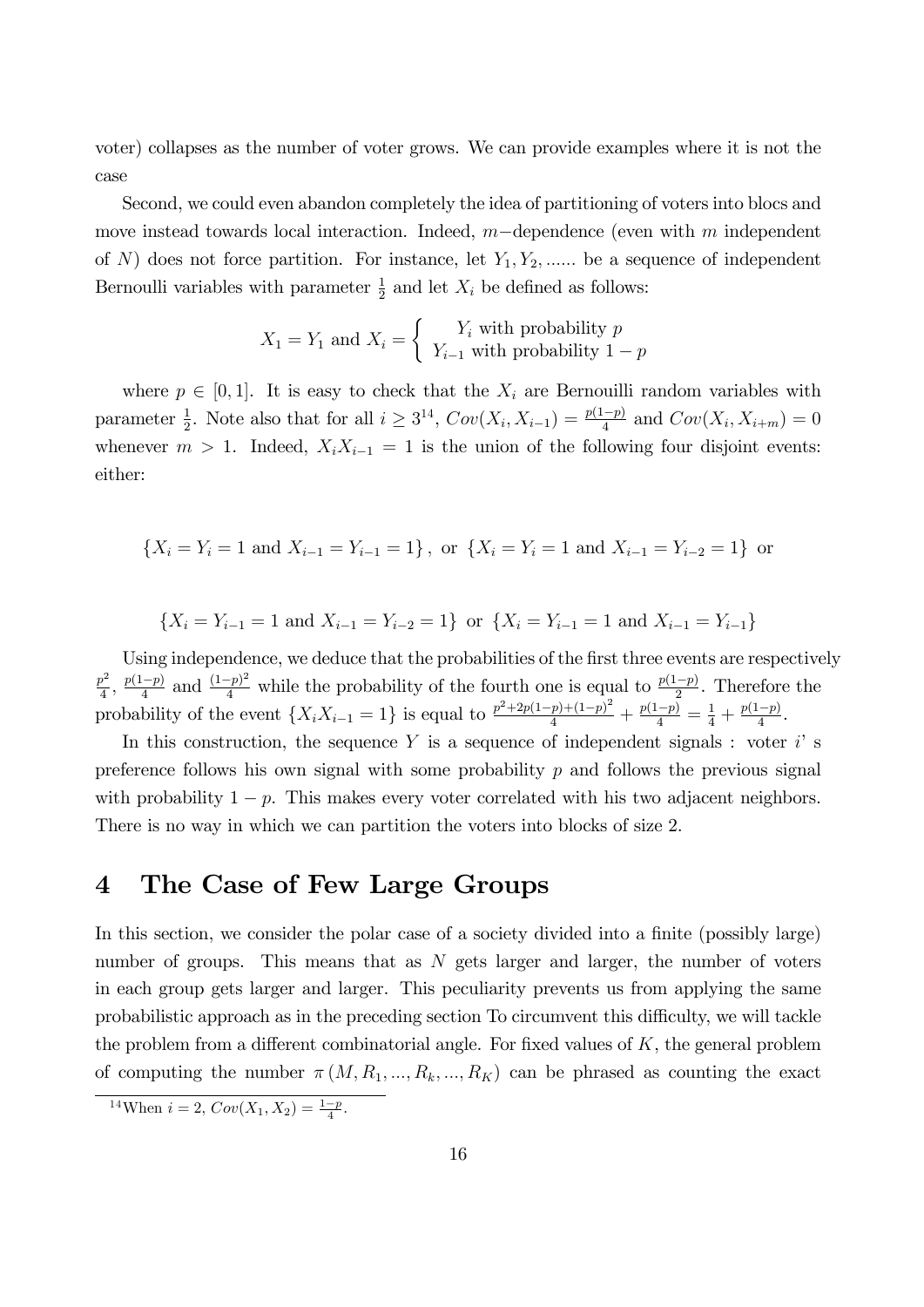number of integer solutions of a system of linear inequalities with integer coefficients, where the variables are  $x_k$   $(k = 1, ..., K)$  and the parameters are M and  $R_k$   $(k = 1, ..., K)$ , which is equivalent to count the number of integer points inside a parametric convex polytop. There is a well established mathematical approach for performing such a calculation, based on Ehrhart's theory (Ehrhart, 1962, 1967, 1977) and efficient counting algorithms<sup>15</sup>. We refer to Lepelley et al. (2008) and Wilson and Pritchard (2007) for more details on the use of these tools in probability calculations under IAC hypothesis in voting theory. Most of the results presented in the following subsections have been obtained by applying (parameterized) Barvinok's algorithm (Barvinok, 1994; Barvinok and Pommersheim, 1999)<sup>16</sup>.

#### 4.1 A Preliminary Result

It can be noticed that, when the number  $N_1$  of voters in the largest group represents more than 50% of the total number of voters, then the probability of casting a decisive vote only depends, in each group, on the value of  $N_1$ . More precisely, we have the following general result (Recall that  $|x|$  denotes the integer part of x).

**Proposition 2:** If  $N_1 \geq \lfloor \frac{N}{2} \rfloor + 1$ , then  $Piv_1(\lambda, N) = \frac{1}{N_1}$  and  $Piv_k(\lambda, N) = \frac{1}{N_1+1}$  for  $k = 2, 3, ..., K.$ 

*Proof.* Let  $x_k$  be the value of the  $k^{th}$  term in the decomposition of  $\left\lfloor \frac{N-1}{2} \right\rfloor$ :  $x_1 + ... + x_k + ... +$  $x_K = \lfloor \frac{N-1}{2} \rfloor$ . If  $N_1 \geq \lfloor \frac{N}{2} \rfloor + 1$ , then  $N_2 + N_3 + \ldots + N_k + \ldots + N_K \leq \lfloor \frac{N-1}{2} \rfloor$ . Consequently, for  $k = 2, 3, ..., K$ ,  $x_k$  can take any integer value between 0 and  $N_k$  (including 0 and  $N_k$ ) and when  $x_2, x_3, ..., x_K$  are set, the value of  $x_1$  is given in a unique way by  $x_1 = \lfloor \frac{N-1}{2} \rfloor - x_2 - x_3 - ... - x_K$ . The number of possible decompositions is then given by

$$
\pi\left(\left\lfloor \frac{N-1}{2}\right\rfloor, N_1, N_2, ..., N_k, ..., N_K\right) = (N_2+1)(N_3+1)...(N_K+1)
$$

and the result follows from relations (1.a) and (1.b).  $\Box$ 

### 4.2 The Case of Two Groups

Let us consider the case where  $K = 2$  i.e. the situation where the voters are partitioned into two groups. This setting has been examined by various authors in the literature including

<sup>&</sup>lt;sup>15</sup>For a general background on Ehrhart theory and on the general problem of counting integer points in polytopes, see for example Beck and Robins (2007).

 $16$ For a rigorous description of this algorithm and for implementation details, see Verdoolage et al. (2004, 2005).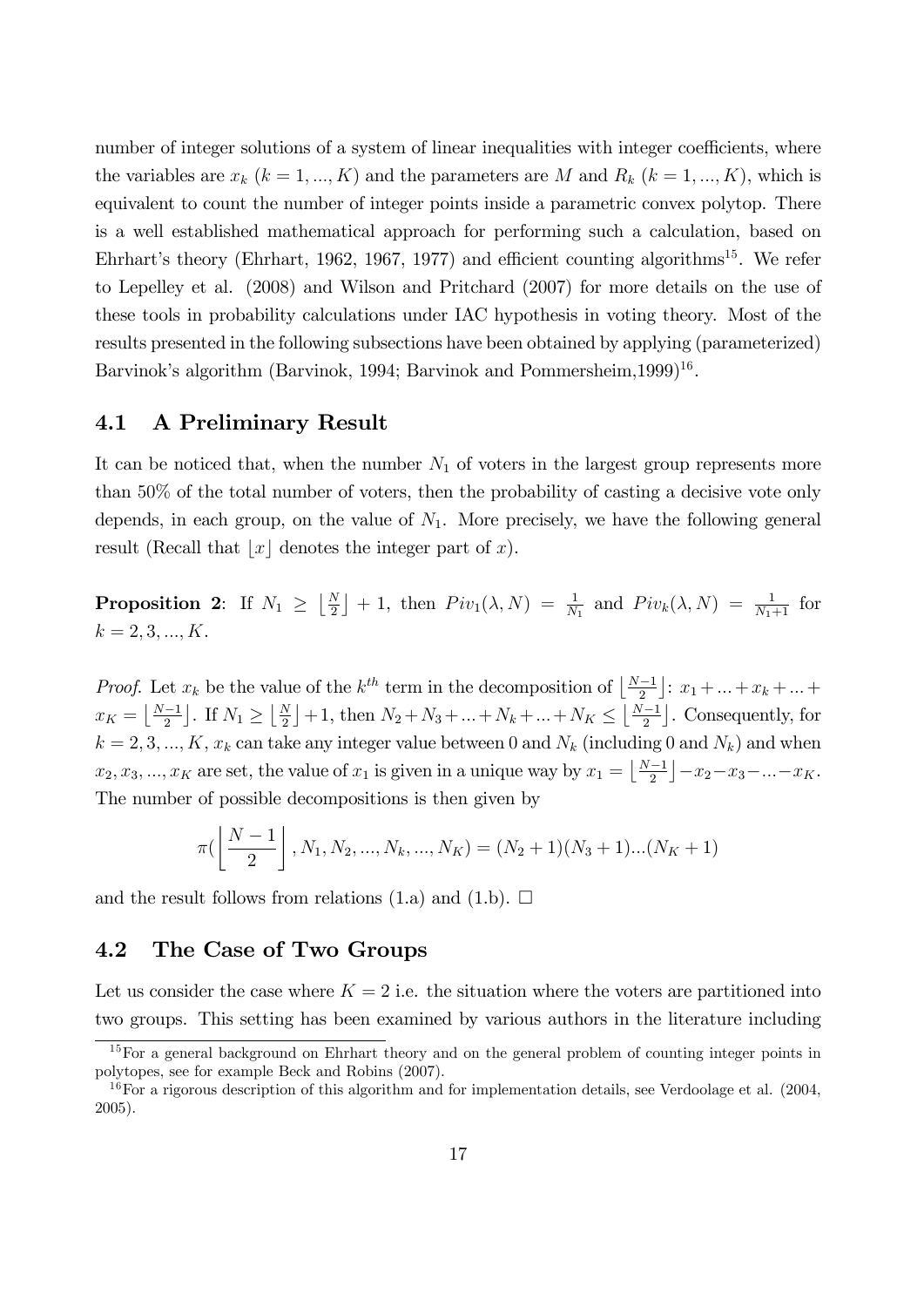Beck (1975), Kleiner (1980), Chamberlain and Rothschild (1981) and Le Breton and Lepelley (2014).

In such a case, if N is odd, then  $N_1 > N_2$  as the two integers don't have the same parity. It is easily seen that:

$$
\pi\left(\frac{N-1}{2}, N_1 - 1, N_2\right) = N_2 + 1 \text{ and } \pi\left(\frac{N-1}{2}, N_1, N_2 - 1\right) = N_2
$$

and therefore:

$$
Piv_1(\lambda, N) = \frac{1}{N_1}
$$
 and  $Piv_2(\lambda, N) = \frac{1}{N_1 + 1}$ 

in accordance with Proposition 2.

#### 4.3 Three groups of voters

In this section, we consider the case where the population is divided into three groups of voters i.e.  $K = 3$ :  $N_1 \ge N_2 \ge N_3$  and  $N_1 + N_2 + N_3 = \widehat{N} + 1$ , with  $\widehat{N}$  even.

**Proposition 3:** 1. If  $N_1 \geq \frac{N}{2} + 1$  (in accordance with our preliminary result),

$$
Piv_1(\lambda, N) = \frac{1}{N_1} \text{ and } Piv_2(\lambda, N) = Piv_3(\lambda, N) = \frac{1}{N_1 + 1}
$$
  
2. If  $N_1 \le \frac{\hat{N}}{2}$ ,  

$$
Piv_1(\lambda, N) = \frac{4N_1^2 + 4N_1(N_2 - \hat{N} - 2) + 4N_2^2 - 4N_2(\hat{N} + 1) + \hat{N}(\hat{N} + 2)}{4N_1(N_2 + 1)(N_1 + N_2 - \hat{N} - 2)},
$$
  

$$
Piv_2(\lambda, N) = \frac{4N_1^2 + 4N_1(N_2 - \hat{N} - 1) + 4N_2^2 - 4N_2(\hat{N} + 2) + \hat{N}(\hat{N} + 2)}{4(N_1 + 1)N_2(N_1 + N_2 - \hat{N} - 2)}
$$
  

$$
Piv_3(\lambda, N) = \frac{4N_1^2 + 4N_1(N_2 - \hat{N}) + 4N_2^2 - 4N_2\hat{N} + \hat{N}^2 - 2\hat{N} - 4}{4(N_1 + 1)(N_2 + 1)(N_1 + N_2 - \hat{N} - 1)}
$$

*Proof.* The value of  $\pi(\frac{N}{2}, N_1 - 1, N_2, N_3)$  is given by the number of integer solutions of the following set of (in)equalities, where  $x_k$  can be interpreted as the number of voters voting for alternative 0 in group k,  $k = 1, 2, 3$ :

$$
0 \le x_1 \le N_1 - 1 \n0 \le x_2 \le N_2 \n0 \le x_3 \le N_3 \nx_1 + x_2 + x_3 = \frac{\widehat{N}}{2}
$$

Given the last equality,  $N_3 = N - N_1 - N_2$  and the above set of inequalities reduces to:

$$
0 \le x_1 \le N_1 - 1
$$
  
\n
$$
0 \le x_2 \le N_2
$$
  
\n
$$
0 \le x_3 \le N - N_1 - N_2
$$
  
\n
$$
x_1 + x_2 + x_3 = \frac{\hat{N}}{2}
$$

where the parameters satisfy: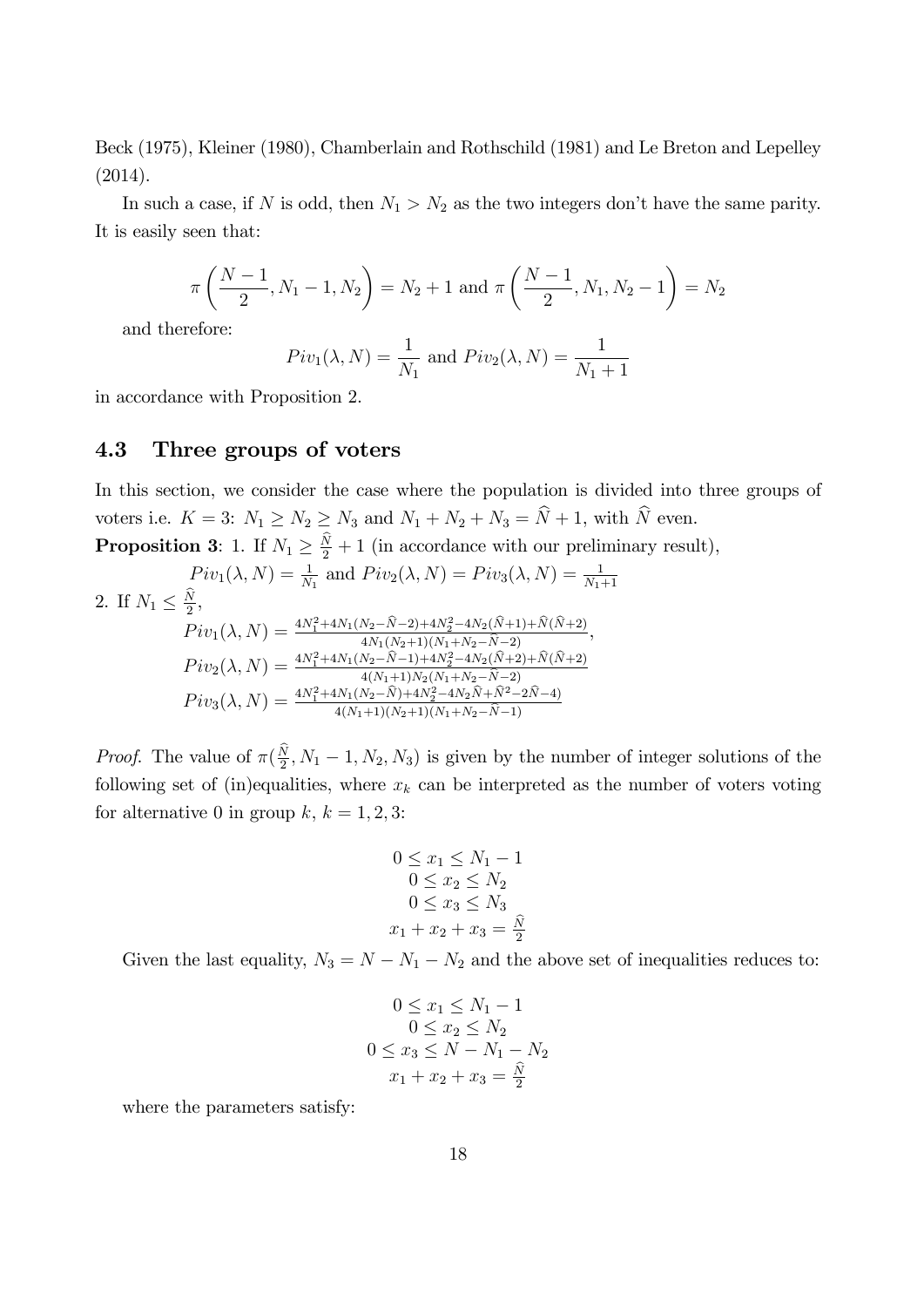$$
N_1 \ge N_2
$$
  
2N<sub>2</sub> + N<sub>1</sub> - N - 1  $\ge 0$  and  
N<sub>1</sub> + N<sub>2</sub>  $\le N + 1$ 

A representation for the number of integer solutions of this set of inequalities with three variables and three parameters  $(N_1, N_2 \text{ and } N)$  can be derived by using the multiparameter version of the Barvinok's algorithm (see Lepelley et al.  $(2008)$ ). We obtain:

$$
\pi(\frac{\widehat{N}}{2}, N_1 - 1, N_2, N_3) = (\widehat{N} - N_1 - N_2 + 2)(N_2 + 1) = (N_3 + 1)(N_2 + 1)
$$
  
if  $N_1 \ge \frac{\widehat{N}}{2} + 1$  and

$$
\pi(\frac{\widehat{N}}{2}, N_1 - 1, N_2, N_3) = (-\widehat{N}^2 + 2\widehat{N}(2N_1 + 2N_2 - 1) - 4(N_1^2 + N_1(N_2 - 2) + N_2(N_2 - 1))/4
$$

if  $N_1 \leq \frac{N}{2}$ .

if  $N_1 \leq \frac{N}{2}$ .

Representations for  $\pi(\frac{N}{2}, N_1, N_2 - 1, N_3)$  and  $\pi(\frac{N}{2}, N_1, N_2, N_3 - 1)$  can be derived in a similar way to obtain:

$$
\pi(\frac{\hat{N}}{2}, N_1, N_2 - 1, N_3) = (\hat{N} - N_1 - N_2 + 2)N_2 = (N_3 + 1)N_2
$$
  
if  $N_1 \ge \frac{\hat{N}}{2} + 1$  and  

$$
\pi(\frac{\hat{N}}{2}, N_1, N_2 - 1, N_3) = (-\hat{N}^2 + 2\hat{N}(2N_1 + 2N_2 - 1) - 4(N_1^2 + N_1(N_2 - 1) + N_2(N_2 - 1))/4
$$
  
if  $N_1 \le \frac{\hat{N}}{2}$ ;  

$$
\pi(\frac{\hat{N}}{2}, N_1, N_2, N_3 - 1) = (\hat{N} - N_1 - N_2 + 1)(N_2 + 1) = N_3(N_2 + 1)
$$
  
if  $N_1 \ge \frac{\hat{N}}{2} + 1$  and  

$$
\pi(\frac{\hat{N}}{2}, N_1, N_2, N_3 - 1) = (-\hat{N}^2 + 2\hat{N}(2N_1 + 2N_2 + 1) - 4(N_1^2 + N_1N_2 + N_2^2 - 1))/4
$$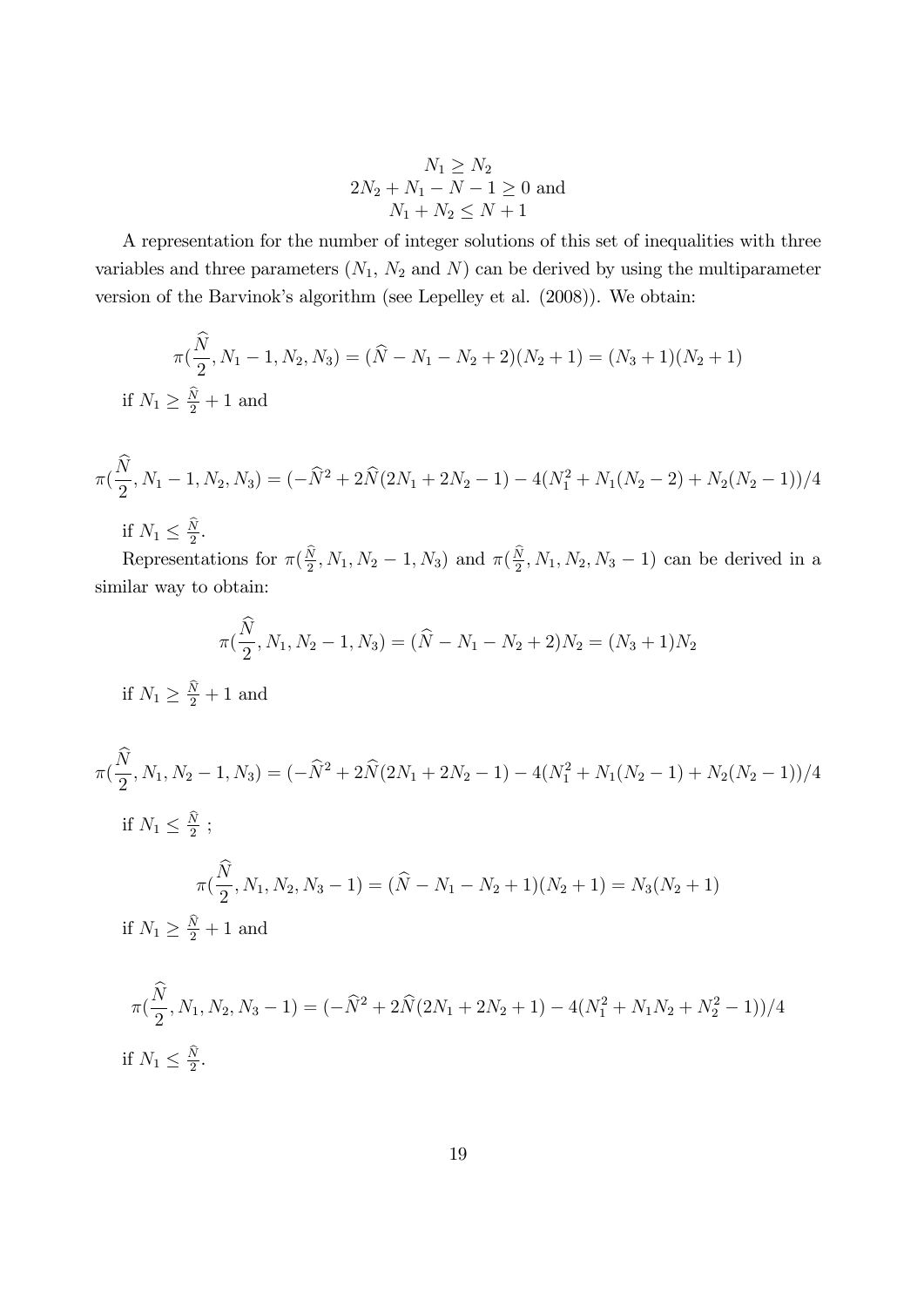Observe that we recover the results we have mentioned for two groups by taking  $N_3 = 0$ . From the above results, we can now derive the probability of casting a decisive vote for a voter belonging to each of the three groups. We obtain :

$$
Piv_1(\lambda, N) = \frac{(N_3 + 1)(N_2 + 1)}{N_1(N_2 + 1)(N_3 + 1)} = \frac{1}{N_1}
$$

$$
Piv_2(\lambda, N) = \frac{(N_3 + 1)N_2}{(N_1 + 1)N_2(N_3 + 1)} = \frac{1}{N_1 + 1}
$$

$$
Piv_3(\lambda, N) = \frac{N_3(N_2 + 1)}{(N_1 + 1)(N_2 + 1)N_3} = \frac{1}{N_1 + 1}
$$

if  $N_1 \geq \frac{N}{2} + 1$  and  $Piv_1(\lambda, N) = \frac{4N_1^2 + 4N_1(N_2 - \hat{N} - 2) + 4N_2^2 - 4N_2(\hat{N} + 1) + \hat{N}(\hat{N} + 2)}{4N_2(N_2 - N_1)(N_2 - N_2)}$  $4N_1(N_2+1)(N_1+N_2-N-2)$  $Piv_2(\lambda, N) = \frac{4N_1^2 + 4N_1(N_2 - \hat{N} - 1) + 4N_2^2 - 4N_2(\hat{N} + 2) + \hat{N}(\hat{N} + 2)}{N_2N_2}$  $4(N_1+1)N_2(N_1+N_2-N-2)$  $Piv_3(\lambda, N) = \frac{4N_1^2 + 4N_1(N_2 - \hat{N}) + 4N_2^2 - 4N_2\hat{N} + \hat{N}^2 - 2\hat{N} - 4)}{(N_1^2 + N_2^2 + N_1N_2 + N_2^2 - 4N_2\hat{N} + \hat{N}^2 - 4N_2\hat{N} - 4)}$  $4(N_1+1)(N_2+1)(N_1+N_2-N-1)$ if  $N_1 \leq \frac{N}{2}$ . — П

In order to simplify the above representations, let  $\alpha_1 = N_1/N$  and  $\alpha_2 = N_2/N$  denote the proportion of voters in the first and the second group. Replacing  $N_1$  by  $\alpha_1\hat{N}$  and  $N_2$  by  $\alpha_2\hat{N}$  and assuming that  $\hat{N}$  is large give, we obtain the following approximation.

**Corollary 1**: Let  $c_3(\alpha_1, \alpha_2) = \frac{4\alpha_1^2 + 4\alpha_1\alpha_2 - 4\alpha_1 + 4\alpha_2^2 - 4\alpha_2 + 1}{4\alpha_1\alpha_2(\alpha_1 + \alpha_2 - 1)}$  if  $\alpha_1 \le 0.50$  and  $c_3(\alpha_1, \alpha_2) = 1/\alpha_1$  if  $\alpha_1 > 0.50$ . Then for  $k = 1, 2, 3$ ,  $Piv_k(\lambda, N) \simeq c_3(\alpha_1, \alpha_2) \frac{1}{N}$  $\frac{1}{N}$ .

We finally obtain that, for N large, the probability of casting a decisive vote for a voter belonging to an electorate divided in three groups is approximately equal to the Shapley-Shubik index multiplied by  $c_3(\alpha_1, \alpha_2)$ . We give in Table 3 some computed values of  $c_3(\alpha_1, \alpha_2)$ for various values of  $\alpha_1$  and  $\alpha_2$ .

| $\alpha_1$<br>$\alpha_2$ | 1/3        | 0.35       | 0.40         | 0.45                        | 0.50       |
|--------------------------|------------|------------|--------------|-----------------------------|------------|
| 1/3                      | 2.250      |            |              |                             |            |
| 0.35                     | 2.248      | 2.245      |              |                             |            |
| 0.40                     | 2.219      | 2.214      | 2.188        |                             |            |
| 0.45                     | 2.145      | 2.143      | 2.130        | 2.099                       |            |
| 0.50                     | 2          | 2          | 2            | $\mathcal{D}_{\mathcal{L}}$ | 2          |
| > 0.50                   | $\alpha_1$ | $\alpha_1$ | $1/\alpha_1$ | $1/\alpha_1$                | $\alpha_1$ |

Table 3 : Values of  $c_3(\alpha_1, \alpha_2)$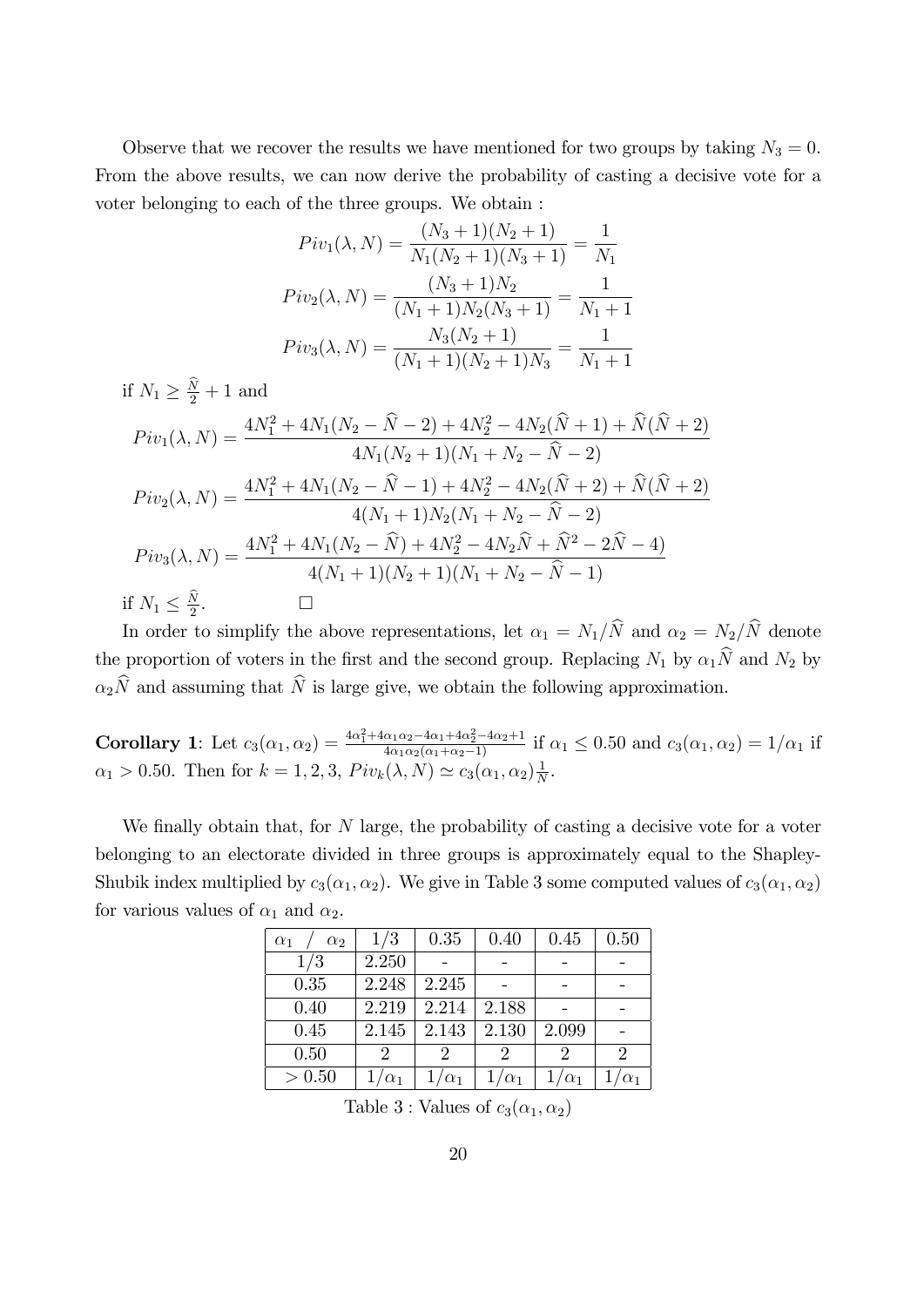These values show that the probability of casting a decisive vote is maximum when  $\alpha_1 = \alpha_2 = 1/3$ , i.e. when each of the three groups has the same size.

### 4.4 The Symmetric Case

We consider here the case with  $N_1 = N_2 = ... = N_K = \frac{N+1}{K}$  and we assume that  $N = \hat{N} + 1$ is a multiple of  $K$ , which implies that  $K$  is odd. In this symmetric case, the value of  $\pi(\frac{N}{2}, \frac{N+1}{K} - 1, \frac{N+1}{K}, ..., \frac{N+1}{K})$  is given as the number of integer solutions of the following set of (in)equalities:

$$
0 \le x_1 \le \frac{\widehat{N}+1}{K} - 1
$$
  

$$
0 \le x_2 \le \frac{\widehat{N}+1}{K}
$$
  
...  

$$
0 \le x_K \le \frac{\widehat{N}+1}{K}
$$
  

$$
x_1 + x_2 + \dots + x_K = \frac{\widehat{N}}{2}
$$

For specific small values of  $K$ , it is fairly easy to obtain close forms for the probability of being pivotal as a function of the parameter  $N$ . Let us consider the first values of  $K$ .

•  $K = 3$ . To compute  $\pi \left( \frac{\hat{N}}{2}, \frac{\hat{N}+1}{3} - 1, \frac{\hat{N}+1}{3}, \frac{\hat{N}+1}{3} \right)$  $\Big)$ , we make use of the Barvinok's algorithm to obtain:

$$
\pi\left(\widehat{K} - 1, \widehat{K}, \widehat{K}\right) = \frac{(\widehat{N} + 2)(\widehat{N} + 4)}{12}
$$

for  $\hat{N} = 2$  modulo 6. From this result, we derive:

$$
Piv(\lambda, N) = \frac{9(\widehat{N} + 2)}{4(\widehat{N} + 1)(\widehat{N} + 4)}
$$
\n(2)

for  $\hat{N} = 2$  modulo 6. Notice that this result is consistent with the representations given in Proposition 3: replacing  $N_1$  and  $N_2$  by  $(N+1)/3$  in the formulas given in this proposition leads to  $(2)$ .

Hence, we get for  $N$  large:

$$
Piv(\lambda, N) \simeq c_3 \frac{1}{N}
$$

with  $c_3 = \frac{9}{4} = 2.25$ , in accordance with the result obtained in the preceding subsection for  $\alpha_1 = \alpha_2 = 1/3$ .

•  $K = 5$ . We obtain via Barvinok's algorithm:

$$
\pi(\frac{\widehat{N}}{2},\frac{\widehat{N}+1}{5}-1,\frac{\widehat{N}+1}{5},\frac{\widehat{N}+1}{5},\frac{\widehat{N}+1}{5},\frac{\widehat{N}+1}{5})=\frac{(\widehat{N}+2)(\widehat{N}+6)(23\widehat{N}^2+276\widehat{N}+928)}{24000}
$$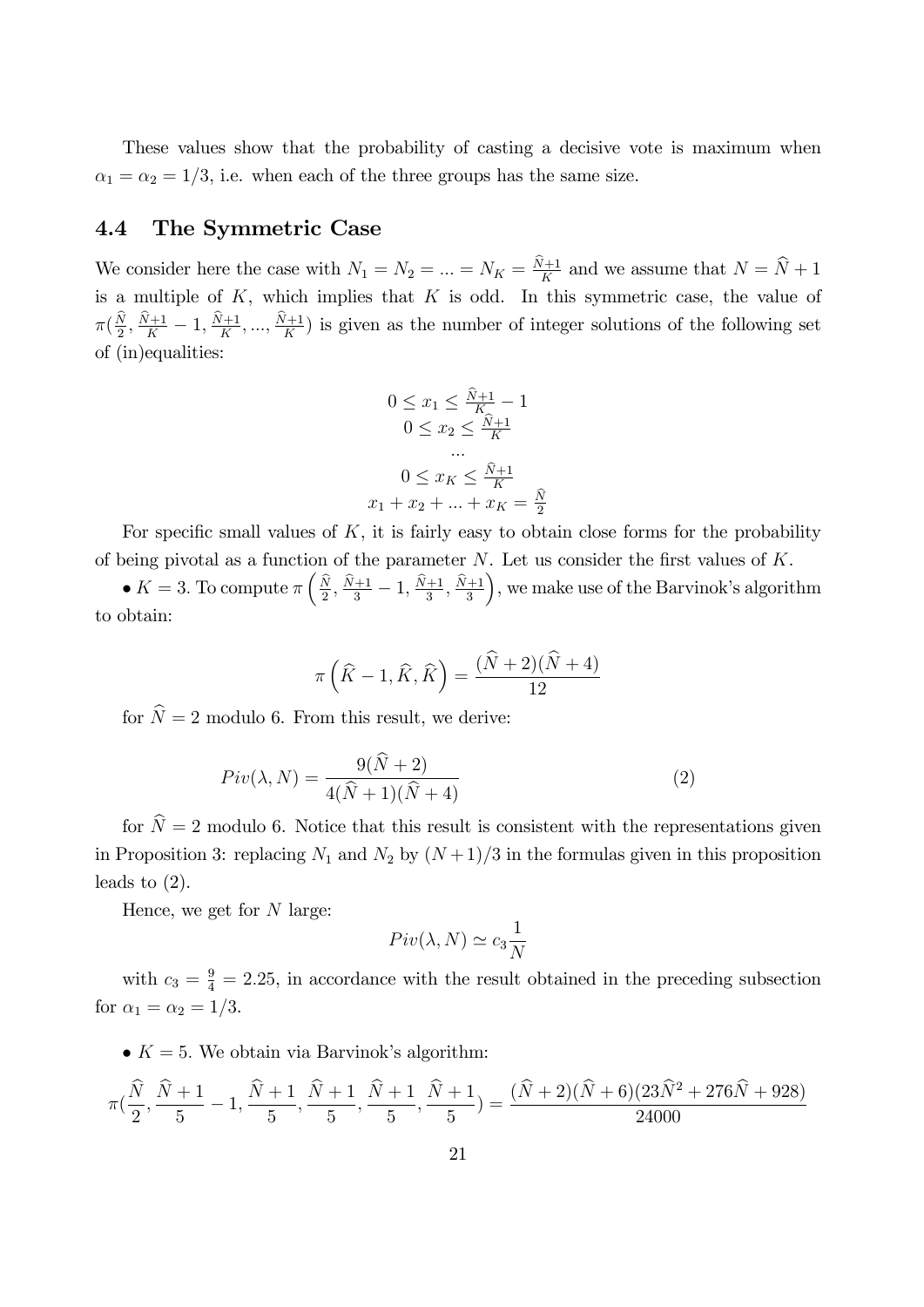from which we deduce

$$
Piv(\lambda, N) = \frac{25(\hat{N} + 2)(23\hat{N}^2 + 276\hat{N} + 928)}{192(\hat{N} + 1)(\hat{N} + 6)^3}
$$

for  $\hat{N} = 4$  modulo 10. In this case, the limiting value of the probability of casting a decisive vote is given as:

$$
Piv(\lambda, N) \simeq c_5 \frac{1}{N}
$$

with  $c_5 = \frac{575}{192} = 2.995$ .

•  $K = 7$ ,  $K = 9$  and  $K = 11$ . Although we have been able to obtain the complete polynomials associated with  $\pi(\frac{N}{2}, \frac{N+1}{K} - 1, \frac{N+1}{K}, ..., \frac{N+1}{K})$  for  $K = 7, 9, 11$ , we only give here the values of  $c_K$ :

$$
c_7 = \frac{41209}{11520} = 3.577
$$

$$
c_9 = \frac{2337507}{573440} = 4.076
$$

and

$$
c_{11} = \frac{4199504287}{928972800} = 4.521.
$$

For values of  $K$  higher than 11, the implementation of the Barvinok's algorithm demands a very long computation time that prevents from obtaining some numerical results. The following proposition describes the asymptotic behavior of  $\pi(\frac{N}{2}, \frac{N+1}{K} - 1, \frac{N+1}{K}, ..., \frac{N+1}{K})$  when N gets large.

**Proposition 4:** Let K be an odd number  $(K \geq 3)$ . Let  $\varphi(K) = \lim$  $N \rightarrow +\infty$  $\left[\frac{1}{N^{K-1}}\pi\left(\frac{N}{2},\frac{N+1}{K}-1,\frac{N+1}{K},...,\frac{N+1}{K}\right)\right]$ . Then, for each fixed value of K, we have:

$$
\varphi(K) = \frac{1}{(K-1)!} \sum_{m=0}^{K-1} (-1)^m {K \choose m} \left(\frac{K-2m}{2K}\right)^{K-1}.
$$

*Proof.* By definition,  $\pi(\frac{N}{2}, \frac{N+1}{K} - 1, \frac{N+1}{K}, ..., \frac{N+1}{K})$  is the number of integer solutions of the following parametric linear system:

$$
\begin{cases}\n0 \leq x_1 \leq \frac{N}{K} - 1 \\
0 \leq x_k \leq \frac{N}{K} \quad \text{for all } k = 2, ..., K \\
\sum_{k=1}^{K} x_k = \frac{N-1}{2}\n\end{cases}
$$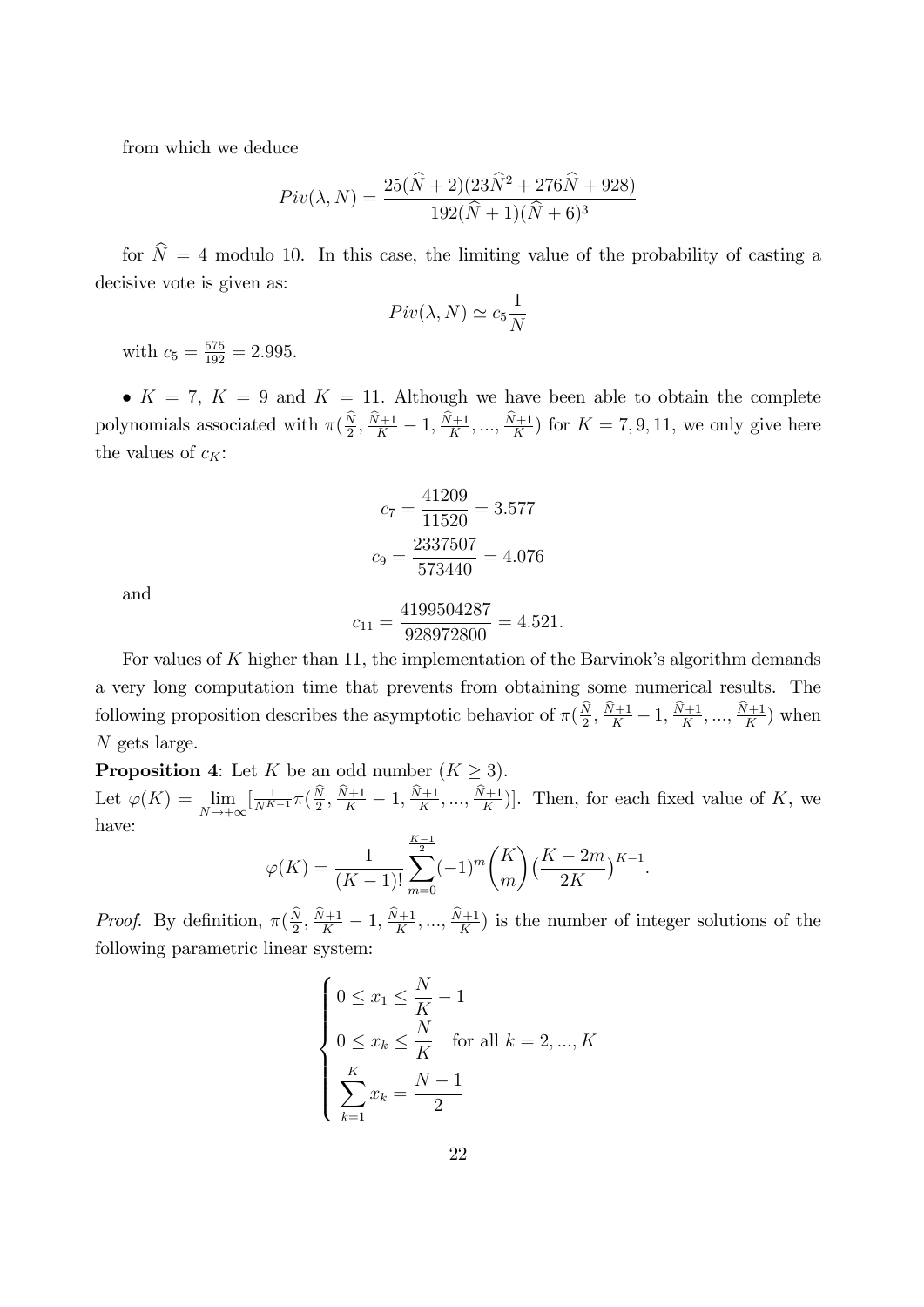We know by Ehrhart's theorem (Ehrhart, 1967) that this number is a quasi-polynomial of degree  $K-1$  on the variable N. Hence,  $\varphi(K)$  is equal to the leading coefficient of this quasipolynomial<sup>17</sup>. As the additive constants in the second member of the constraints do not affect this coefficient,  $\varphi(K)$  is also the leading coefficient of the quasi-polynomial computing the number of integer solutions of the system

$$
\begin{cases} 0 \le x_k \le \frac{N}{K} & \text{for all } k = 1, 2, ..., K\\ \sum_{k=1}^K x_k = \frac{N}{2} \end{cases}
$$

The system represents the dilatation by the factor N of the rational  $(K-1)$ -dimensional polytope  $Q$  defined by:

$$
\begin{cases} 0 \le x_k \le \frac{1}{K} & \text{for all } k = 1, ..., K \\ \sum_{k=1}^K x_k = \frac{1}{2} \end{cases}
$$

By Ehrhart's theorem, and by definition of  $\varphi(K)$ , we know that  $\varphi(K)$  is equal to the relative volume of Q, which is the (normalized) volume in  $\mathbb{R}^{K-1}$  of the full-dimensional polytope P defined by:

$$
\begin{cases} 0 \le x_k \le \frac{1}{K} & \text{for all } k = 1, ..., K - 1\\ \frac{K - 2}{2K} \le \sum_{k=1}^{K - 1} x_k \le \frac{1}{2} \end{cases}
$$

Let  $Vol(\mathbf{P})$  be the volume of  $\mathbf{P}$ . To compute this volume, we consider some particular subsets of  $\mathbb{R}^{K-1}$ . Let  $\Delta$  and  $\Delta'$  be the  $K-1$ -dimensional simplices defined by:

$$
\Delta = \{ x \in \mathbb{R}^{K-1} : x_k \ge 0 \text{ for all } k = 1, ..., K-1 \text{ and } x_1 + ... + x_{K-1} \le 1/2 \}
$$

$$
\Delta' = \{ x \in \mathbb{R}^{K-1} : x_k \ge 0 \text{ for all } k = 1, ..., K-1 \text{ and } x_1 + ... + x_{K-1} \le (K-2)/2K \}
$$

It is easy to see that  $Vol(\mathbf{P}) = Vol(A) - Vol(B)$ , where:

$$
A = \{x \in \Delta : x_k \le 1/K, \ \forall k = 1, ..., K - 1\}
$$

$$
B = \{x \in \Delta' : x_k \le 1/K, \forall k = 1, ..., K - 1\}
$$

<sup>&</sup>lt;sup>17</sup>A degree-d quasi-polynomial on the variable n is a polynomial expression  $f(n) = \sum_{i=0}^{d} c_i(n) n^i$ , where the coefficients  $c_i(n)$  are rational periodic numbers on n. A rational periodic number, of period q, on the integer variable *n* is a function  $U : \mathbb{Z} \to \mathbb{Q}$  such that  $U(n) = U(n')$  whenever  $n \equiv n' \mod q$ .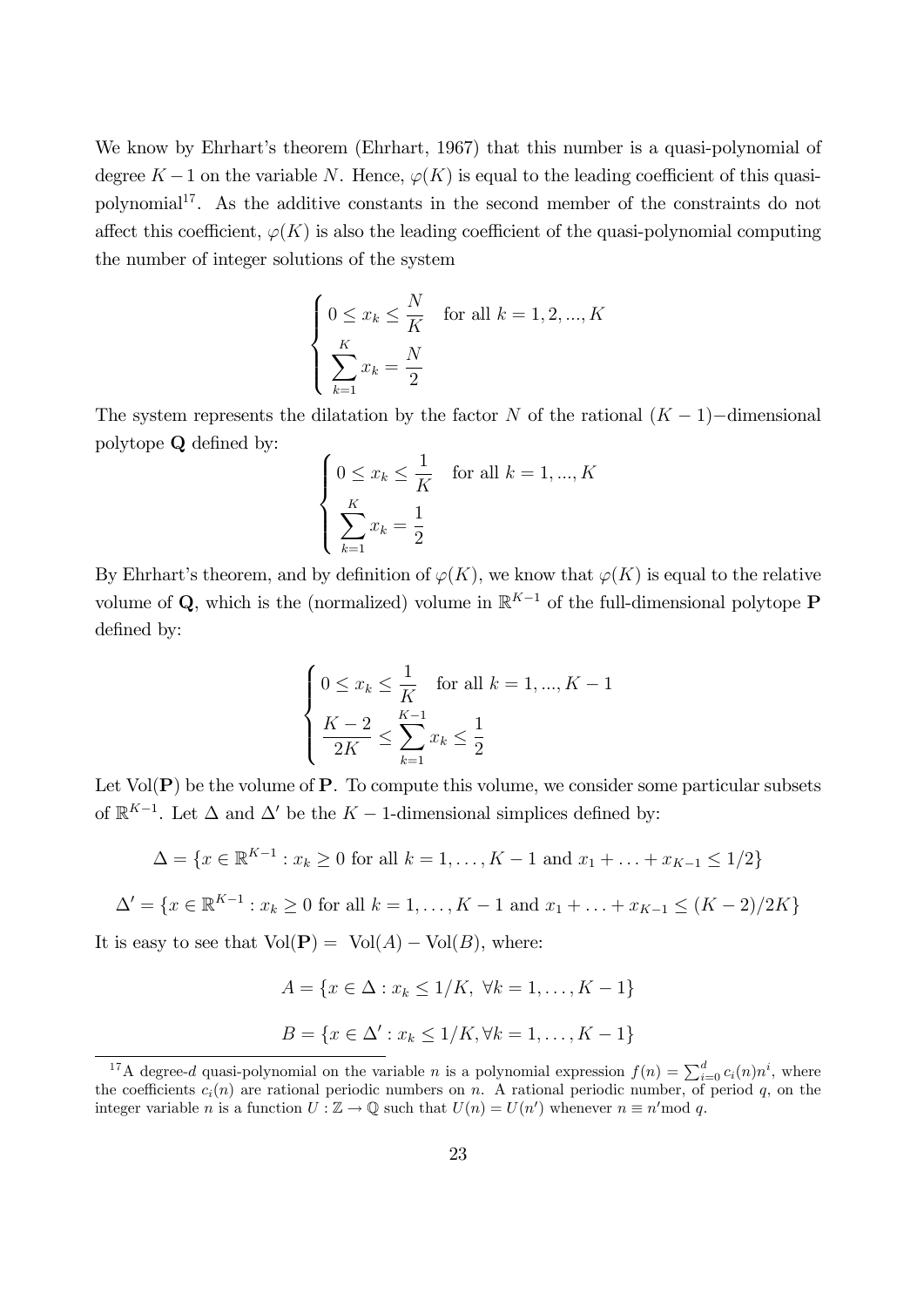We only show how to compute  $Vol(A)$ , the same method will be applied to obtain  $Vol(B)$ . For each i in  $\{1,\ldots,K-1\}$  let  $\Delta_i = \{x \in \Delta : x_i \geq 1/K\}$ . More generally, for each non empty subset S of  $\{1, \ldots, K-1\}$ , we define  $\Delta_S$  by  $\Delta_S = \cap_{i \in S} \Delta_i$ . Note that  $\Delta_S = \emptyset$  for  $|S| > \frac{K-1}{2}.$ 

For S such that  $\#S \leq \frac{K-1}{2}$ , let  $\#S = m$  and let  $t_u$  be the translation of vector u, where u is the vector of  $\mathbb{R}^{K-1}$  defined by  $u_i = -\frac{1}{K}$  $\frac{1}{K}$  if  $i \in S$  and  $u_i = 0$  if not. It is obvious that  $t_u(\Delta_S) = \Delta(m)$ , where  $\Delta(m) = \{x \in \mathbb{R}^{K-1} : x_k \ge 0 \text{ for all } k = 1, ..., K-1 \text{ and } x_1 +$  $\ldots + x_{K-1} \le (K-2m)/2K$ . Since translations conserve volumes, and applying the formula giving the volume of a simplex, we obtain:

$$
Vol(\Delta_S) = Vol(\Delta(m)) = \frac{1}{(K-1)!} \left(\frac{K-2m}{2K}\right)^{K-1}
$$

On the other hand, we can write  $Vol(A) = Vol(\Delta) - Vol(\bigcup_{i=1}^{K-1} \Delta_i)$ . Applying the inclusionexclusion principle, we get:

$$
Vol(\bigcup_{i=1}^{K-1} \Delta_i) = \sum_{m=1}^{\frac{K-1}{2}} (-1)^{m-1} \sum_{S,|S|=m} Vol(\Delta_S)
$$
  
= 
$$
\sum_{m=1}^{\frac{K-1}{2}} (-1)^m {K-1 \choose m} \frac{1}{(K-1)!} {K-2m \choose 2K}^{K-1}
$$

Since  $\text{Vol}(\Delta) = \frac{1}{(K-1)!} \left(\frac{1}{2}\right)$  $(\frac{1}{2})^{K-1}$ , we obtain:

$$
Vol(A) = \frac{1}{(K-1)!} \sum_{m=0}^{K-1} (-1)^m {K-1 \choose m} \left(\frac{K-2m}{2K}\right)^{K-1}
$$

Now,  $Vol(B)$  can be computed in a similar way and we can easily establish that:

$$
\text{Vol}(B) = \frac{1}{(K-1)!} \sum_{m=0}^{K-3} (-1)^m {K-1 \choose m} \left(\frac{K-2-2m}{2K}\right)^{K-1}.
$$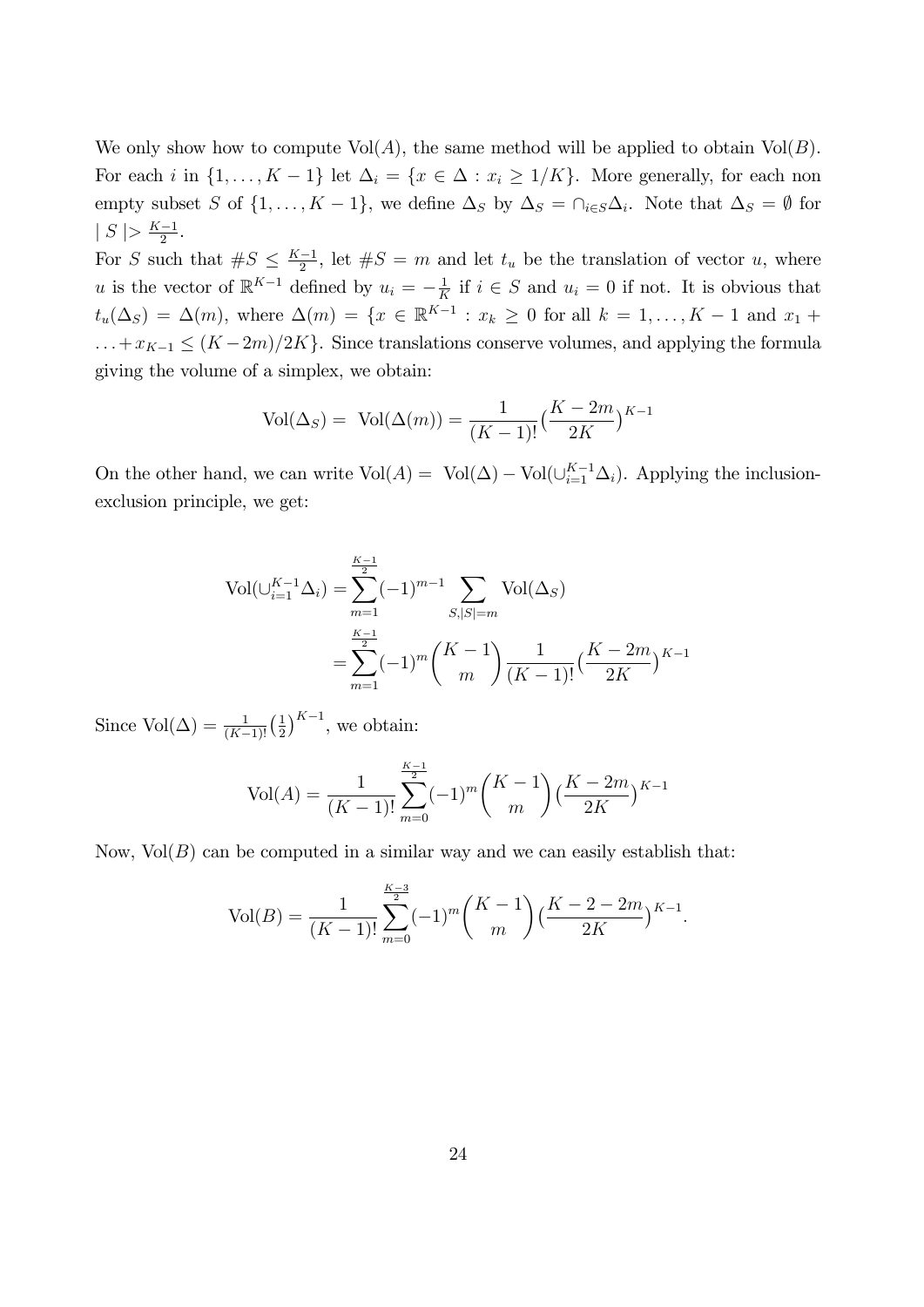Finally, the following simple calculus gives the result:

$$
\text{Vol}(\mathbf{P}) = \frac{1}{(K-1)!} \left( \sum_{m=0}^{K-1} (-1)^m \binom{K-1}{m} \left( \frac{K-2m}{2K} \right)^{K-1} - \sum_{m=0}^{K-3} (-1)^m \binom{K-1}{m} \left( \frac{K-2-2m}{2K} \right)^{K-1} \right)
$$
\n
$$
= \frac{1}{(K-1)!} \left( \left( \frac{1}{2} \right)^{K-1} + \sum_{m=1}^{K-1} (-1)^m \left( \binom{K-1}{m} + \binom{K-1}{m-1} \right) \left( \frac{K-2m}{2K} \right)^{K-1}
$$
\n
$$
= \frac{1}{(K-1)!} \left( \left( \frac{1}{2} \right)^{K-1} + \sum_{m=1}^{K-1} (-1)^m \binom{K}{m} \left( \frac{K-2m}{2K} \right)^{K-1}
$$
\n
$$
= \frac{1}{(K-1)!} \sum_{m=0}^{K-1} (-1)^m \binom{K}{m} \left( \frac{K-2m}{2K} \right)^{K-1} \qquad \Box
$$

Using the analytical expression obtained in Proposition 3, we can extend the calculation of  $c_K = K^K \varphi(K)$  to larger values of K. The following Table gives the exact value of  $c_K$  for  $K = 5$  to 49 (K odd).

| К     |       |       |       |       |       |       |       | 19    |       | 23    | 25    |       |
|-------|-------|-------|-------|-------|-------|-------|-------|-------|-------|-------|-------|-------|
| $c_K$ | 2.995 | 3.577 | 4.076 | 4.521 | 4.925 | 5.298 | 5.647 | 5.976 | 6.288 | 6.584 | 6.870 | 7.143 |
| K     | 29    | 21    | 33    | 35    | 37    | 39    |       |       | 45    |       | 49    |       |
| $c_K$ | .408  | 7.657 | 7.903 | 8.141 | 8.372 | 8.597 | 8.817 | 9.031 | 9.240 | 9.444 | 9.644 | 9.840 |

Table 4 : Exact values of  $c_K$ 

Notice that the limiting result obtained in this subsection can be easily extended to the case where N is even and the population is divided into K groups of size  $\frac{N}{K}$ . The integer  $K$  can be odd or even and the unique assumption is that  $N$  is an even multiple of  $K$ . Let  $\psi(K) = \lim$  $N \rightarrow +\infty$  $\left[\frac{1}{N^{K-1}}\pi\left(\frac{N-2}{2},\frac{N}{K}-1,\frac{N}{K}\right)\right]$  $\frac{N}{K}, \dots, \frac{N}{K}$  $(\frac{N}{K})$ . With slight modifications in the proof of Proposition 3, we obtain:

$$
\psi(K) = \frac{1}{(K-1)!} \sum_{m=0}^{K-1} (-1)^m {K \choose m} \left(\frac{K-2m}{2K}\right)^{K-1}
$$

if  $K$  is odd, and

$$
\psi(K) = \frac{1}{(K-1)!} \sum_{m=0}^{\frac{K}{2}} (-1)^m {K \choose m} \left(\frac{K-2m}{2K}\right)^{K-1}
$$

if  $K$  is even.

As the relation in Proposition 4 is not easy to implement when  $K$  becomes large, we have developed a probabilistic argument to conjecture that: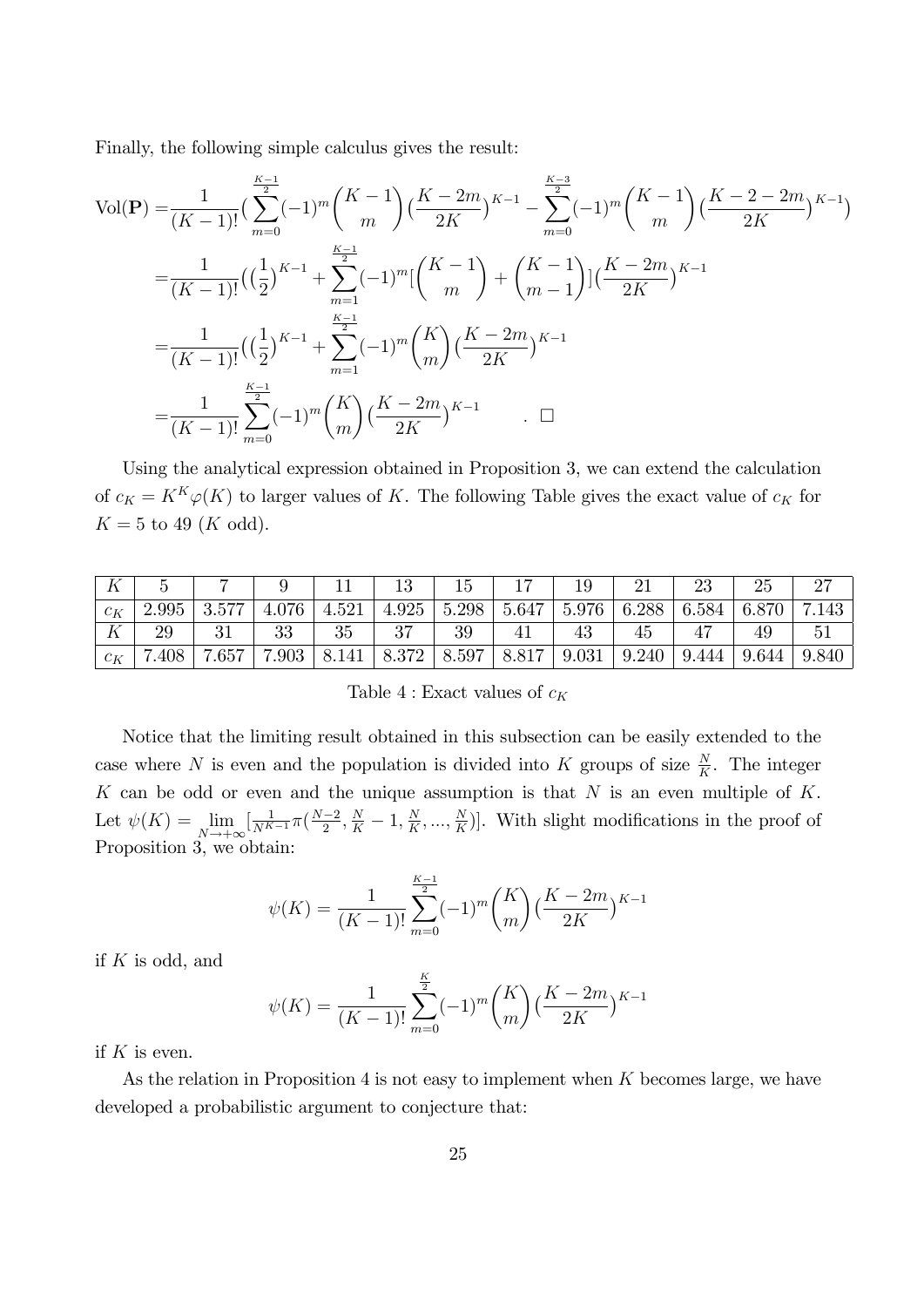$$
Piv(\lambda, N) \simeq \frac{1}{N} \sqrt{\frac{6K}{\pi}}
$$
 when K is large.

Our conjecture on the asymptotic behavior of  $c_K$  when K tends to  $\infty$  is based upon the following heuristic probabilistic argument. Proceeding as in remark 2 of section 3, the probability of being pivotal for a small group of size  $\epsilon N$  where  $\epsilon > 0$  is fixed can be expressed as the probability of the event :

$$
\frac{N}{2} - \frac{\epsilon N}{2} \le S_N \le \frac{N}{2} + \frac{\epsilon N}{2}
$$

where:

$$
S_N = \sum_{k=1}^K S_N^k
$$
 where 
$$
S_N^k = \sum_{i=1}^{N_k} X_i^k
$$
 and 
$$
N_k = \frac{N}{K}
$$

The random variables  $S_N^1, S_N^2, ..., S_N^K$  are independent and identically distributed. Following the argument used in Proposition 4 of Chamberlain and Rothschild (1981), we deduce that for all  $k = 1, ..., K$ ,  $\frac{S_N^k}{N_k}$  converges weakly to the uniform law on the interval  $[0, 1]$  when  $N_k \to \infty$ . Since the  $S_N^k$  are independent, this implies that  $\frac{S_N}{N}$  converges weakly to  $Z = \frac{1}{K}$  $\frac{1}{K}\sum_{k=1}^K U^k$ where the random variables  $U_k$  are independent and identically distributed, with common distribution the uniform distribution on [0; 1]. From the central limit theorem, we deduce that if  $K$  is large then:

$$
\frac{\sum_{k=1}^{K} U_k}{K} - \frac{1}{2} \simeq N(0, \frac{1}{\sqrt{12K}})
$$

since  $\sqrt{\frac{1}{12}}$  is the standard deviation of the uniform variable on [0, 1]. We deduce then that the probability of a group of relative size  $\epsilon$  to be pivotal denoted  $Piv(\epsilon, N)$  is approximatively equal to

$$
\Pr\left\{-\frac{\epsilon}{2} \le \frac{\sum_{k=1}^K U_k}{K} - \frac{1}{2} \le \frac{\epsilon}{2}\right\} \quad \simeq \quad \Pr\left\{-\frac{\epsilon}{2} \le N(0, \frac{1}{\sqrt{12K}}) \le \frac{\epsilon}{2}\right\}
$$
\n
$$
\approx \quad \epsilon \sqrt{\frac{6K}{\pi}}
$$

Some values of  $\sqrt{\frac{6K}{\pi}}$  $\frac{dK}{\pi}$  are tabulated below:

|       |  |  | $\cdots$ | $\cdots$ |                                                                                                                                                 |
|-------|--|--|----------|----------|-------------------------------------------------------------------------------------------------------------------------------------------------|
| $\pi$ |  |  |          |          | $\alpha\big/\frac{6K}{2}\mid 2.\,393\,7\mid 3.\,090\,2\mid 3.\,656\,4\mid 4.\,145\,9\mid 4.\,583\,5\mid\mid 9.\,673\,8\mid\mid 13.\,750\,5\mid$ |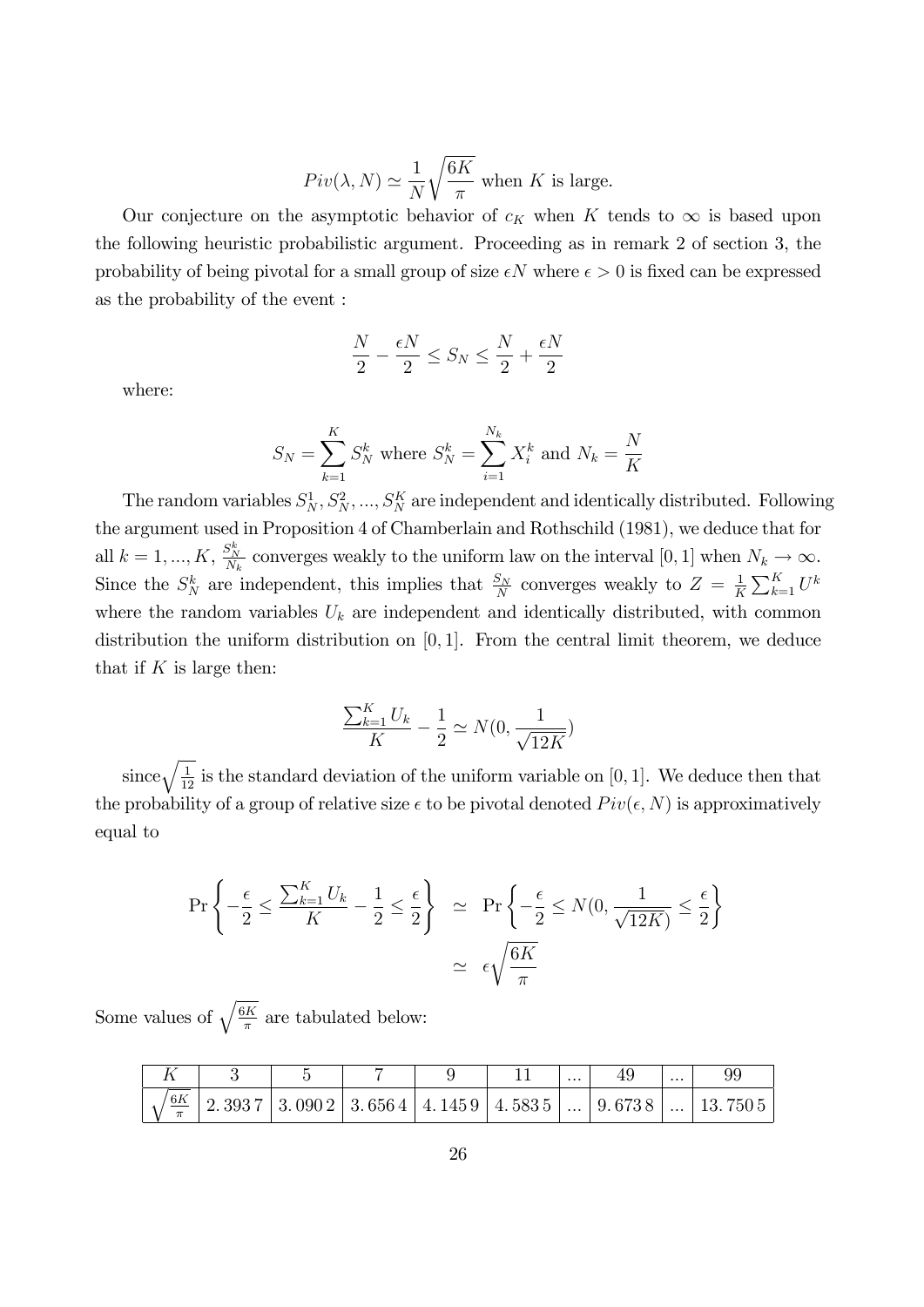Table 5 : Approximate values of  $c_K$ 

## 5 Concluding Remarks

In this paper, we have studied the impact of correlation across preferences and votes on the probability of being pivotal under the majority rule and we have shown how increasing correlation reduces this probability. To illustrate our contribution, consider 1000 voters divided into K independent groups of equal size. In each group, preferences are generated according to the IAC assumption. When  $K = 1000$  we obtain the IC model with a probability of being pivotal equal to  $\sqrt{\frac{1}{500\pi}} = .0252$ ; the case with  $K = 1$  corresponds to the usual IAC model, with a probability of being pivotal equal to  $\frac{1}{1000}$ . The tools offered in this paper allow to consider all the possible intermediate situations between these two polar cases. The following Table displays the probability of being pivotal for various values of  $K$ : these probabilities are computed with the help of Proposition 1 for large values of  $K$  ( $K > 100$ ) and are deduced from Proposition 4 for small values of K.

| . .                                          |       | -     |       |       | $\cdots$ | $\sim$ $\sim$<br>ას | $\cdots$ | 100  | $\cdots$ | 200   | 250                  | 500           | 1000  |
|----------------------------------------------|-------|-------|-------|-------|----------|---------------------|----------|------|----------|-------|----------------------|---------------|-------|
| $\overline{\phantom{a}}$<br>$\mathit{P}vv$ ( | .0010 | .0020 | .0027 | .0030 | $\cdots$ | .0096               | $\cdots$ | 0138 | $\cdots$ | .0195 | $\sim$ $\sim$ $\sim$ | 0.010<br>U415 | .0252 |

Table  $6:$  Probability of being pivotal, 1000 voters,  $K$  groups

When the group sizes are not equal, our results suggest that, for large electorates, the probability of casting a decisive vote does not depend on the size of the group to which the voter belongs and is only governed by the distribution of the group sizes.

Let us conclude with two remarks.

In this paper, we have mostly focused on a specific pattern of correlation that we call the IAC partitioning model. It is important to recall that this model is specific on two grounds. First, it is based on a partition of the individuals such that individuals belonging to two different groups in that partition have independent preferences. Second, it has been assumed that in each group the correlations among the preferences in the group were resulting from the IAC model. In this remark, we keep the partitioning assumption but examine a particular generalization of the existing IAC version.

In the IAC setting, the correlation coefficient between the votes of two voters from the same group is equal to  $\frac{1}{3}$ . Let us consider instead the case where the correlation coefficient between the votes of two voters is positive but arbitrary<sup>18</sup> and denoted by  $\rho$ :  $Cov(X_{ik}, X_{jk})$ ,

 $18$  In Appendix 2, we prove that this construction is always possible. An alternative construction in the spirit of the definition of IAC due to Berg (1990) is also possible through the family of Beta densities.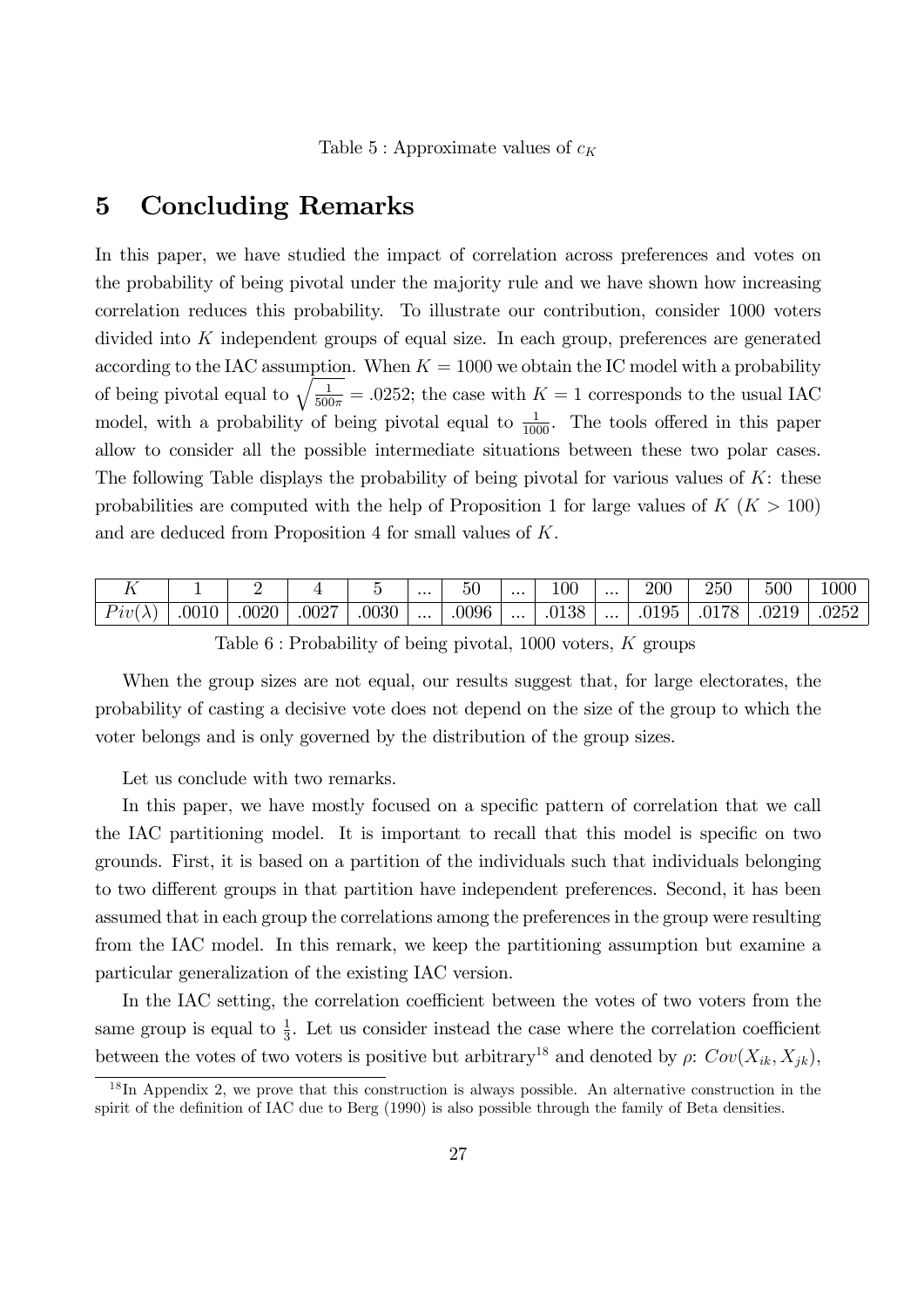the covariance between the votes of i and j when they belong to the same group is then equal to  $\frac{\rho}{4}$ . As before, as long as  $\rho \neq 1$  we obtain:

$$
\lim_{R \to \infty} \sqrt{N} Piv_{(s)}(\lambda_R, N) = \frac{1}{\left(\sqrt{\frac{1 - \rho + \rho \gamma^1}{4} + \frac{\rho}{4} \sum_{l=2}^S \gamma^l l}\right) \sqrt{2\pi}}
$$

In particular, in the case where  $N$  is a multiple of  $s$  and all groups are of size  $s$ , we obtain:

$$
\lim_{R \to \infty} \sqrt{N}Piv_{(s)}(\lambda_R, N) = \sqrt{\frac{2}{\pi}} \frac{1}{\sqrt{1 + \rho(s - 1)}}
$$

We observe that  $\sqrt{N}Piv_{(s)}(\lambda_R, N)$  decreases with s and with  $\rho$ . This is consistent with intuition as an increase in s or an increase in  $\rho$  leads to more correlation among the votes and less room for pivotality.

Our second remark is about another key assumption, namely the neutrality among the two alternatives. We have assumed that the two alternatives were similar ex ante. One interesting generalization could consist in assuming that there is a partition of the population into groups where in each group the preferences are as here correlated but also possibly biased towards one candidate. The bias could of course vary from group to another. In such a setting a group could be defined as a subset of individuals displaying some homogeneity defined through a vector of characteristics.

We are not aware of an ambitious attempt to generalize the current theory to a setting that would allow for differences across alternatives. To the best of our knowledge, the only<sup>19</sup> model along these lines is due to Beck (1975). He considers a population divided into two groups of equal size. In the Örst group, the votes are independent and people vote left with probability  $p \geq \frac{1}{2}$  $\frac{1}{2}$ . In the second group, votes are also independent and people vote left with probability  $1 - p$ . Beck estimates numerically the probability for a voter to be pivotal for several values of the parameter  $p$ . Modulo a simple adjustment of the proof of Proposition 1, we obtain an asymptotic exact value of the probability of being pivotal in Beckís model. Precisely, we obtain :

$$
\lim_{N \to \infty} \sqrt{N}Piv(\lambda, N) = \frac{1}{\sqrt{2\pi p(1-p)}}
$$

When  $p = \frac{1}{2}$  $\frac{1}{2}$ , we obtain the traditional constant  $\sqrt{\frac{2}{\pi}} = 0.79788$ . When  $p = \frac{3}{4}$  $\frac{3}{4}$ , we obtain  $\frac{1}{\sqrt{2\pi}}$  $2\pi\times\frac{3}{16}$  $= 0.92132$  and when  $p = \frac{4}{5}$  $\frac{4}{5}$ , we obtain  $\frac{1}{\sqrt{2\pi}}$  $2\pi\times\frac{4}{25}$  $= 0.99736$ . Moving towards polarization increases drastically the probability of being pivotal!

<sup>19</sup>See also Berg (1990) for another illustration.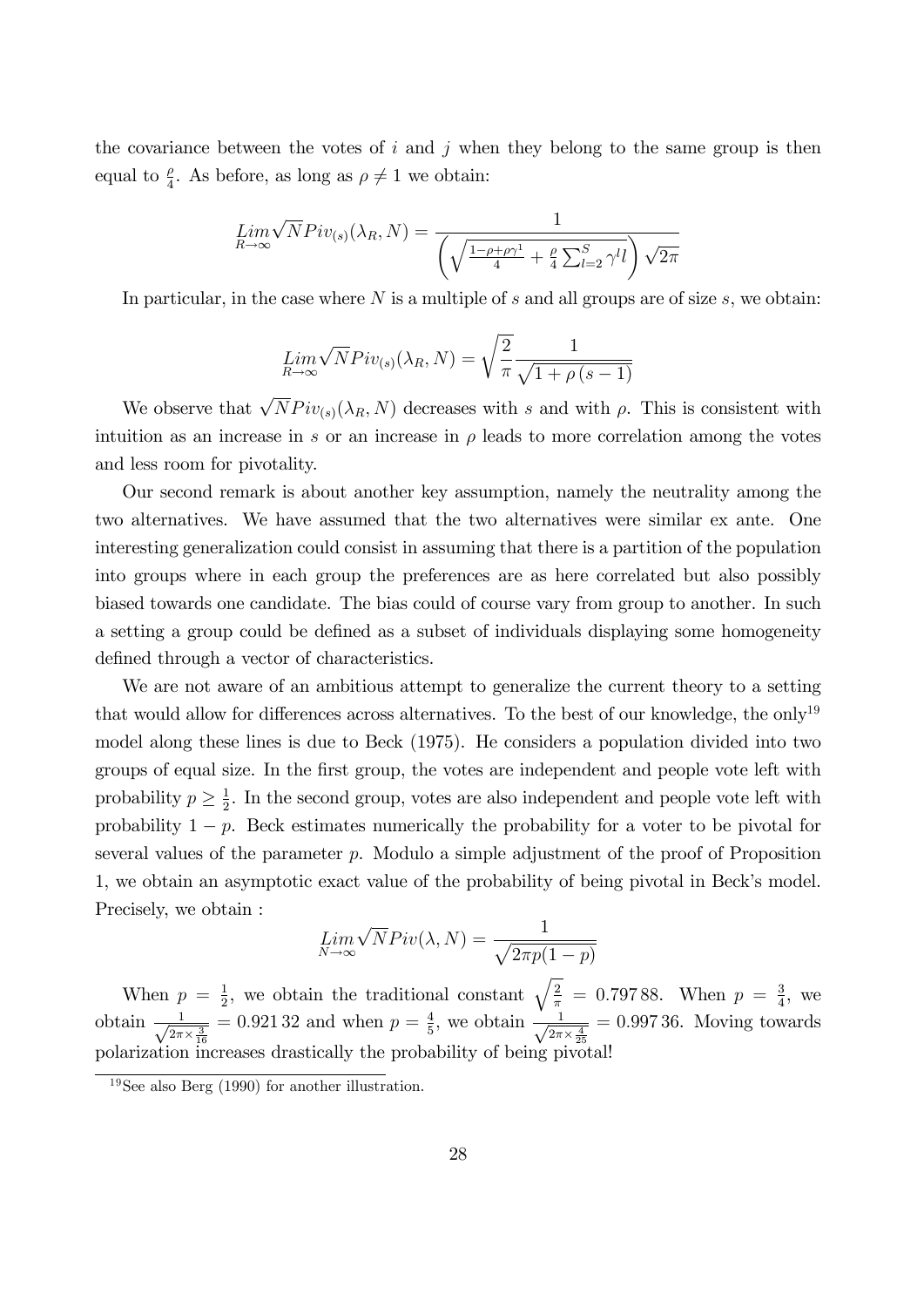## 6 Appendix

#### 6.1 Berk's Theorem

For each  $k = 1, 2,...$  let  $n = n(k)$  and  $m = m(k)$  be specified and suppose that  $y_1^k, y_2^k, ..., y_n^k$ is an  $m$ -dependent triangular array of random variables with zero means<sup>20</sup>. Assume the following conditions hold. For some  $\delta > 0$  and some constants M and K:

- (i)  $E |y_i^k|^{2+\delta} \leq M$  for all i and all k.
- (ii)  $Var(y_{i+1}^k + ... + y_j^k) \le (j i) K$  for all  $i, j$ , and  $k$ .
- (iii) Lim  $k\rightarrow\infty$  $Var(y_1^k + ... + y_n^k)$  $\frac{n(n+1)(n-1)}{n}$  exists and is nonzero. Denote v the limit. (iv)  $\lim_{k \to \infty} \frac{m^{2+\frac{2}{\delta}}}{n} = 0$

 $k \rightarrow \infty$ Then  $\frac{y_1^k + \dots + y_n^k}{\sqrt{n}}$  is asymptotically normal with mean 0 and variance v.

### 6.2 Positively Correlated Bernoulli Random Variables

In this appendix, we present a procedure to generate correlation patterns for vectors of Bernoulli random variables with parameter  $\frac{1}{2}$ . Consider a Gaussian vector  $z \equiv (z_1, z_2, ..., z_n)$ such that the random variables  $z_i$  are identically distributed with first moment equal to 0 and let  $\Omega = (\sigma_{ij})_{1 \le i,j \le n} = \sigma^2 (\rho_{ij})_{1 \le i,j \le n}$  to denote its variance-covariance matrix with  $\sigma^2 = E(z_i^2)$  and  $\rho_{ii} = 1$  for all  $i = 1, ..., n$ . We derive from z a vector  $x \equiv (x_1, x_2, ..., x_n)$  of Bernoulli random variables such that  $Pr(x_i = 1) = \frac{1}{2}$  for all  $i = 1, 2, ..., n$  as follows. Let:

$$
x_i = \begin{cases} 1 \text{ if } z_i \ge 0\\ 0 \text{ if } z_i < 0 \end{cases}
$$

From Stieljes's formula (Gupta  $(1963)$ ), we obtain that<sup>21</sup>

$$
Cov(x_i, x_j) = \Pr(z_i \ge 0 \text{ and } z_j \ge 0) - \frac{1}{4} = \frac{\arcsin \rho_{ij}}{2\pi}.
$$
  
In particular when  $\Omega = I + \lambda \begin{pmatrix} 1 & 1 & 1 \\ 1 & 1 & 1 \\ \vdots & \vdots & \vdots \\ 1 & 1 & 1 \end{pmatrix}$  where  $\lambda > 0$ , we obtain  $\sigma^2 = 1 + \lambda$  and  $\sigma_{ij} = \lambda$ 

for all  $i \neq j$ . Note that  $\Omega$  is positive definite and is therefore the variance-covariance matrix of a gaussian vector. We derive  $\rho_{ij} = \frac{\lambda}{1 + i}$  $\frac{\lambda}{1+\lambda}$  for all  $i \neq j$ . In such setting, all the correlation coefficients are equal and span all the values from 0 to 1 when  $\lambda$  spans the range  $[0, +\infty[$ .

<sup>&</sup>lt;sup>20</sup>The triangular array  $(y_{n(k)}^k)$ is m-dependent if  $(y_1^k, y_2^k, ..., y_j^k)$  and  $(y_{j+n}^k, y_{j+1+n}^k, ..., y_{j+n+l}^k)$  are independent whenever  $n > m$  (Billingsley(1995)).

<sup>&</sup>lt;sup>21</sup>Note that since  $\arcsin x = x + \frac{x^3}{6} + \frac{3x^5}{40} + O(x^5)$ , this implies that  $Cov(x_i, x_j) \simeq \frac{\rho_{ij}}{2\pi}$  in the neighborhood of 0.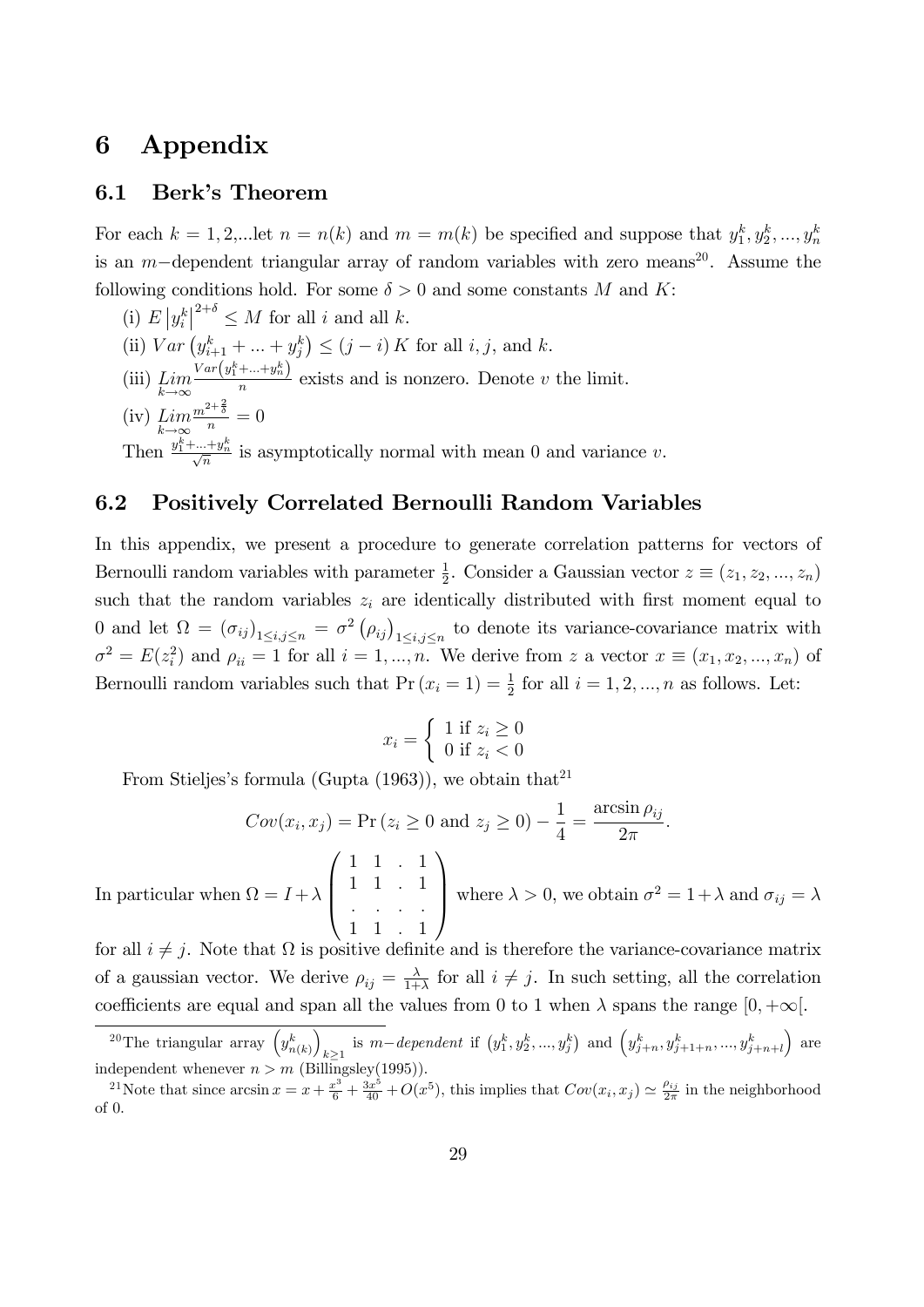#### 6.3 Intragroup Perfect Correlation

In the case of perfect correlation i.e.  $\rho = 1$ , we need to be more careful as we cannot use Petrov's theorem. The reason is easy to see in the case where all the groups are of same size s. In such case the variables  $Z_k^R$  and  $W_i^R$  introduced in the proof of Proposition 1 have respectively a span of s and a span of  $s-1$ . Only the  $Z_k^R$  variables appear infinitely often. To see what is going on, consider the case where  $s = 2$  i.e. the case where the N random variables are grouped into  $M \equiv \frac{N}{2}$  $\frac{N}{2}$  packs of size 2. Let us focus on the case where M is odd. In such case:

$$
Piv(\lambda_R, 2) = \text{Prob}(S_i^R - W_i^R = \frac{N-2}{2})
$$

Since all the variables in the sum are independent, identically distributed with a maximal span of 2 and a variance equal to 1, we deduce from the standard Moivre-Laplace's local theorem $^{22}$ that:

$$
\lim_{R \to \infty} \frac{1}{2} \sqrt{\frac{N-2}{2}} Prob(|S_i^R - W_i^R| = \frac{N-2}{2}) = \frac{1}{\sqrt{2\pi}}
$$

and therefore:

$$
\lim_{R \to \infty} \sqrt{N} Piv(\lambda_R, 2) = \frac{2}{\sqrt{\pi}} \simeq 1.1284
$$

which is different from corresponds to the value of  $\sqrt{\frac{2}{\pi}}$  $rac{2}{\pi} \frac{1}{\sqrt{1+a}}$  $1+\rho(s-1)$  $=$   $\frac{1}{\sqrt{\pi}} \simeq 0.5642$  when  $\rho = 1$  and  $s = 2$ . More generally, consider the case of an arbitrary value of s i.e. the case where the N random variables are grouped into  $M \equiv \frac{N}{s}$  $\frac{N}{s}$  of size s which correspond to  $M = \frac{N}{s}$  $\frac{N}{s}$  independent and identically distributed Bernouilli random variables. Let us focus on the case where  $M$  is odd. As above, we deduce that:

$$
Piv(\lambda_R, s) = \text{Prob}(S_i^R - W_i^R = \frac{N - s}{2}) \simeq \sqrt{\frac{2}{\pi}} \frac{1}{\sqrt{M}} = \sqrt{\frac{2s}{\pi}} \frac{1}{\sqrt{N}}
$$

and therefore:

$$
\underset{R\rightarrow\infty}{Lim}\sqrt{N}Piv(\lambda_R,s)=\sqrt{\frac{2s}{\pi}}
$$

 $22$ Alternatively, it is also a direct consequence of Gnedenko 's theorem (1948) (theorem 1 in chapter 7 of Petrov (1975)) as all the variables in the sum are independent, identically distributed with a maximal span of 2 and variance equal to 1.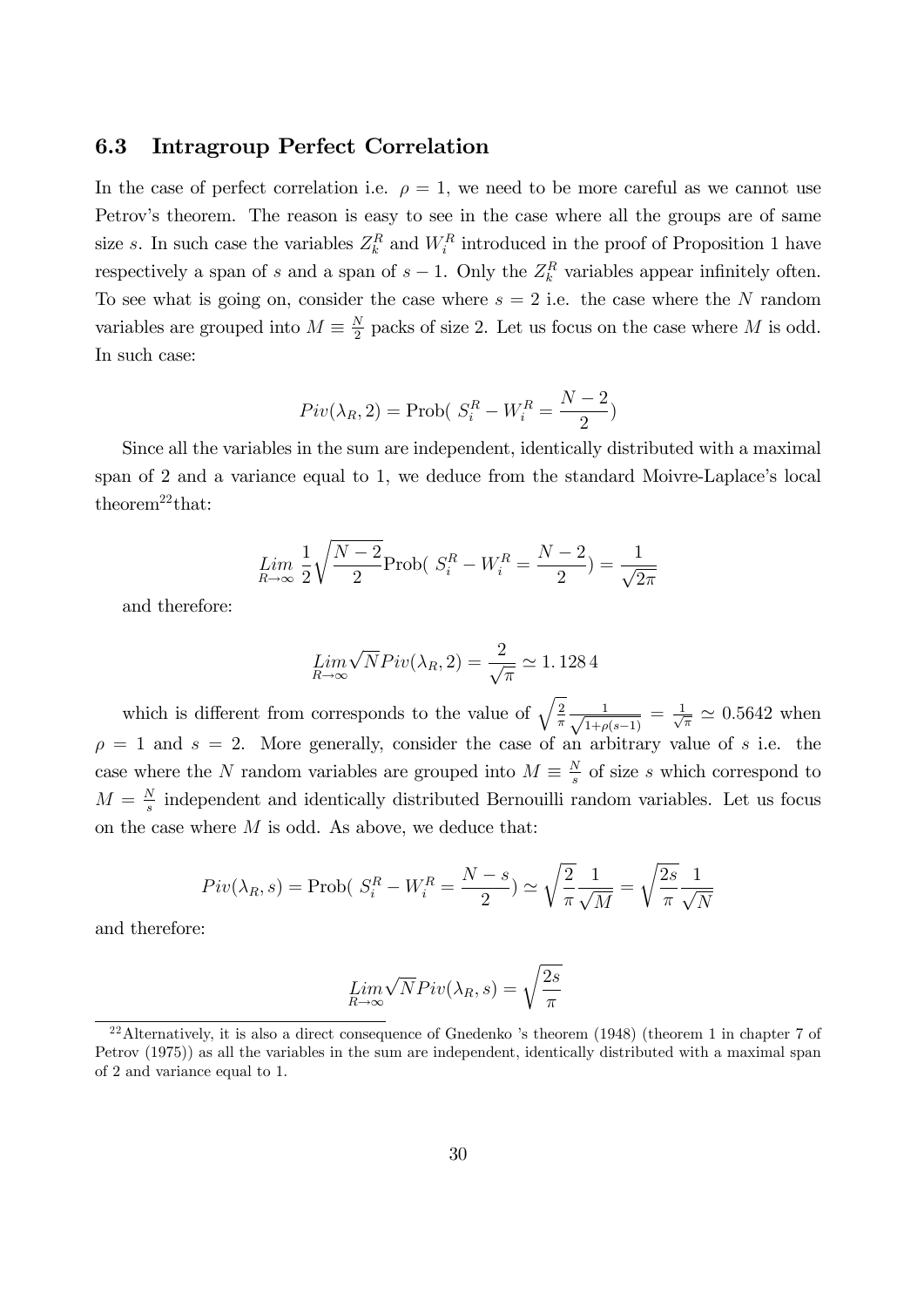For the case where  $s = 3$ , we obtain  $\sqrt{\frac{6}{\pi}} = 1.382$  which is larger than  $\sqrt{\frac{2}{\pi}}$  $rac{2}{\pi} \frac{1}{\sqrt{1+a}}$  $1+\rho(s-1)$ =  $\sqrt{2}$  $\frac{2}{\pi}$  $\frac{1}{\sqrt{2}}$  $\overline{3} = 0.46066$ . This discontinuity (we jump from  $\sqrt{\frac{2}{\pi}}$ .  $\sqrt{\frac{2}{\pi s}}$  to  $\sqrt{\frac{2s}{\pi}}$  $\frac{2s}{\pi}$ ) in the neighborhood of  $\rho = 1$  is rather peculiar but corresponds to the fact that when  $\rho = 1$ , the voters belonging to the same group vote as a block. Everything is as if we had a population of  $\frac{N}{s}$  independent voters.

#### 6.4 The Le Breton and Lepelley 's Historical case Study

An interesting setting where the correlations are not the same across all voters appears in the Le Breton and Lepelley (2011) study of the French electoral law of June 29 1820. This electoral law, known as the "law of double vote", has been used in France to elect the deputies from 1820 to 1830. France was divided into a number of electoral districts (the so called French "départements") and each district sent a number of deputies to the chamber. Each district was divided itself into subdistricts (the so called "arrondissements"). Each arrondissement elected one deputy and to be voter in an arrondissement, your amount of tax had to be above some fixed level (called the "cens"). In addition, the voters in the top quartile of the income distribution of the voters in the département were members of an additional electoral college which elected  $D$  additional deputies. These "rich" voters had a double vote: they voted in their arrondissement and also in the electoral college constituted at the level of the département. This explains the name which was given to this law. It was decided that  $\frac{3}{5}$  of the deputies was elected by the arrondissements and  $\frac{2}{5}$  by the voters in the top colleges. Le Breton and Lepelley (2011) study a symmetric version of that problem where there are K départements, with A arrondissements in each département and  $4r+1$ voters in each arrondissement where  $r$  is an odd integer denoting the number of voters with two votes in that arrondissement. The size N of the chamber is therefore  $K(A+D)^{23}$ . A good approximation of the French data at that time is given by  $K = 86$ ,  $A = 3$  and  $D = 2$ leading to  $N = 430$ : 258 being elected in arrondissements and 172 elected by the top colleges. Hereafter, we will limit however our attention to the case where  $K$  is odd. In the case where  $A = 3$  and  $D = 2$ , the 5K deputies are partitioned into groups of size 5. These legislators have in common to be elected from the same territory. Even if we assume that the preferences of the  $A(4r+1)$  voters across the A districts are independent, the preferences of the deputies are not independent because some voters have a double vote. Let  $(S_j^1, S_j^2, S_j^3, S_j^4, S_j^5)$  be the profile of the five votes in the  $j<sup>th</sup>$  département where the first three coordinates denote the votes in the three arrondissements and the last two the votes in the top college. When  $r$  is

<sup>&</sup>lt;sup>23</sup>They assumed that  $A$  is an odd integer and that  $D$  is an even integer.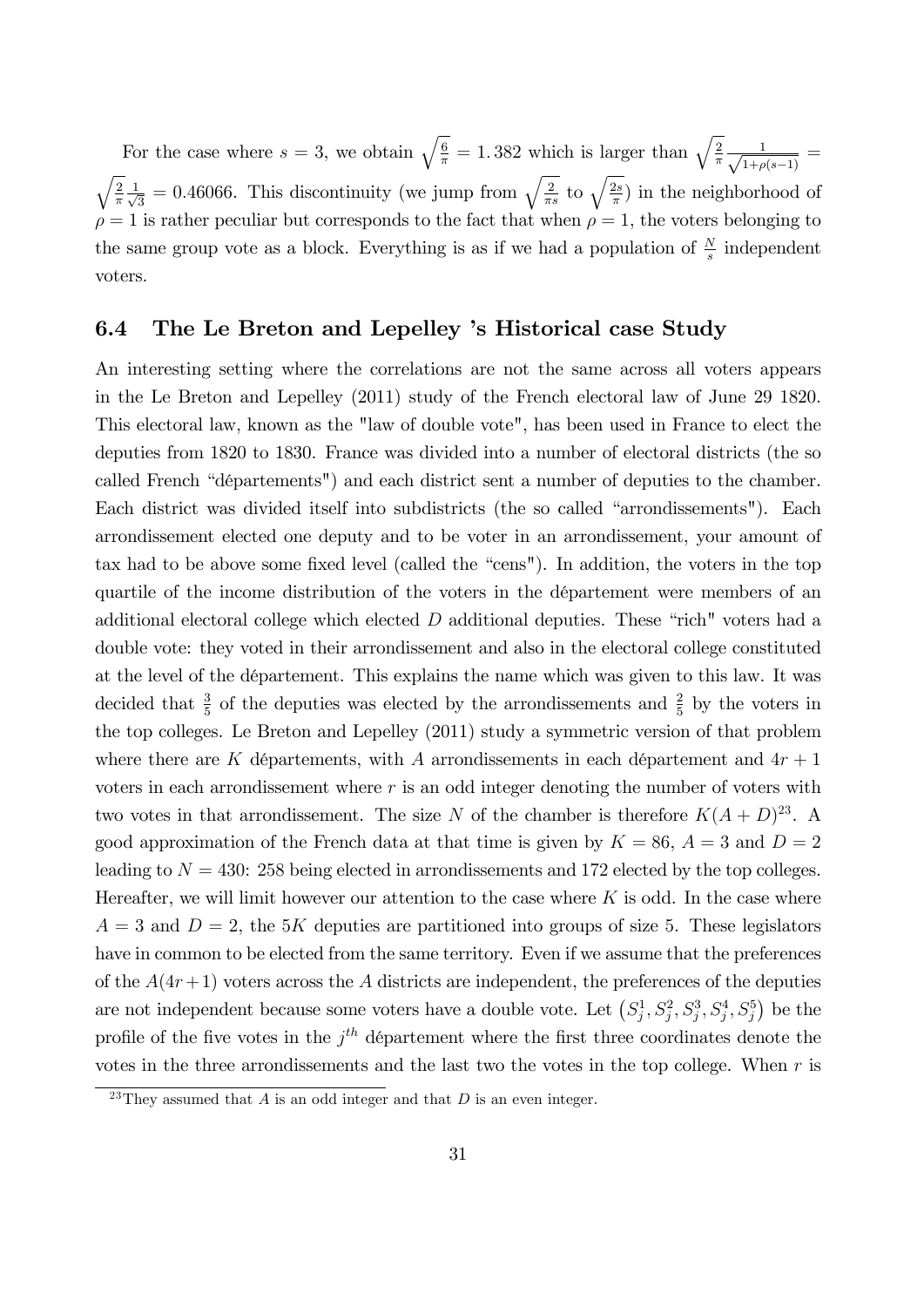large this random vector is approximatively Gaussian with (after normalization) the matrix of variances-covariances:

$$
\Omega = \left(\begin{array}{cccc} \frac{\sqrt{4r+1}}{2} & 0 & 0 & \frac{\sqrt{r}}{2} & \frac{\sqrt{r}}{2} \\ 0 & \frac{\sqrt{4r+1}}{2} & 0 & \frac{\sqrt{r}}{2} & \frac{\sqrt{r}}{2} \\ 0 & 0 & \frac{\sqrt{4r+1}}{2} & \frac{\sqrt{r}}{2} & \frac{\sqrt{r}}{2} \\ \frac{\sqrt{r}}{2} & \frac{\sqrt{r}}{2} & \frac{\sqrt{r}}{2} & \frac{\sqrt{3r}}{2} & \frac{\sqrt{3r}}{2} \\ \frac{\sqrt{r}}{2} & \frac{\sqrt{r}}{2} & \frac{\sqrt{r}}{2} & \frac{\sqrt{3r}}{2} & \frac{\sqrt{3r}}{2} \\ \frac{\sqrt{r}}{2} & \frac{\sqrt{r}}{2} & \frac{\sqrt{r}}{2} & \frac{\sqrt{3r}}{2} & \frac{\sqrt{3r}}{2} \\ \end{array}\right)
$$

We note that the coefficient of correlation  $\rho$  between any of the first three variables and any of the last two ones is equal to  $\sqrt{\frac{1}{12}}$  Consider now the 5-dimensional vector of Bernoulli variables  $(X_j^1, X_j^2, X_j^3, X_j^4, X_j^5)$  where  $X_j^l = 1$  if  $S_j^l \ge 2r + 1$  for  $l = 1, 2, 3$  and  $X_j^l = 1$  if  $S_j^l \geq \frac{Ar+1}{2}$  $\frac{1}{2}$  for  $l = 4, 5$ . Based on the Gaussian orthant probabilities, the matrix of variancescovariances of this vector is:

$$
\left(\begin{array}{cccc} \frac{1}{4} & 0 & 0 & \frac{1}{4} + \frac{\arcsin\rho}{2\pi} & \frac{1}{4} + \frac{\arcsin\rho}{2\pi} \\ 0 & \frac{1}{4} & 0 & \frac{1}{4} + \frac{\arcsin\rho}{2\pi} & \frac{1}{4} + \frac{\arcsin\rho}{2\pi} \\ \frac{1}{4} + \frac{\arcsin\rho}{2\pi} & \frac{1}{4} + \frac{\arcsin\rho}{2\pi} & \frac{1}{4} + \frac{\arcsin\rho}{2\pi} & \frac{1}{4} + \frac{\arcsin\rho}{2\pi} \\ \frac{1}{4} + \frac{\arcsin\rho}{2\pi} & \frac{1}{4} + \frac{\arcsin\rho}{2\pi} & \frac{1}{4} + \frac{\arcsin\rho}{2\pi} & \frac{1}{4} & \frac{1}{4} \\ \frac{1}{4} + \frac{\arcsin\rho}{2\pi} & \frac{1}{4} + \frac{\arcsin\rho}{2\pi} & \frac{1}{4} + \frac{\arcsin\rho}{2\pi} & \frac{1}{4} & \frac{1}{4} \end{array}\right)
$$

In the specific case where  $\rho = \sqrt{\frac{1}{12}}$ , we obtain that  $\frac{1}{4} + \frac{\arcsin \rho}{2\pi} = 0.29849$ . Since the random variables  $X_j^1 + X_j^2 + X_j^3 + X_j^4 + X_j^5$  are independent, identically distributed and have a span equal to 1, by using the same argument as in the proof of Proposition 1, we deduce that the probability for a deputy to be pivotal if both  $r$  and  $K$  are large integers is approximatively equal to:

$$
\frac{1}{\left(\frac{1}{4} + \frac{1}{\sqrt{5}} \left[\frac{1}{2} + 6 \times 0.29849\right]\right) \sqrt{2\pi N}} \simeq \frac{0.31301}{\sqrt{N}}
$$

#### 6.5 Petrov Local Limit Central Theorem

Let k be an arbitrary fixed positive integer. A sequence of random variables  $(y_n)_{n\geq1}$  is said to be a  $k$ -sequence if the number of different distribution functions in the sequence of the distribution functions corresponding to  $(y_n)_{n\geq 1}$  is equal to k. Consider a k-sequence of independent integer-valued random variables  $(y_n)_{n\geq1}$  each having finite variance. We denote by  $F^1, ..., F^l$  the l distributions which are non-degenerate and occur infinitely often in the sequence  $(F^i)_{1 \leq i \leq k}$ . We denote by  $H^r$  the maximal span of  $F^r$  for  $r = 1, ..., l$ . Let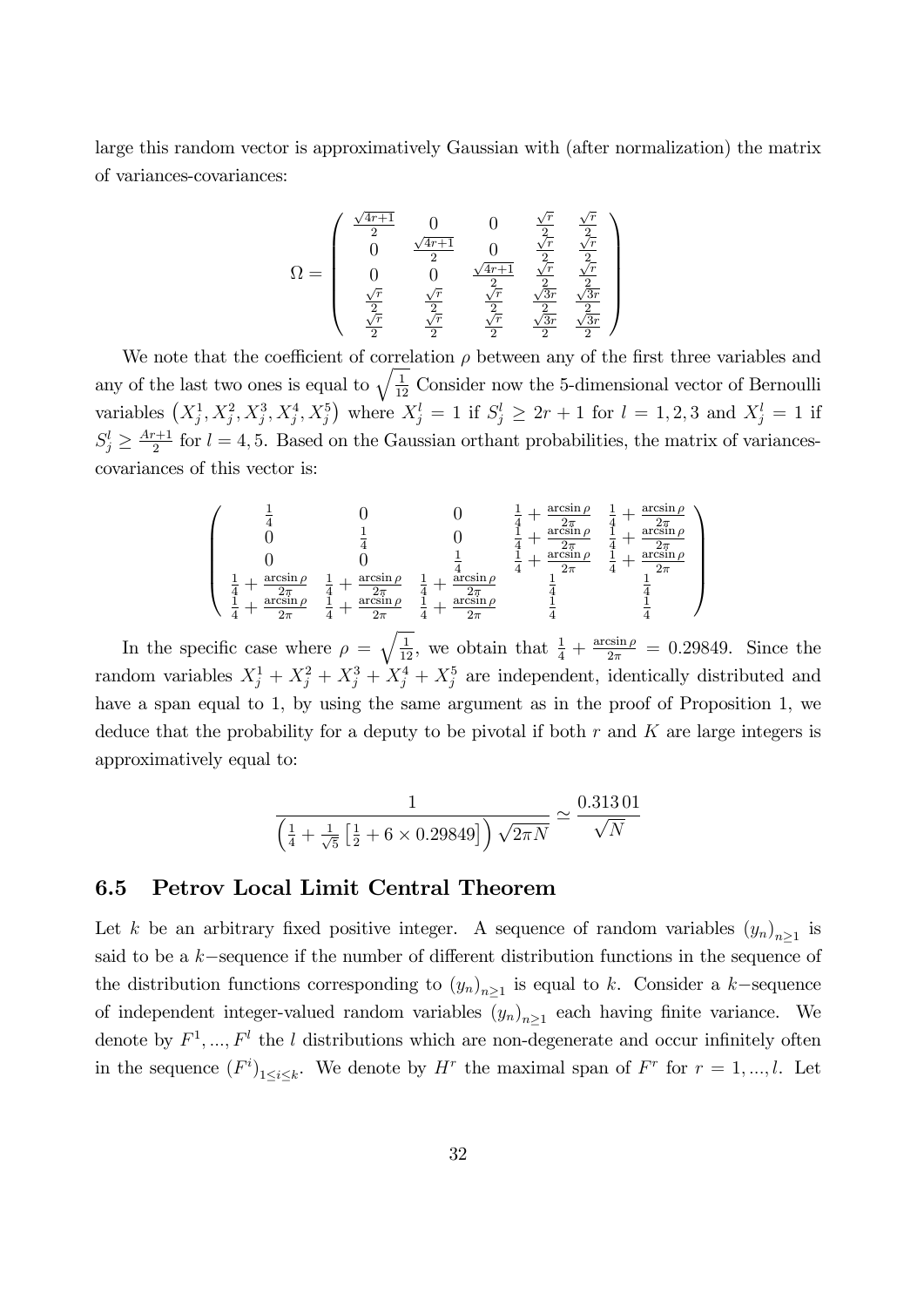$S_n = \sum_{j=1}^n y_j, M_n = \sum_{j=1}^n E(y_j), B_n = \sum_{j=1}^n E(y_j - E(y_j))^2$  and  $Pr_n(N) = Pr(S_n = N)$ . Then:

If g.c.d.  $(H^1, H^2, ..., H^l) = 1$ , then  $Sup$ N  $\sqrt{B_n} \Pr_n(N) - \frac{1}{\sqrt{2}}$  $\frac{1}{2\pi}e^{-\frac{(N-M_n)^2}{2B_n}}$  $\left.\frac{-M_n)^2}{2B_n}\right| \longrightarrow 0$ 

## 7 References

Banzhaf, J.F. (1965) "Weighted voting does not work : a mathematical analysis", Rutgers Law Review, 19, 317-343.

Barberà, S. and M.O. Jackson (2006) "On the Weights of Nations : Assigning Voting Weights in a Heterogeneous Union", Journal of Political Economy, 114, 317-339.

Barvinok, A. (1994) "Polynomial time algorithm for counting integral points in polyhedra when the dimension is fixed". Math. Oper. Res., 19, 769–779.

Barvinok, A. and J. Pommersheim (1999) "An algorithmic theory of lattice points in polyhedra". in: New perspectives in algebraic combinatorics, Berkeley, Ca, 1996-1997. Math. Sci. Res. Inst. Publ., 38, 91–147.

Beck, M. and S. Robins (2007) Computing the continuous discretely: Integer-point enumeration in polyhedra Undergraduate Texts in Mathematics, Springer-Verlag, New York.

Beck, N. (1975) "A Note on the Probability of a Tied Election", *Public Choice*, 23, 75-79.

Berg, S. (1990) "The Probability of Casting a Decisive Vote : The Effect of a Caucus", Public Choice, 64, 73-92.

Berk, K.N. (1973) "A Central Limit's Theorem for  $m$ -Dependent Random Variables with Unbounded  $m$ ", Annals of Probability, 1, 352-354.

Berg, S. (1990) "The Probability of Casting a Decisive Vote: The Effects of a Caucus", Public Choice, 64, 73-92.

Billingsley, P. (1995) Probability and Measure, Third Edition, New York, John Wiley and Sons.

Chamberlain, G. and M. Rothschild (1981) "A Note on the Probability of Casting a Decisive Vote", *Journal of Economic Theory*, 25,152-162.

Ehrhart, E. (1962) "Sur les Polyhèdres Rationnels Homothétiques à  $n$  Dimensions", C. R. Acad. Sci. Paris, 254, 616–618.

Ehrhart, E. (1967) "Sur un problème de Géométrie Diophantienne Linéaire", Journal fûr die R. und A. Math, 226, 1–49.

Ehrhart E. (1977) "Polynômes Arithmétiques et Méthodes des Polyhèdres en Combinatoire" in International Series of Numerical Mathematics, Basles/Stuttgart: Birkhhauser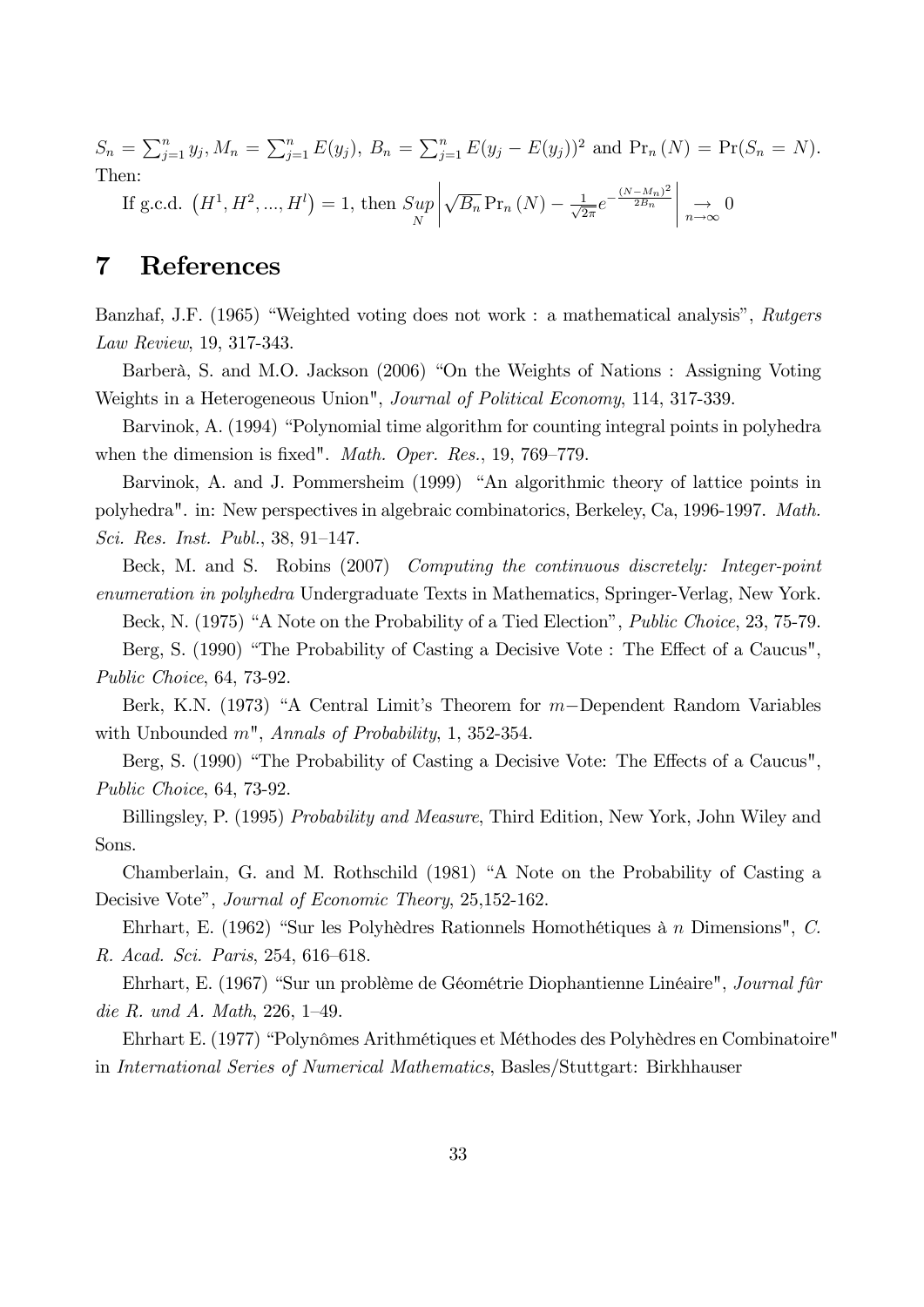Fishburn, P.C. and Gehrlein, W.V. (1976) "Borda's Rule, Positional Voting, and Condorcet's Simple Majority Principle", Public Choice, 28, 79-88.

Flajolet, P. and Sedgewick R. (2009)Analytic Combinatorics, Cambridge University Press Good, I.J. and L.S. Mayer (1975) "Estimating the Efficacy of a Vote", Behavioral Science, 20, 25 -33.

Gnedenko, B.V.  $(1948)$  "On a Local Limit Theorem of the Theory of Probability", Upsekhi Mat Nauk, 3, 187-194.

Gupta, S.S. (1963) "Probability Integrals of Multivariate Normal and Multivariate  $t$ ", Annals of Mathematical Statistics, 34, 792-828.

Kleiner, A. (1980) "A Weighted Voting Model ", *Mathematics Magazine*, 53, 28-32.

Kuga, K. and H. Nagatani (1974) "Voter Antagonism and the Paradox of Voting", Econometrica, 42, 1045-1067.

LattE homepage at http://www.math.ucdavis.edu/latte.

Le Breton, M. and D. Lepelley (2014) "Une Analyse de La Loi Electorale du 29 Juin 1820", Revue Economique, 65, 469-518.

Lepelley, D, Louichi, A. et H. Smaoui (2008) "On Ehrhart's Polynomials and Probability Calculations in Voting Theory", Social Choice and Welfare, 30, 363-383.

McDonald, D. (1979) "On Local Limit Theorems for Integer Valued Random Variables", Theory of Probability and Applications, 24, 613-619.

Owen, G. (2001) Game Theory, Third Edition, Academic Press, New York.

Penrose, L.S. (1946) "The elementary statistics of majority voting", *Journal of the Royal* Statistical Society, 109, 53-57.

Penrose, L.S. (1952) On the Objective Study of Crowd Behavior, Lewis and Co, London. Petrov, V.V. (1975) Sums of Independent Random Variables, Springer-Verlag, Heidelberg. Shapley, L.S. (1962) "Simple Games: An Outline of the Descriptive Theory", Behavioral Science, 7, 59-66.

Shapley, L.S. and M. Shubik (1954) "A method for evaluating the distribution of power in a committee system", American Political Science Review, 48, 787-792.

Straffin, P.D. (1977) "Homogeneity, Independence, and Power Indices", Public Choice, 30, 107-118.

Straffin P.D. (1988) "The Shapley-Shubik and Banzhaf Power Indices as Probabilities", in A.E. Roth (eds.) The Shapley Value : Essays in Honor of Lloyd S. Shapley, Cambridge University Press

Taylor, A.D. and W.S. Zwicker (1999) Simple Games, Princeton, Princeton University Press.